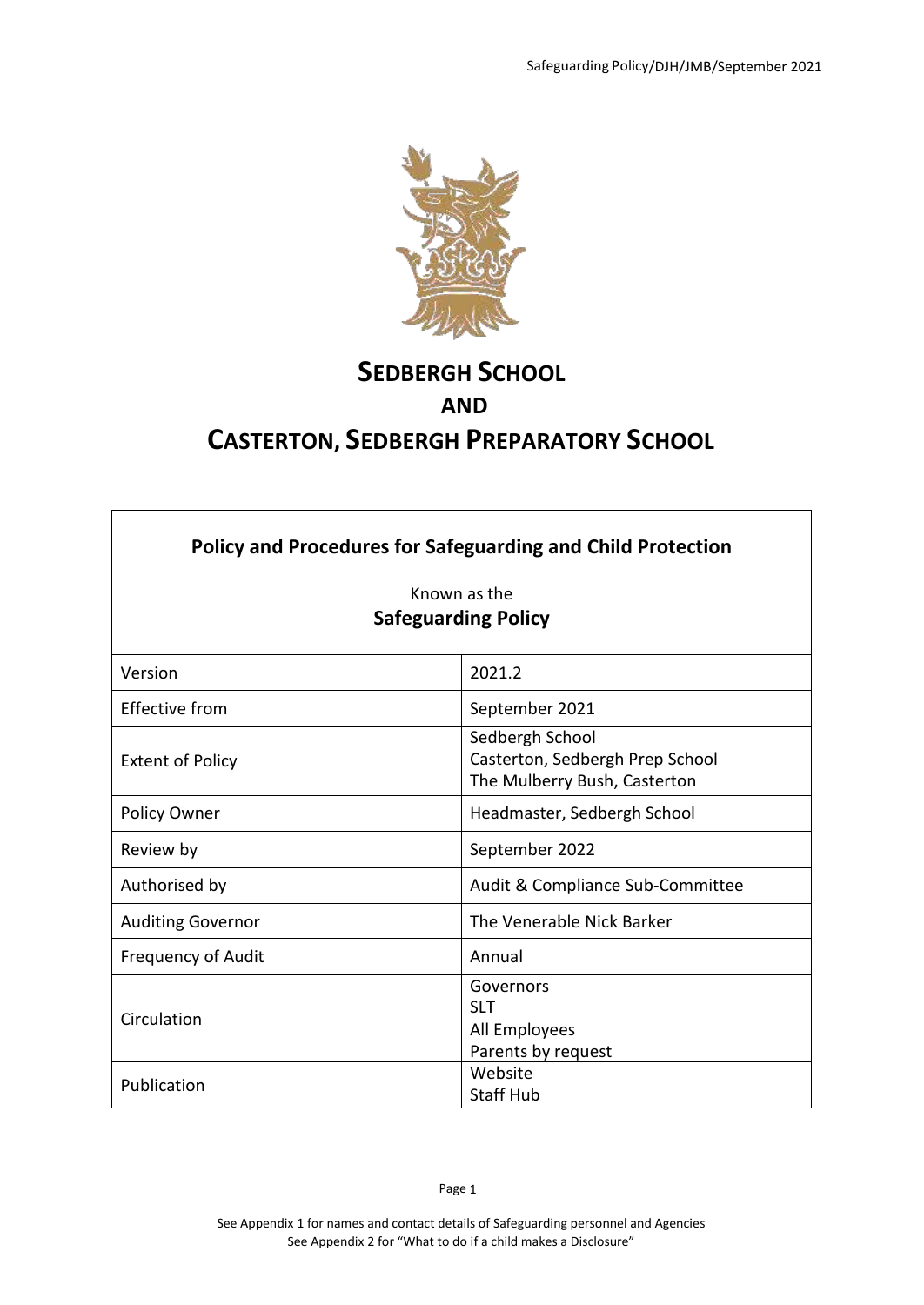| <b>Contents</b> |     |                                                                           | Page             |
|-----------------|-----|---------------------------------------------------------------------------|------------------|
| $\mathbf{1}$    |     | Scope of the policy                                                       | 4                |
|                 | 1.1 | Prevention                                                                | 5                |
|                 | 1.2 | Protection                                                                | $\boldsymbol{6}$ |
|                 | 1.3 | <b>Reporting and Communication</b>                                        | $\overline{7}$   |
|                 | 1.4 | Recording                                                                 | 8                |
| $\overline{2}$  |     | <b>Roles, Responsibilities and Duties</b>                                 | 8                |
|                 | 2.1 | Introduction                                                              | 8                |
|                 | 2.2 | <b>Responsibilities of all Staff</b>                                      | 9                |
|                 | 2.3 | Role of the Designated Safeguarding Lead and supporting personnel         | 11               |
|                 | 2.4 | Roles in EYFS                                                             | 14               |
|                 | 2.5 | Role of Governors                                                         | 15               |
| 3               |     | Risks faced by Children and their Indicator Types and Indicators of Abuse | 15               |
|                 | 3.1 | <b>Abuse and Neglect</b>                                                  | 15               |
|                 | 3.2 | Specific types of abuse (including CSE, CCE and FGM)                      | 16               |
|                 | 3.3 | Radicalisation                                                            | 19               |
|                 | 3.4 | <b>Further Specific Safeguarding Risks and threats of abuse</b>           | 19               |
|                 | 3.5 | Sexting                                                                   | 20               |
|                 | 3.6 | Children missing from education                                           | 21               |
|                 | 3.7 | Signs of abuse and neglect                                                | 21               |
|                 | 3.8 | Children at Risk and Children in Need                                     | 22               |
| 4               |     | <b>Safeguarding Procedures</b>                                            | 24               |
|                 | 4.1 | Introduction                                                              | 24               |
|                 | 4.2 | <b>Safer Recruiting</b>                                                   | 24               |
|                 | 4.3 | <b>Support for Children</b>                                               | 25               |
|                 | 4.4 | Support and Guidance for Staff                                            | 26               |
|                 | 4.5 | Action where abuse may have been caused outside School                    | 27               |
|                 | 4.6 | Action where abuse may have been caused peer on peer                      | 27               |
|                 | 4.7 | Action where abuse may have been caused by staff or volunteers            | 31               |
| 5               |     | Action on conclusion of a case                                            | 36               |
| 6               |     | Action in respect of unfounded or malicious allegations                   | 37               |
| 7               |     | Learning lessons                                                          | 38               |
| 8               |     | Whistleblowing                                                            | 38               |
| 9               |     | Parents' Response                                                         | 38               |
| 10              |     | Monitoring and review                                                     | 39               |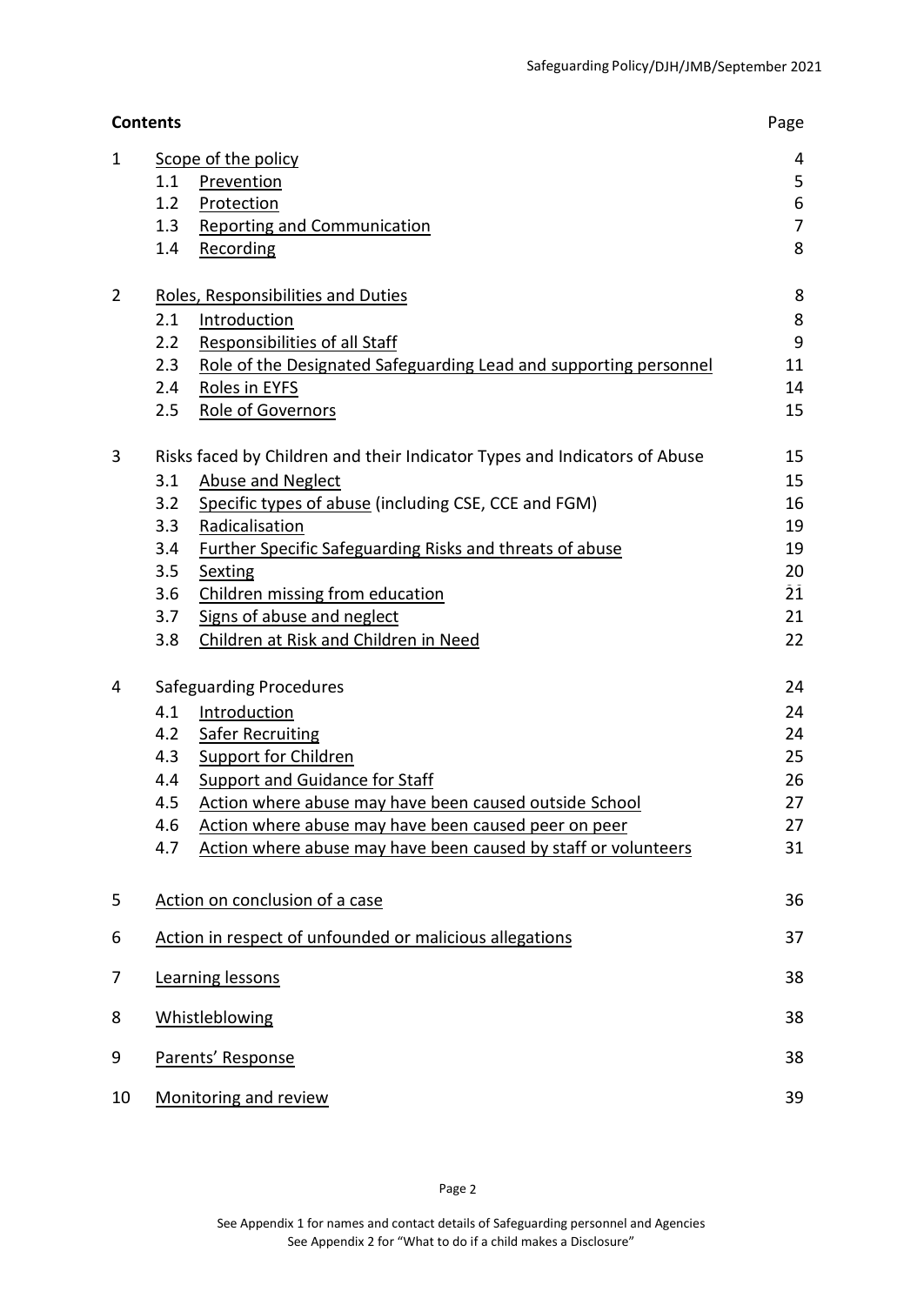|                  | <b>Appendices</b>                                                                     | Page     |
|------------------|---------------------------------------------------------------------------------------|----------|
| $\overline{1}$   | Names and contact details of post holders and contact details of relevant<br>Agencies | 40       |
| $\overline{2}$   | What to do if a child makes a Disclosure                                              | 43       |
| $\overline{3}$   | Sources of Information                                                                | 45       |
| $\overline{4}$   | Job / Role Descriptions<br>Designated Safeguarding Lead                               | 47       |
|                  | <b>Designated Governor</b><br><b>Local Authority Designated Officer (LADO)</b>        | 50<br>52 |
| $\overline{2}$   | Statutory duties of the Designated Safeguarding Lead                                  | 53       |
| $6 \overline{6}$ | <b>Guidance about Visiting Speakers</b>                                               | 55       |
| $\overline{L}$   | The Independent Inquiry into Child Sexual Abuse (IICSA)                               | 57       |
| 8                | Extract from KCSIE2021 re CSE, CCSE FGM and Prevent                                   | 58       |
| 9                | Annex for Safeguarding in a 'Closed School'                                           | 62       |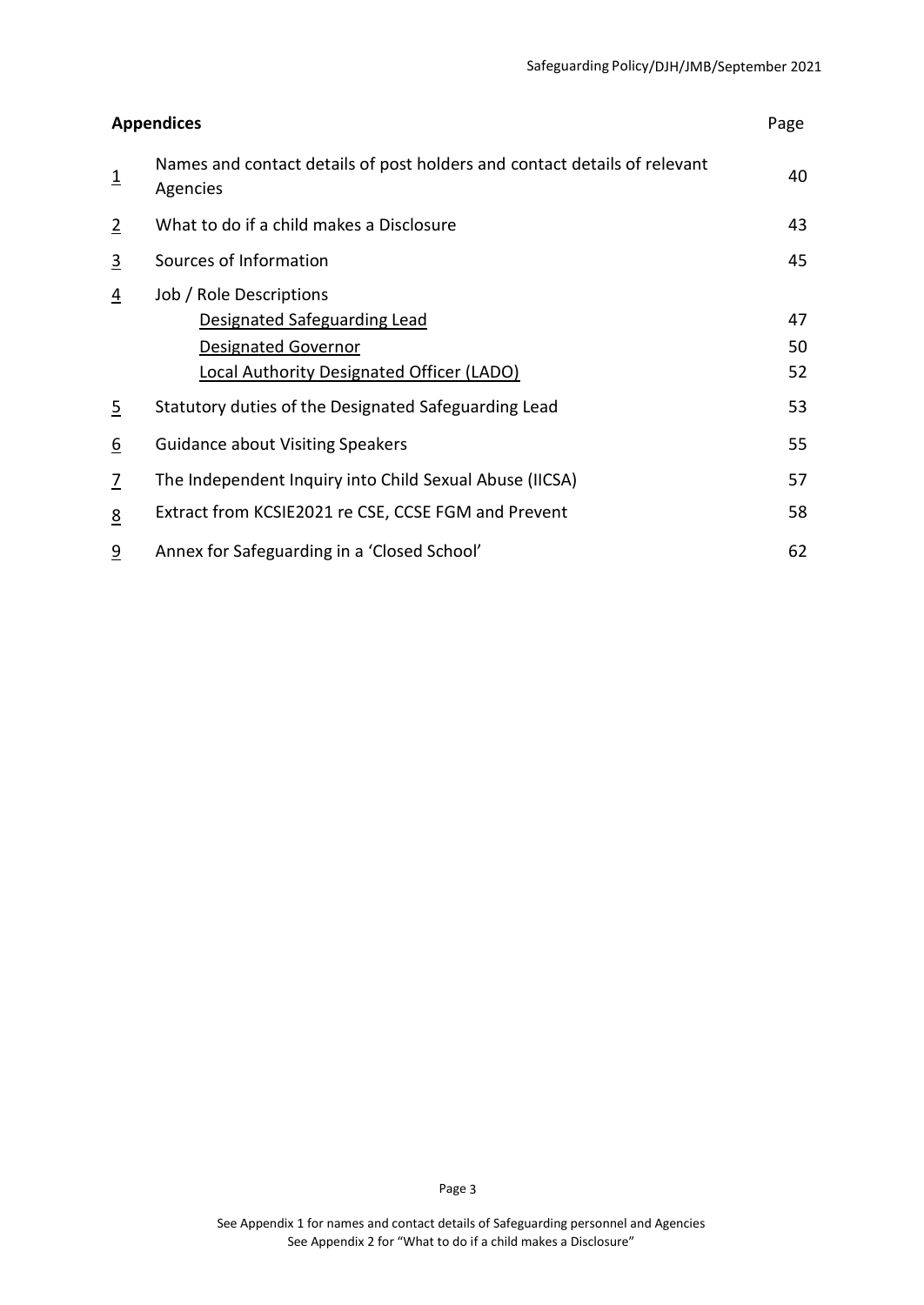# <span id="page-3-0"></span>**1 Scope of the Policy**

Sedbergh School, Casterton, Sedbergh Prep School, and The Mulberry Bush Nursery recognise their primary responsibility to safeguard and promote the welfare of the children and young people in their care. We strive to minimise risk through the rigorous implementation of this Policy but are aware that vigilance is always necessary in order to reduce potential risks to children.

In formulating these policies and procedures and tailoring them to the needs of the School full account has been taken of the inter-agency procedures agreed by Cumbria Safeguarding Children Partnership (CSCP), statutory guidance *Keeping Children Safe in Education* (KCSIE2021), *Working Together to Safeguard Children* (WT 2018), 'Prevent' Duty Guidance for England and Wales (2015), The Education (Independent School Standards) (England) Regulations 2014 and the Independent Schools Inspectorate Handbook including National Minimum Standards for Boarding Schools (2015). Further relevant legislation which is referred to within these documents is listed in [Appendix 3.](#page-44-0) Safeguarding within the EYFS setting is determined by the EYFS (welfare requirements) Regulations 2019, Section 40 of the Childcare Act 2006.

This policy applies to all staff, Governors, volunteers and visitors working for and on behalf of the School. It is available to parents on the School website and by request.

Safeguarding is defined as, "protecting children from maltreatment; preventing impairment of children's health or development; ensuring that children grow up in circumstances consistent with the provision of safe and effective care; and taking action to enable all children to have the best outcomes", this applies to all young people under the age of 18. (KCSIE2021)

All pupils have the right to protection, regardless of age, gender, ethnicity or racial heritage, disability, sexual orientation, religious beliefs or identity. The School recognises its legal duty to work with and in accordance with locally agreed inter-agency procedures and the Governing Body acknowledge their collective responsibility to ensure that Safeguarding duties are carried out carefully, thoroughly and in accordance with their obligations set out in *Keeping Children Safe in Education (2021)* and *Working Together to Safeguard Children (2018)*. In effect, safeguarding is everyone's responsibility.

This responsibility is underpinned by the following aims:

- a. To effectively promote the welfare of children;
- b. To protect children from harm (maltreatment) and to understand the many and varied definitions of harm;
- c. To prevent impairment of children's health and development;
- d. To ensure children grow up in circumstances consistent with the provision of safe and effective care;
- e. To take action to enable all children to have the best outcomes.
- f. To be a dynamic document able to respond to changing world events (eg the Covid-19 pandemic)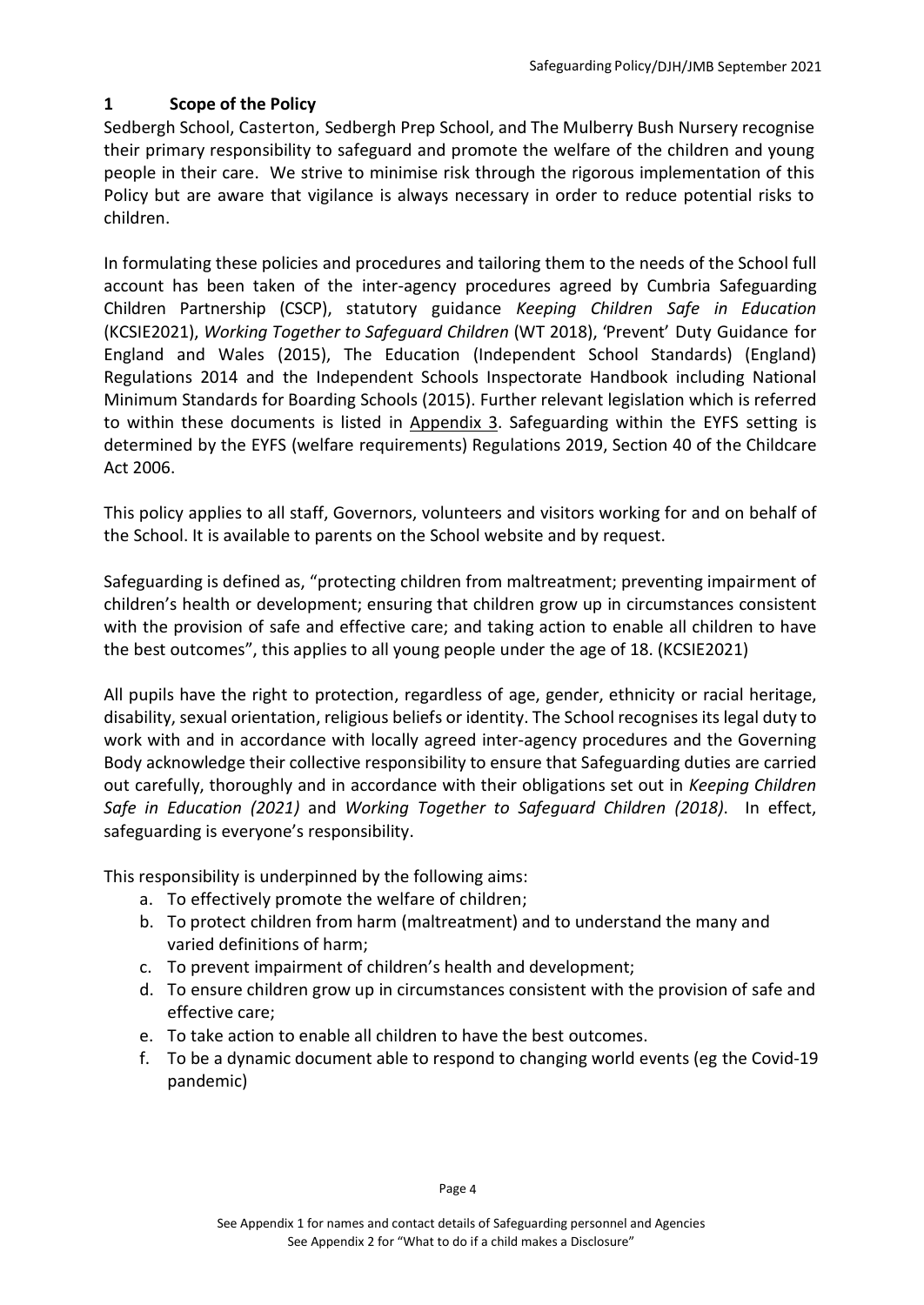# **The School addresses its commitment to these aims through**:

# <span id="page-4-0"></span>**1.1 Prevention**

By ensuring all reasonable measures are taken to minimise the risk of harm to children's welfare, including:

- a. appointing a Designated Safeguarding Lead (DSL) (in accordance with WT2018) who sits on the Strategic Management Teams to oversee all aspects of Safeguarding and a Deputy Designated Safeguarding Lead (DDSL) in each section of the School (see list in [Appendix 1](#page-39-0) and Job Descriptions [Appendix 4\)](#page-46-0).
- b. establishing a positive, supportive, secure environment in which children can learn and develop, together with a School ethos, which promotes, in all pupils, a sense of being valued.
- c. ensuring we practise safer recruitment in checking the suitability of all staff, volunteers and contractors to work with children and carry out appropriate checks on staff with any different employer who is looking after the School's pupils on a site other than the School.
- d. ensuring that all staff are aware of and fully implement the Policy and Procedures for Safeguarding and Child Protection, in line with the Cumbria Safeguarding Children Partnership's procedures, and providing timely, informal updates to staff on such specific safeguarding issues as Prevent and online safety.
- e. teaching pupils about safeguarding through assemblies, the curriculum, PSHE which includes RSE and extra-curricular opportunities including online safety (esafety) and how to build resilience to the risks of radicalisation.
- f. protecting pupils from inappropriate online material through the deployment of appropriate monitoring and filtering systems through the School's robust technical infrastructure and provision to safeguard against and monitor inappropriate content. (See E-Safety Policy)
- g. listening to children's wishes and feelings and ensuring these are given weight in any decisions regarding welfare or protection or when developing safeguarding strategies and providing training or teaching.
- h. developing and implementing procedures for identifying and reporting cases, or suspected cases, of abuse.
- i. providing pastoral support that is accessible and available to all pupils and ensuring that pupils know to whom they can talk about their concerns both within and beyond School.
- j. in accordance with the agreed child protection plan, we will support pupils who have been abused.
- k. implementing risk assessment procedures which include emotional and psychological risk management as well as physical risk.
- l. holding emergency contact information for all children beyond immediate family.

Page 5 The Governing Body will ensure that the School contributes to the full implementation of the child protection policy and procedures in accordance with the requirements of Part 8 Independent School's Standards and specifically to 'actively promote the welfare of pupils'. Additionally, the school seeks to establish good working relationships with local agencies including Children's Services of the local authority, the Local Authority Designated Officer (LADO) and Police. If there has been a substantiated allegation against a member of staff, the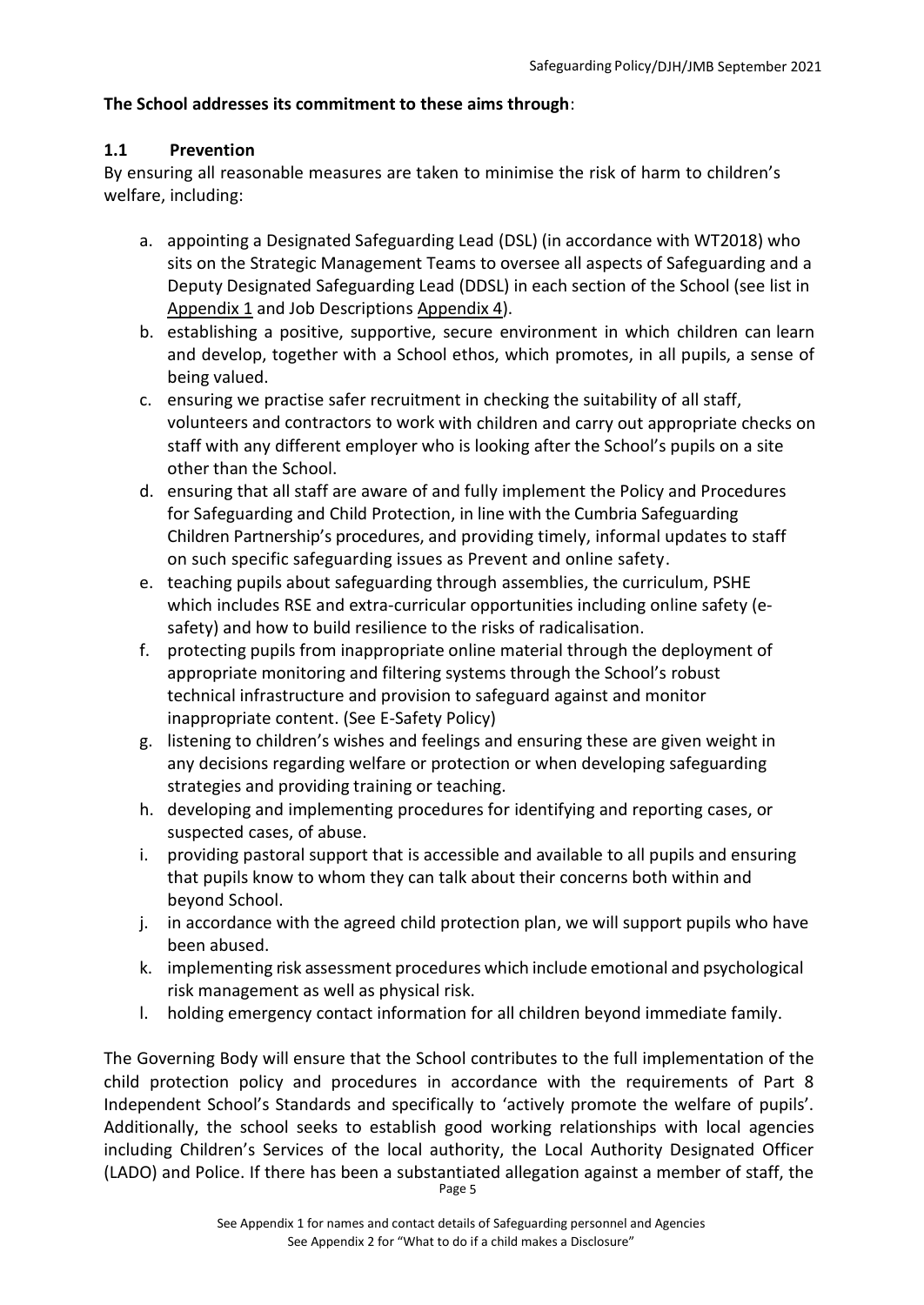School will always work with the LADO and follow their advice particularly to determine whether there are any improvements to be made to the School procedures or practice to help prevent similar events in the future. The role of the LADO is described in [Appendix 4.](#page-51-0)

# <span id="page-5-0"></span>**1.2 Protection**

We recognise that because of the day-to-day contact with children, the staff are well placed to observe any worries or concerns children may have including any specific signs of harm or abuse. Sedbergh School will therefore:

- a. Establish and maintain an environment where children feel secure, are encouraged to talk, and are actively listened to.
- b. Ensure children who may have a worry or concern can always approach staff and volunteers at the School who are fully trained in safeguarding and will act sensitively in listening and responding to any concerns. That information is provided as follows:
	- i. Sedbergh School: Pupils are provided with quick reference cards about safeguarding and what to do if they are worried. The details of the following telephone helplines are published:

| a. ChildLine                       | 0800 1111     |
|------------------------------------|---------------|
| b. Kidscape                        | 020 7730 3300 |
| c. The Children's Commissioner     | 020 7783 8330 |
| d. NSPCC Child Protection Helpline | 0808 800 5000 |
|                                    |               |

The Brown Book, given to every pupil every year, contains guidance on where to turn for advice, including the name of the DSL and DDSL, details of confidential help lines for external specialists, contact details of the Independent Listener and the School Doctor.

Pupils in Year 7 and above will also have access to an online platform in which to share concerns anonymously should they find the nature of the topic difficult to articulate.

- ii. Casterton, Sedbergh Prep School: information is displayed on a notice board, in classrooms and on prominent noticeboards around the School.
- iii. Casterton, Sedbergh Pre-Prep and Mulberry Bush Nursery: children are encouraged through PSHE (including RSE) and assemblies to speak to their teacher or any member of the Pre-Prep staff if they have any worries or concerns.
- g. Ensure every member of staff (including temporary staff, supply staff and volunteers) and members of the Governing Body knows the name of the DSL responsible for child protection and their role and how to contact her.
- d. Ensure all staff (including temporary staff, supply staff and volunteers) and Governors understand their individual responsibilities in being alert to the signs of abuse and responsibility to refer any concerns to the DSL.
- e. Ensure that all appropriate actions are taken to address concerns about the welfare of a child or children, working with agreed local policies and procedures in full partnership with other local agencies, especially Cumbria County Council's Children's Services, the LADO (or designated officer or team of officers), and Police. This may include:
	- i. Sharing information about concerns with agencies that need to know and involving children and their parents/carers appropriately.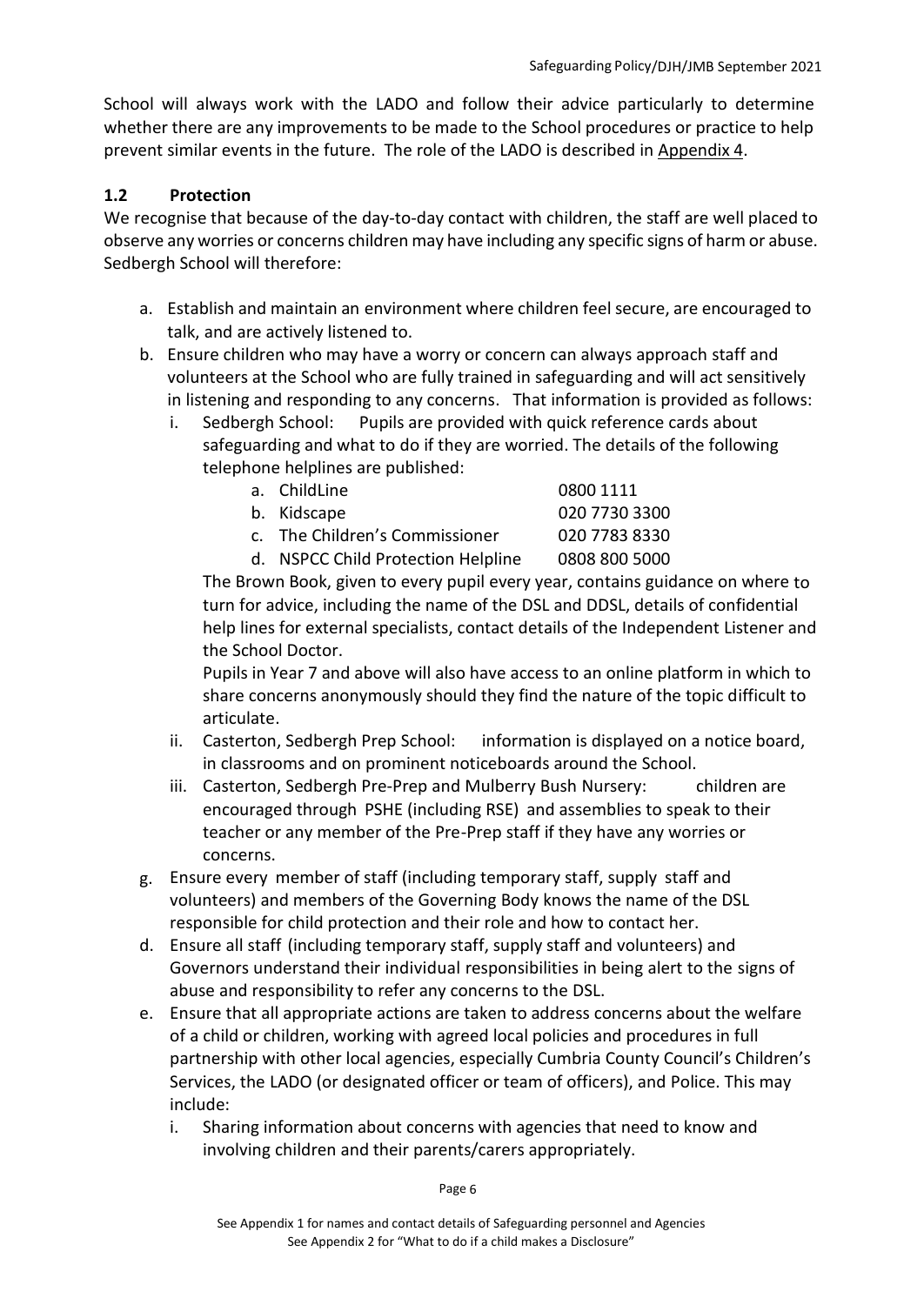- ii. Working with other agencies to secure services to support children who are in need.
- iii. Monitoring children known or thought to be at risk from harm and contributing to assessments of need and support packages for those children.

[Appendix 1](#page-39-0) shows the names and contact details of Staff with specific safeguarding duties.

# <span id="page-6-0"></span>**1.3 Reporting and Communication**

The School will develop and maintain effective links with relevant agencies and co-operate as required with their enquiries regarding child protection matters including attendance at case conferences. In addition, the School will adhere to local and inter-agency procedures to report Safeguarding issues, without the need for parental consent, by:

- a. reporting matters which come to its notice through observation, information or disclosure to Cumbria County Council's Children's Services, (in the case of concerns about children, the LADO (in the case of concerns about staff/volunteer conduct towards children and/or the Police where it is considered that a criminal offence may have been committed. Note: In the event that the Designated or Deputy Safeguarding Leads and the Headmaster, Sedbergh School are unavailable anybody can make a referral by making contact with the Cumbria Safeguarding Children Partnership Hub (Tel: 0333 240 1727). Full procedures are set out on the CSCP website [\(Cumbria Safeguarding Children Partnership : Cumbria County Council\).](https://eur02.safelinks.protection.outlook.com/?url=https%3A%2F%2Fcumbriasafeguardingchildren.co.uk%2F&data=04%7C01%7Cmhm%40sedberghschool.org%7C94d8a3d43573453d3d2308d97c1265f2%7C658fa1e1f3bd447c9a8da43b11e8d1e0%7C0%7C0%7C637677240721957516%7CUnknown%7CTWFpbGZsb3d8eyJWIjoiMC4wLjAwMDAiLCJQIjoiV2luMzIiLCJBTiI6Ik1haWwiLCJXVCI6Mn0%3D%7C1000&sdata=rAVTM2%2FmKfC9rPb%2F%2BsmQgOB3wRtLrprUOnJpl28oAVM%3D&reserved=0) This also applies where staff feel that appropriate steps are not being taken to promote the welfare of children or to safeguard them.
- b. notifying Children's Services if there is an unexplained absence of more than two days of a pupil who is in receipt of a child protection plan, or absent from School without explanation.
- c. following procedures set out in this Policy where an allegation is made against a member of staff, including agency staff. These procedures deal with allegations against visitors, volunteers, the Headmaster, Sedbergh School and the Designated Safeguarding Lead, as well as staff.
- d. reporting to Ofsted, the Independent Schools Inspectorate and the Charity Commission on Serious Incidents of any serious harm or abuse by any person living, working, or looking after children at the premises (whether the allegations relate to harm or abuse committed on the premises or elsewhere). Ofsted registered providers must also inform Ofsted of the action taken in respect of the allegations. These notifications must be made as soon as is reasonably practicable, but at the latest within 14 days of the allegations being made. A registered provider who, without reasonable excuse, fails to comply with the requirement commits an offence. (EYFS welfare requirement 2.8.)
- e. notifying the DBS (and the TRA where appropriate) within one month of any person leaving the School (whether employed, contracted, a volunteer or student) whose services are no longer used because he or she is considered unsuitable to work with children.

Page 7 *[For the purposes of this section, ceasing to use a person's services includes: dismissal; non-renewal of a fixed-term contract; no longer engaging/refusing to engage a supply teacher provided by an employment agency; terminating the placement of a student teacher or other trainee; no longer using staff employed by*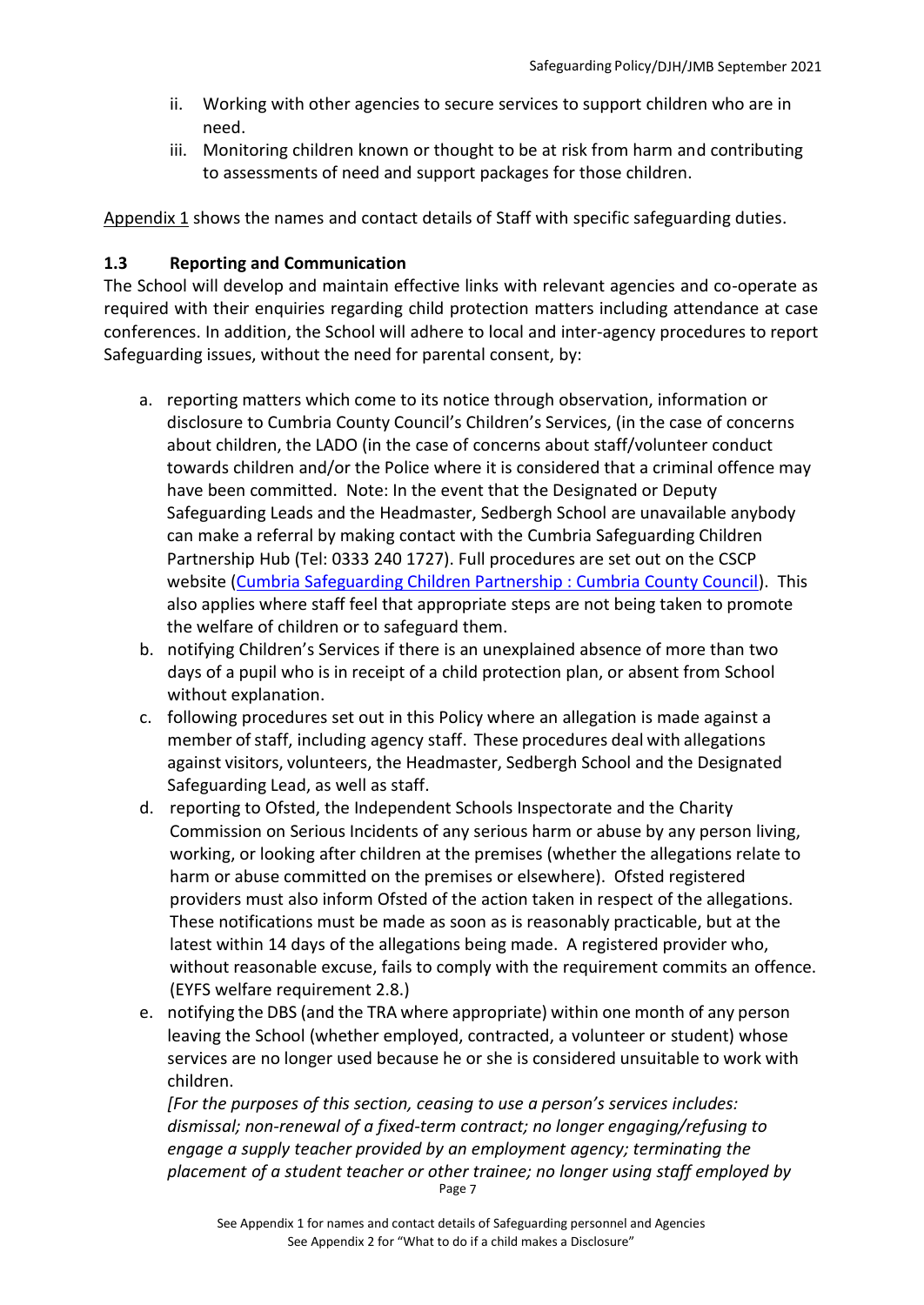*contractors; no longer using volunteers; resignation; and voluntary withdrawal from supply teaching, contract working, a course of initial teacher training, or volunteering. It is important that reports include as much evidence about the circumstances of the case as possible. Failure to make a report constitutes an offence. 'Compromise agreements' cannot apply in this connection, or where the individual refuses to cooperate with an investigation. Proprietors of independent schools have a legal duty to respond to requests from the DBS for information they hold already, but they do not have to find it from other sources. Independent schools are also under a duty to consider making a referral to the TRA where a teacher has been dismissed (or would have been dismissed had he/she not resigned) and a prohibition order may be appropriate, and should make reference to this in their policies. The reasons such an order would be considered are: "unacceptable professional conduct", "conduct that may bring the profession into disrepute" or a "conviction, at any time, for a relevant offence". Further guidance is published on the TRA website.]*

f. ensuring, where necessary, that records are passed on to the receiving school if a pupil transfers or where this is not known, reporting the child as 'missing in education'.

The central principle of WT 2018 is the requirement that schools and agencies work together in order to identify children at risk and protect them from harm. In this respect, the welfare of the child is paramount, meaning that considerations of confidentiality which might apply to other situations will not be allowed to override the right of children to be protected from harm. However, this does not negate the right of the individual to be protected when an allegation has been made and is being investigated, during which time every effort will be made to ensure that confidentiality is maintained.

#### <span id="page-7-0"></span>**1.4 Recording**

Records are essential in order to identify patterns, explain decision-making and promote accountability. The School will:

- a. keep written chronological records of concerns about children. This will include concerns which fall below a referral threshold to ensure that an accumulation of such events does not cause harm to children.
- b. ensure all records are kept securely, separate from the main pupil file, and in locked locations.

The School is also mindful of the Independent Inquiry into Child Sexual Abuse. All organisations working with children (including all schools) have been directed to preserve all documents relating to the care of children so that they are available for inspection should they need to be. In light of the Inquiry the School will suspend its routine destruction of pupil and staff files and old safeguarding policies.

#### <span id="page-7-1"></span>**2 Roles, Responsibilities and Duties**

#### <span id="page-7-2"></span>**2.1 Introduction**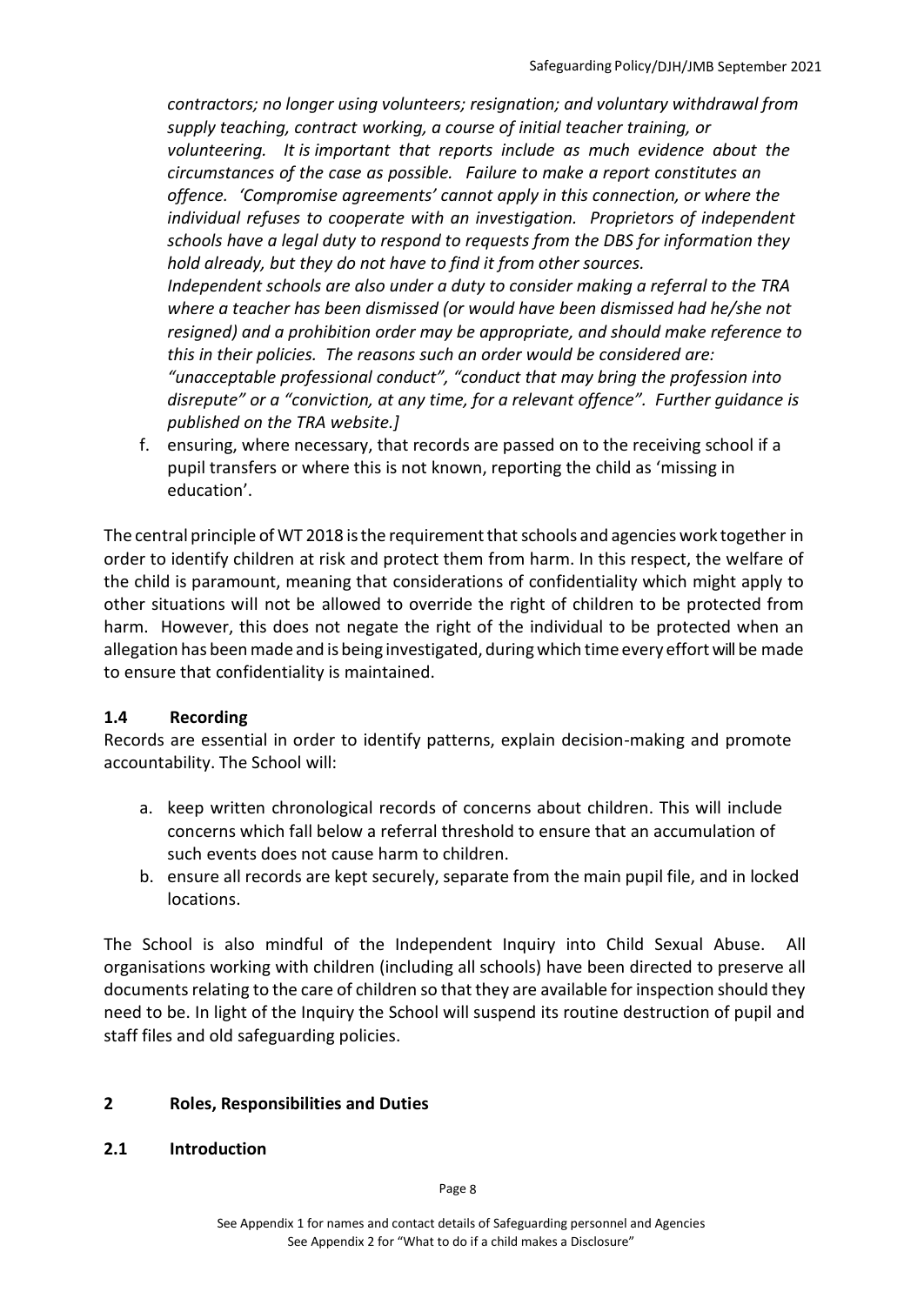Child Protection is one very important aspect of Safeguarding. It refers to the activity which is undertaken to protect specific children who are suffering, or at risk of suffering, significant harm. The term 'significant harm' was defined by The Children Act of 1989 as the threshold that justifies compulsory intervention in family life in the best interests of children, and gives Local Authorities a duty to make enquiries to decide whether they should take action to safeguard or promote the welfare of a child who is suffering, or likely to suffer, significant harm.

Whilst there are no absolute criteria on which to rely when judging what constitutes significant harm, the overriding consideration is that the physical and mental health and welfare of a child is being avoidably impaired or prevented, or the child is being ill-treated. Specifically, the following factors are used by the DSL and DDSL in assessing any case. Close liaison will also take place with Children's Services in order to obtain advice and guidance:

- a. The degree and extent of harm.
- b. The duration and frequency of abuse and neglect.
- c. The extent of premeditation.
- d. The presence and degree of threat, coercion, sadism.
- e. Sometimes, a single traumatic event may constitute significant harm (eg a violent assault, suffocation or poisoning), but often, it is the consequence of a compilation of significant events (both acute and long-standing) which interrupt, change or damage the child's physical and psychological development. (WT 2015).

The School is also aware of other important factors which can impinge on the welfare of children and will always take into account specific issues such as Female Genital Mutilation, Domestic Violence and substance misuse, child sexual exploitation, child criminal exploitation, honour-based violence, upskirting or peer-on-peer abuse (including sexual violence and sexual harassment) and bullying. These issues are only examples of the types of harm that might befall children. Consequently the School will always evaluate any emerging themes depending on the School demography, the local community and any emerging national issues. Please see Appendix 9 for the Sedbergh School 'Closed School' Safeguarding and Child Protection Policy.

Staff should be clear that they must not make judgements or carry out investigations. The only agencies that can carry out investigations are those authorised to do so under the law. This includes Children's Services (and LADO), or the police. The NSPCC is also a child protection agency but does not actually carry out investigations and will pass any information to Children's Services of the local authority. The information in these procedures must be read in the context of the specific advice offered herein, in terms of how to act in cases where safeguarding and/or child protection issues are suspected.

#### <span id="page-8-0"></span>**2.2 Responsibilities of all Staff (and where specified, volunteers)**

All staff and volunteers must attend child protection training upon request, and at least annually or where specific updates are required, such as when there are changes to statutory guidance:

Page 9 a. All staff and volunteers who work with children are trained at least annually in accordance with the requirements of the Cumbria Safeguarding Children's Partnership, and must read Part 1 of KCSIE2021 including Annex A and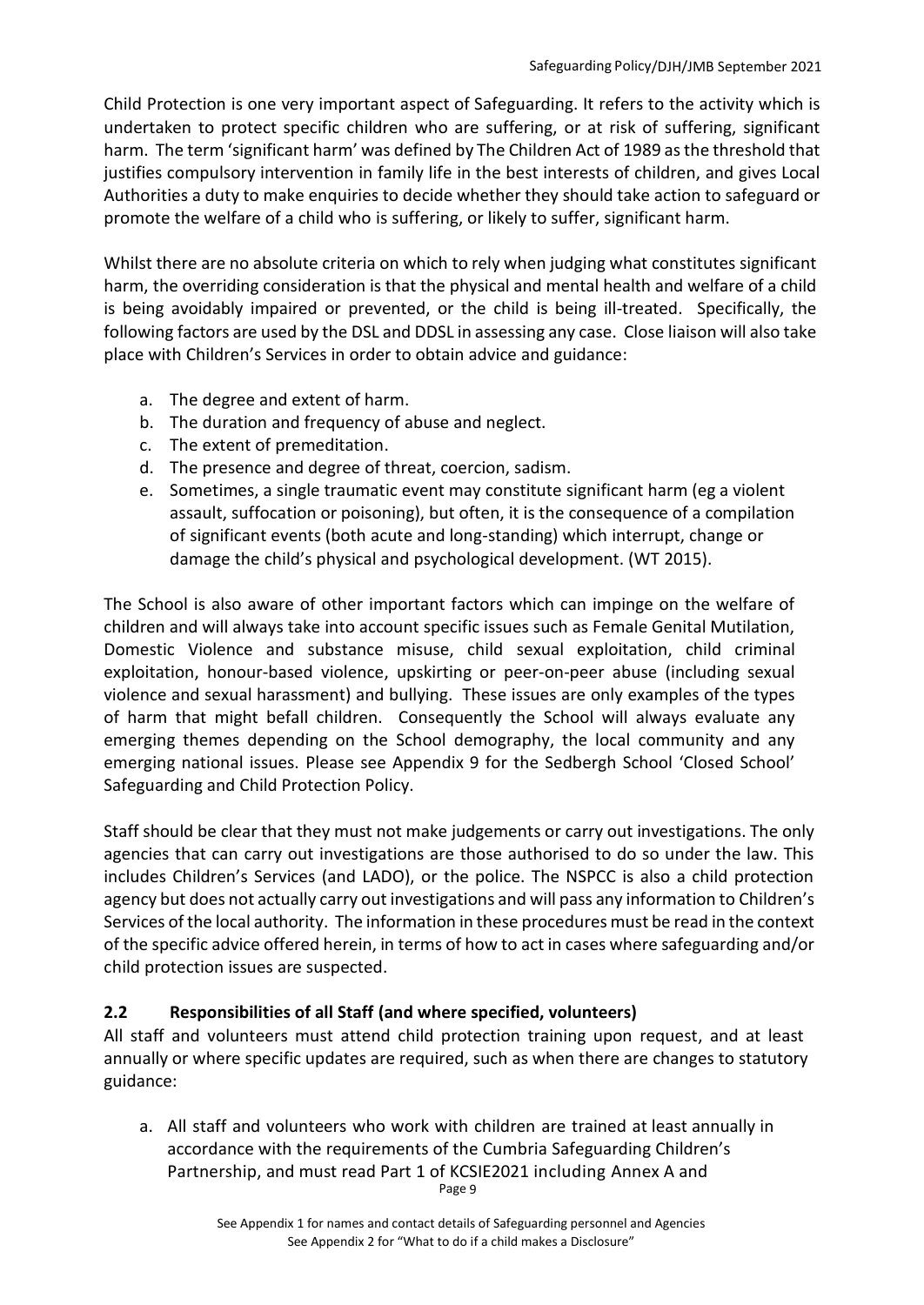subsequently, every time that document is updated. They must ensure their full understanding and sign to confirm that that they have read and understood that document. The School will offer support to staff whose first language is not English.

- b. The School may wish to take additional steps to satisfy itself that any member of staff, supply/agency staff or volunteer has understood Part 1 of KCSIE2021 including Annex A and their individual responsibilities.
- c. All new staff, including temporary staff and volunteers, in accordance with the requirements of the Local Safeguarding Children's Board, are provided with induction training that includes:
	- i. the School's Safeguarding Policy
	- ii. the Staff Code of Conduct
	- iii. Whistleblowing Policy
	- iii. the identity of the Designated Safeguarding Lead and Deputy DSL
	- iv. a copy of Part 1 of KCSIE2021 including Annex A
	- v. pupil behaviour policy
	- vi. Safeguarding response to children who go missing from education (CME)
- d. Training will include guidance on the duties of staff and volunteers in relation to both children in need of additional help and support and children at risk of harm. Training will include explicit teaching in the definition and signs of sexual abuse, as well as the actions to be taken in the event of a report or disclosure of sexual harassment or sexual abuse.
- e. Staff development training will also include training on online safety and antiradicalisation 'Prevent' training (including the online general awareness training module on the 'Channel' process.)

In order to protect pupils in its care, the School will maintain an ongoing assessment of the appropriate level and focus for staff training and responsiveness to specific safeguarding concerns such as radicalisation, child sexual exploitation, child criminal exploitation female genital mutilation, cyberbullying and mental health. It will also remain alert to any specific themes that may emerge either locally or nationally and on which additional training is required. During the Covid-19 pandemic, staff are specifically guided to Annex 9 – how to keep children safe whilst running a 'closed' school.

All staff and volunteers are required to follow the procedures outlined within this policy, in particular the steps outlined in [Appendix 2](#page-42-0) which provide guidance about what to do if you have Safeguarding concerns about any child.

Staff who are pet owners should consider carefully the risk that an animal may present to pupils and other employees, or the discomfort that a pet may cause to someone who dislikes particular animals. It is always the responsibility of the owner to manage the animal which should never be allowed on site in an uncontrolled manner. Dogs must never be allowed on playing fields because of the health risk that fouling represents.

Staff who may wish to keep a pet in School accommodation should consult their line manager about the suitability of such a decision including the appropriateness of the breed before bringing it on site or into School accommodation. The School will not allow breeds of dog identified as "dangerous" to be brought onto site or to be kept in School accommodation and will make a Safeguarding referral of any injury to a pupil which is caused by any pet.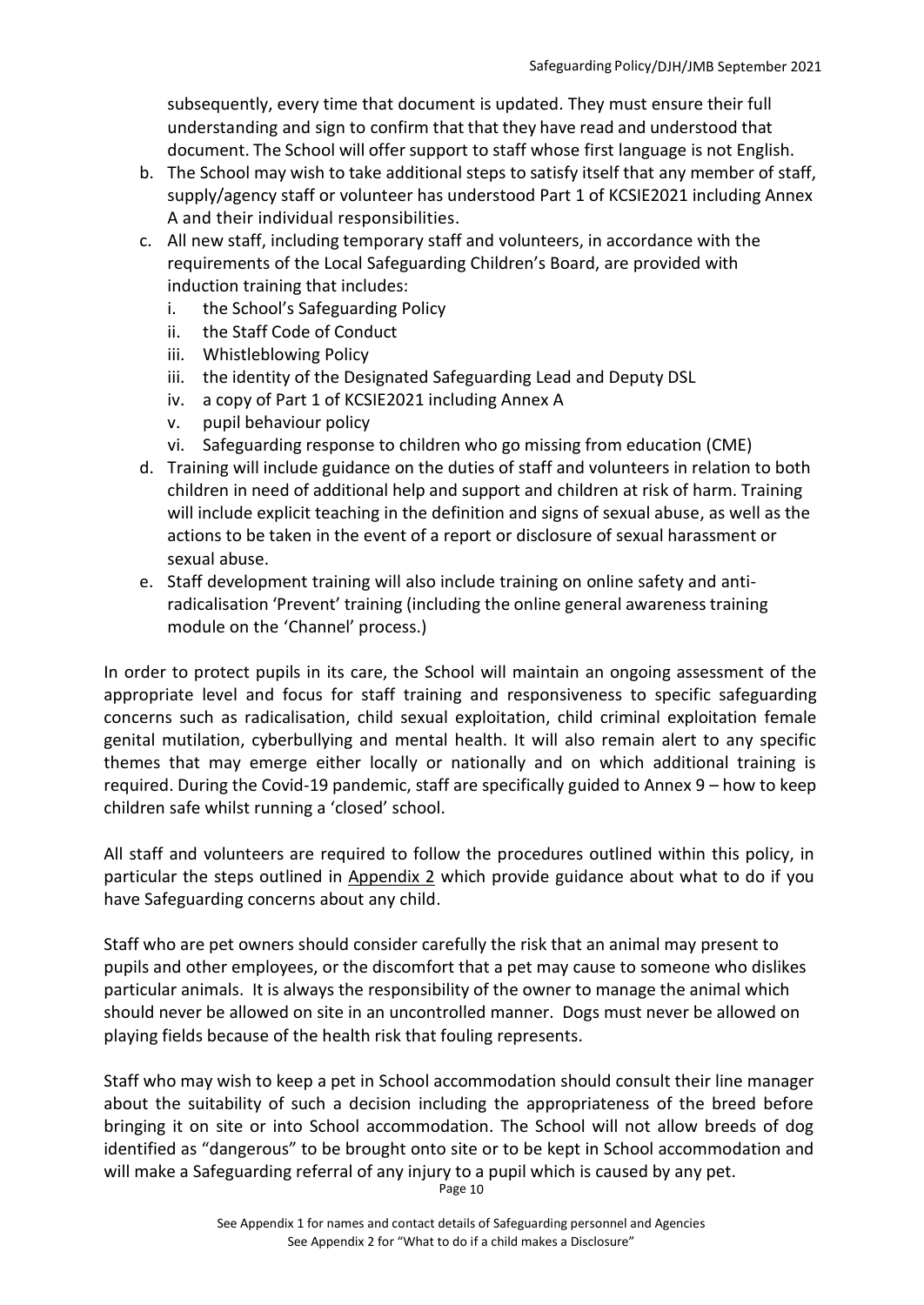All staff and volunteers should feel able to raise concerns about poor or unsafe practice and potential failures in the School's safeguarding regime and that such concerns will be taken seriously by the Senior Management Team. If concerns remain please follow the Whistleblowing Policy.

All staff should be aware that safeguarding incidents and/or behaviors can be associated with factors outside of school and can occur between children outside of these environments. All staff, but especially the designated safeguarding lead (and deputies) should consider whether children are at risk of abuse or exploitation in situations outside their families. Extra-familial harms take a variety of different forms and children can be vulnerable to multiple harms including (but not limited to) sexual exploitation, criminal exploitation, and serious youth violence.

#### **This is an inescapable, personal and professional responsibility held by all staff for the promotion of welfare and protection of children from harm.**

# <span id="page-10-0"></span>**2.3 Role of the Designated Safeguarding Lead and supporting personnel**

The School has appointed Dr Jenny Burns as Designated Safeguarding Lead (DSL) to be responsible for matters relating to Safeguarding and Child Protection in the School and to represent Safeguarding on the Strategic Management Team.

The DSL will be trained annually and to an appropriate level in:

- a. The role and responsibilities of the Desginated Safeguarding Lead (NSPCC) and Safeguarding and Child Protection (Level 3)
- b. 'Prevent' training (Home Office certificated course)
- c. inter-agency protocols
- d. supporting children in need
- e. children at risk of radicalisation

The School role description of the DSL and DDSL is set out i[n Appendix 4](#page-46-0) of this document. The statutory responsibilities of the DSL are set out in Annex B of KCSIE2021 and reproduced in [Appendix 5](#page-52-0) of this policy.

Deputy Designated Safeguarding Leads have been appointed in:

Sedbergh Senior School Casterton, Sedbergh Prep School The Mulberry Bush Nursery

At all times of the year either the DSL, Deputy DSL or a member of SMT will be contactable for any Safeguarding issues, via the main School office, at either senior school or prep school, as appropriate.

The Headmaster and Senior Deputy Heads of the Senior School and Headmaster of the Prep School are trained to Safeguarding Level 3, in Safer Recruitment and have completed online 'Channel' training.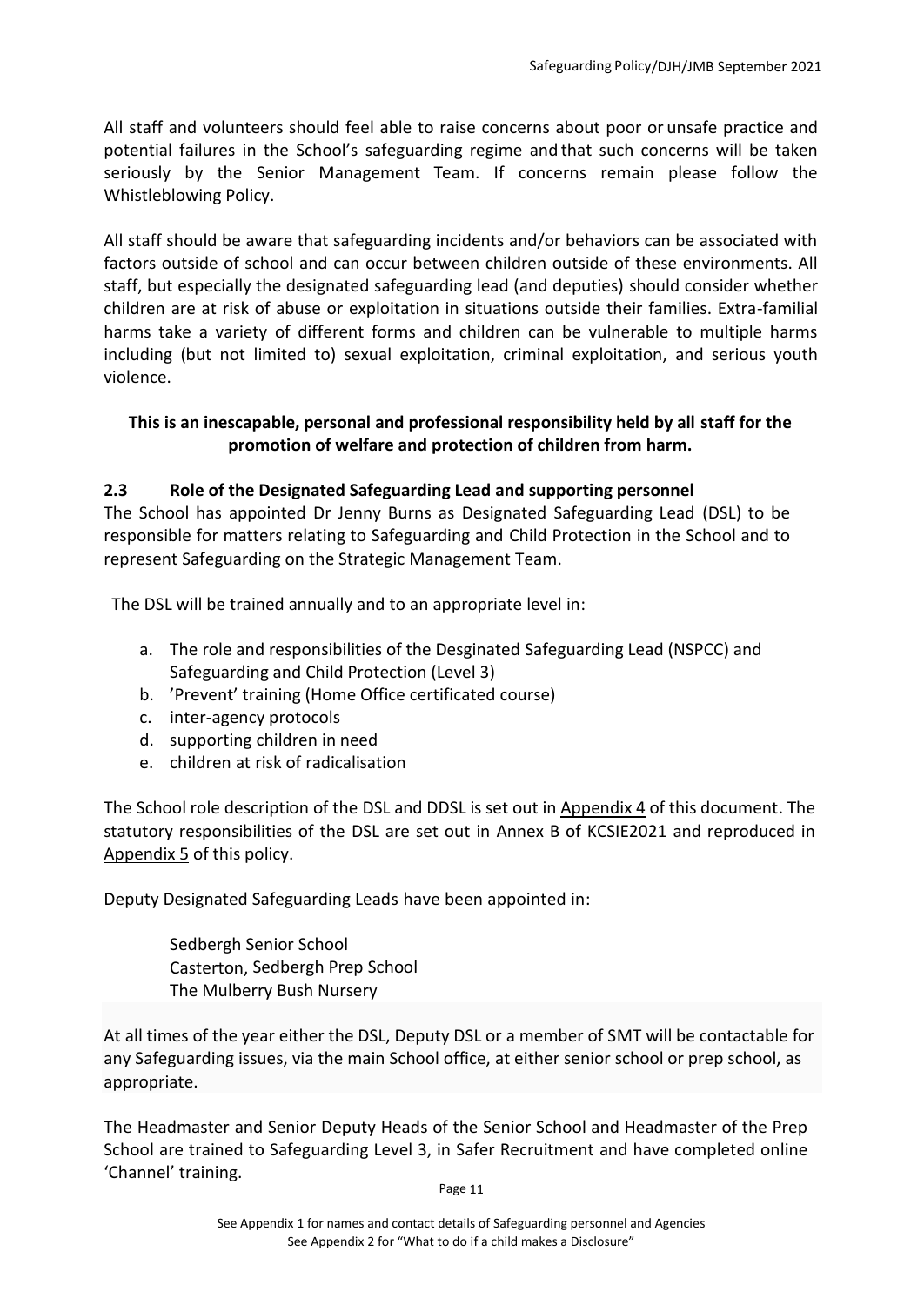The Governor with special responsibilities for Safeguarding is the Venerable Nick Barker.

The names and contact details of these adults with responsibility for Safeguarding at Sedbergh School are set out in [Appendix 1.](#page-39-0)

The responsibilities of the DSL within Sedbergh School are:

- a. to be the first point of contact for parents, pupils, teaching and non-teaching staff, external agencies and any other in all matters of Safeguarding.
- b. to be the primary communicator with the Local Area Designated Officer (LADO), Cumbria County Council's Children's Services, CSCP and the Police on matters of Safeguarding. Communication will take place within 24 hours of a disclosure or suspicion of abuse. All paperwork will be held by the Designated Safeguarding Lead.
- c. to maintain all Safeguarding records in secure and confidential locations.
- d. to attend any meetings pertaining to an incident.
- e. to co-ordinate information for an Early Help Assessment and Referrals to external agencies.
- f. To maintain copies of current Safeguarding legislation (including Prevent Duty), national and CSCP guidance and advisory documents and be conversant with these.
- g. to ensure the School is compliant with Safeguarding and Child protection legislation and local requirements and to co-ordinate the safeguarding procedures in the School.
- h. to liaise with the Safeguarding Hub, Cumbria County Council's Children's Services and any other safeguarding officer appointed by Cumbria County Council's Children's Services.
- i. to review incidents on a termly basis in order to determine the emergence of patterns and to advise the Headmaster, Sedbergh School on the perceived risks of harm to individuals or groups of pupils.
- j. To work with the Safeguarding Governor to undertake a full review of all aspects of Safeguarding and Child Protection in accordance with Part 8 The Education (Independent School Standards) Regulations 2014 to ensure that they comply with the requirements and to enable her to provide a comprehensive written report for the Governing Body.

# **2.3.1 Training Responsibilities of the Designated Safeguarding Lead**

In order to discharge these responsibilities the DSL, supported by DDSLs and SMT will arrange or provide training to all staff, Governors, volunteers and visitors working for and on behalf of the School. Through the DSL, the School undertakes to provide training in accordance with the LSCB recommendations and in particular:

- a. to ensure that all DDSLs receive training to Level 3, including inter-agency working, at two yearly intervals. This training covers inter-agency working, participation in childprotection case conferences, supporting children in need, record keeping and promoting a culture of listening to children.
- b. to ensure all staff who work with children undertake appropriate training to equip them to carry out their responsibilities for safeguarding children effectively and that this is kept up to date by refresher training in accordance with the CSCP's recommendations.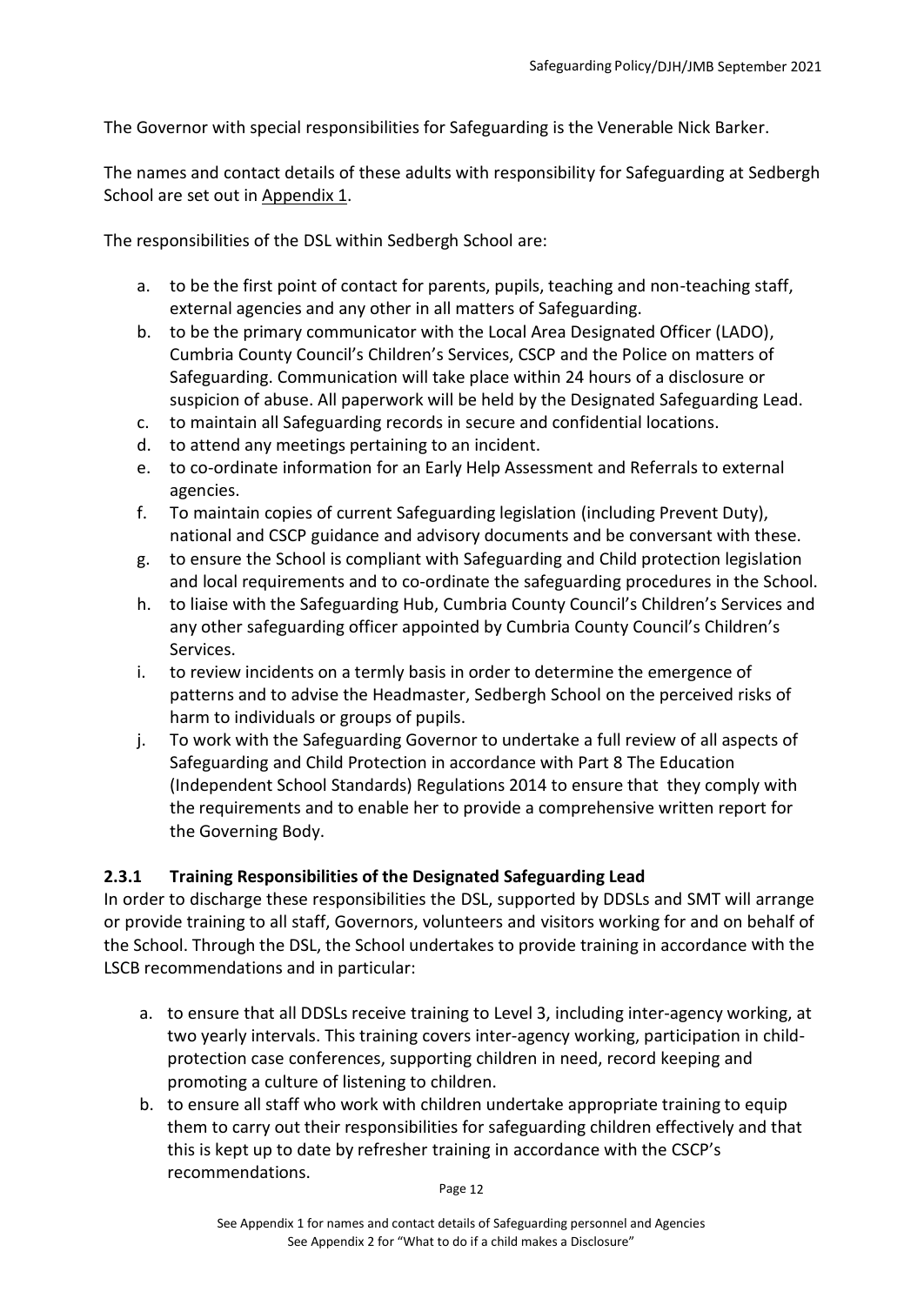- c. to ensure all staff who work with children know how to access and be conversant with the School's Child Protection procedures.
- d. to ensure that all staff and volunteers are provided with Induction Training regarding the School's arrangements for safeguarding children within seven working days of their commencement of work via the HR Manager. This training will include provision of this document, the Staff Code of Conduct, the Whistleblowing Policy, the name and contact details of the DSL and the requirement that they read 'Keeping Children Safe in Education 2021: information for all school and college staff' (Part 1; all staff), KCSiE Annex A (staff in leadership positions and those who work directly with children) and complete the online form to indicate that they have done so.
- e. understand the assessment process for providing early help and intervention, for example through locally agreed common and shared assessment processes such as Early Help Assessments.
- f. have a working knowledge of how local authorities conduct a child protection case conference and a child protection review conference and be able to attend and contribute effectively to these when required to do so.

# **2.3.2 Effective implementation of the role of Designated Safeguarding Lead**

In order to ensure that these duties are carried out, the School will ensure that:

- a. sufficient resources and time are allocated to enable the DSL and other staff to discharge their responsibilities, including taking part in strategy discussion and other inter-agency meetings, and contributing to the assessment of children.
- b. all staff and volunteers feel able to raise concerns about poor or unsafe practice with regard to safeguarding children. The School undertakes to treat such concerns sensitively and effectively in a timely manner in accordance with the School's Whistleblowing Policy.

# **2.3.3 Action and Referrals by the Designated Safeguarding Lead**

The School, through the DSL, undertakes:

- a. to develop effective working relationships with other agencies and services.
- b. to decide upon the appropriate level of response to specific concerns about a child, whilst operating within the legislative framework and recommended guidance in accordance with locally agreed inter-agency procedures and thresholds. Further considerations will include:
	- i. immediate safety of pupil(s), staff or the public
	- ii. welfare implications for all involved.
	- iii. the nature and seriousness of the suspicion or complaint
	- iv. the child's wishes or feelings when determining what action to take and what services to provide to protect individual children by ensuring children are able to express their views and give feedback.
	- v. duties of confidentiality, so far as applicable.
- **c. that any likelihood of a serious criminal offence, including the identification of illegal terrorist-related activity, will always be referred to the Safeguarding Hub or the Police without further investigation within the School.**
- d. to consult with Children's Services or other appropriate professionals if there is doubt about whether a referral should be made.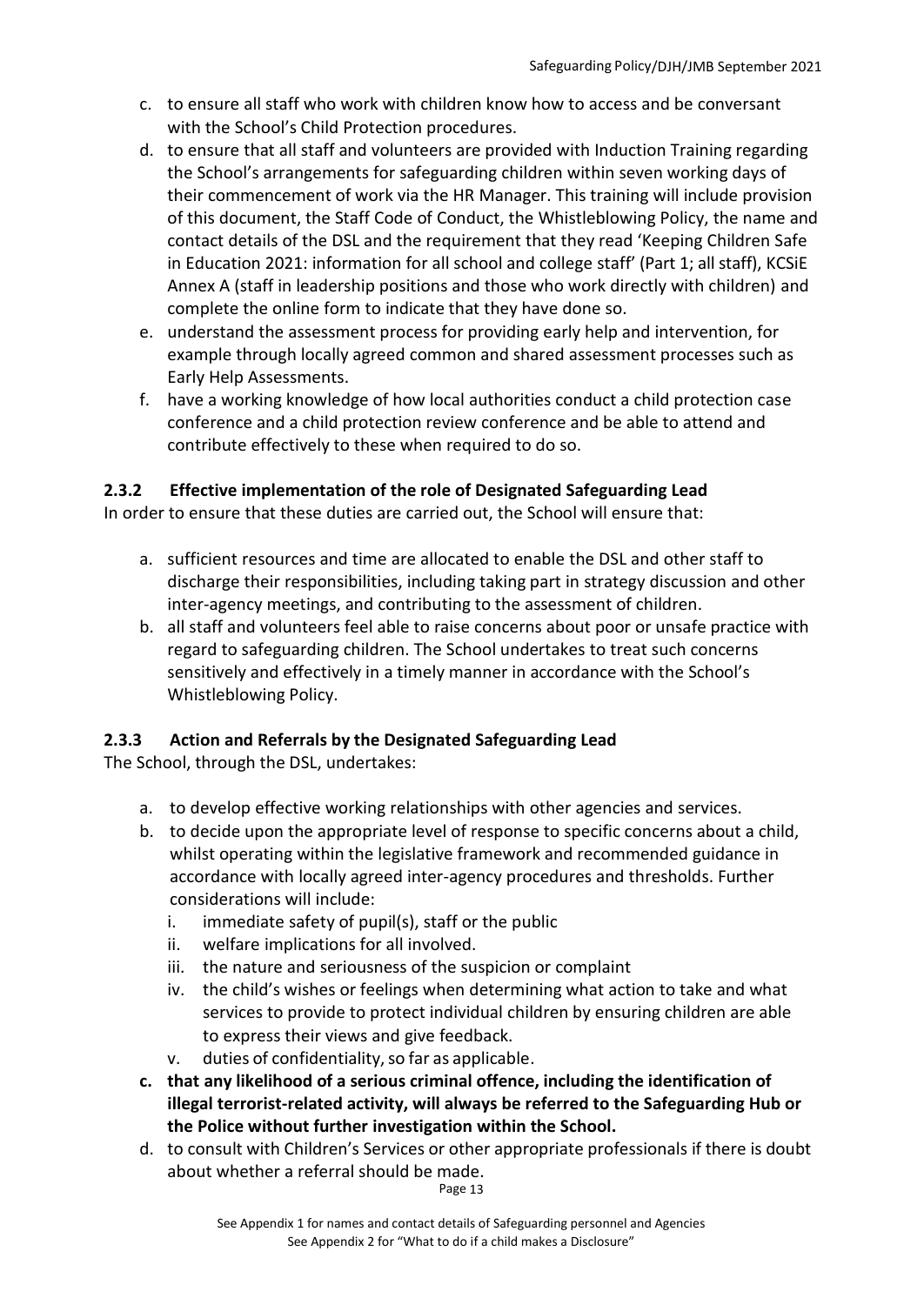- e. to make an immediate referral to Cumbria County Council's Children's Services in the event that a child is at risk and in accordance with the CSCP Plan, a multi-agency referral form will be completed and sent to Children's Services within 24 hours of a telephone referral.
- f. to make any necessary referral to the Local Authority Designated Officer (LADO). The LADO has overall responsibility for the management of allegations of abuse by adults who work with Children, provides advice and guidance, liaises with the Police, Social Care Teams, Regulatory Bodies such as Ofsted and other organisations as needed and ensures a consistent, fair and thorough process for both child and adult. The role of the LADO is set out in more detail at [Appendix 4.](#page-51-0)
- g. to co-operate with the 'Channel' Panel and the Police to provide relevant information so that each can effectively carry out its functions to determine whether an individual is vulnerable to being drawn into terrorism. The School will respond to requests for information from the police promptly and in any event within five to ten working days.
- h. to submit reports and ensure the School's attendance at child protection conferences.
- i. to contribute to decision making and delivery of actions planned to safeguard the child.
- j. to ensure that the School effectively monitors children about whom there are concerns, including notifying Children's Services: Safeguarding and Specialist Services when there is an unexplained absence of more than two days for a child who is the subject of a child protection plan.
- k. to ensure that accurate safeguarding records relating to individual children are kept separate from the academic file and are passed on securely should the child transfer to a new educational provider.
- l. to notify Cumbria County Council's Children's Services of any serious incident, injury or death of any child while in the care of the School, and to act upon any advice from those agencies. Contact details of the foregoing Agency may be found in [Appendix 1.](#page-39-0)

# **2.3.4 Alternate to the Designated Safeguarding Lead**

If the DSL is unavailable, her duties will be carried out by a Deputy Designated Safeguarding Lead in the first instance, and, in their absence, by the Headmaster.

In the same way, if a DDSL is absent within one part of the School, another DDSL will be authorised to deal with matters in the relevant School.

#### <span id="page-13-0"></span>**2.4 Roles in EYFS**

Within the EYFS settings, there are DDSLs for Early Years Provision in the Pre-Prep department of Casterton, Sedbergh Prep School. Names and contact details are set out in [Appendix 1.](#page-39-0) They will inform the DSL of any serious allegations of harm or abuse, by any person living, working or looking after children at the premises (whether that allegation relates to harm or abuse committed on the premises or elsewhere), or any other abuse which is alleged to have taken place on the premises. The DSL will follow the foregoing procedures in respect of these allegations.

There is a separate Safeguarding Policy for The Mulberry Bush Nursery which covers areas pertinent to the safeguarding of children of this age.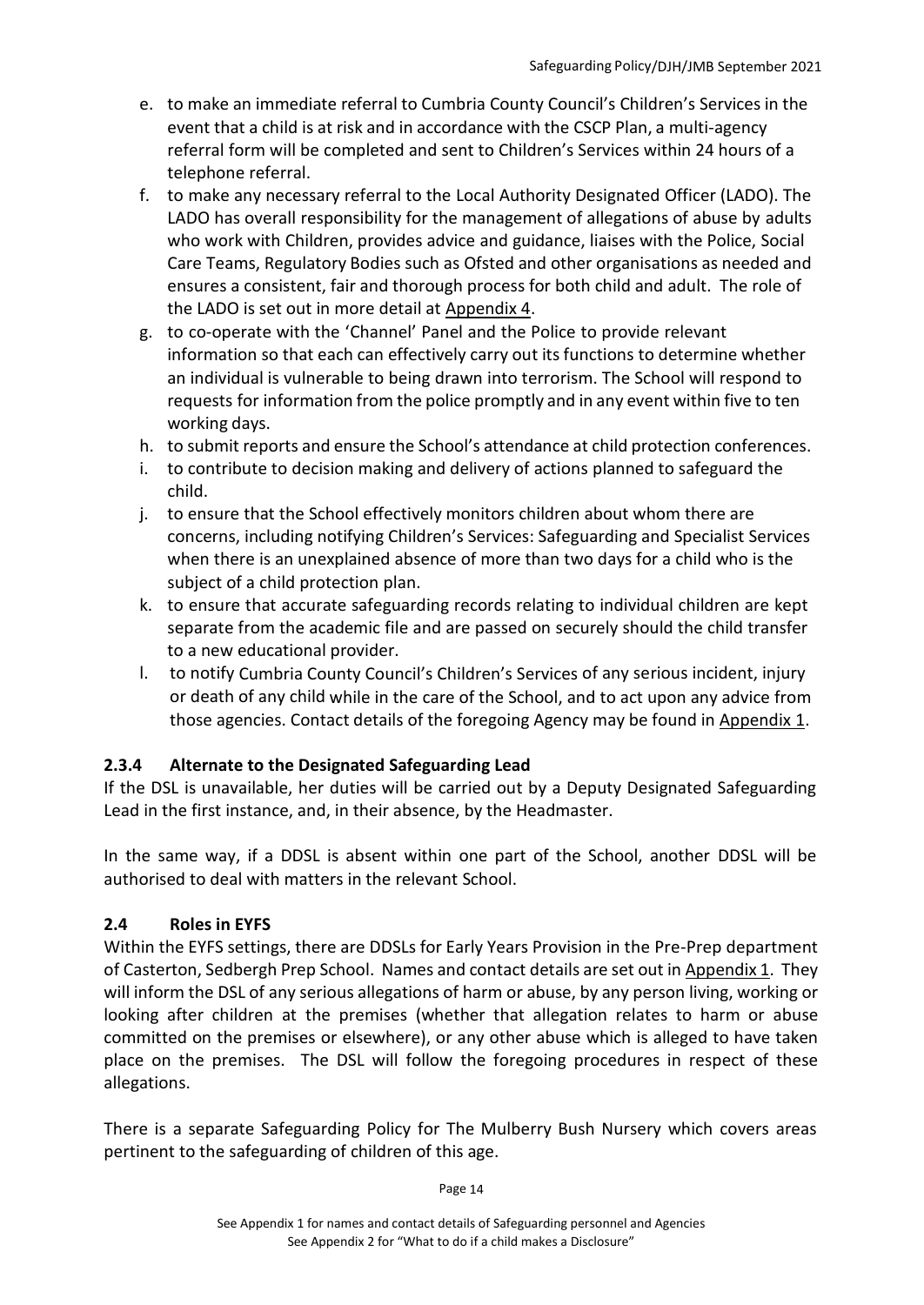As a registered EYFS establishment the School has a responsibility to report any abuse to Ofsted within 14 days of awareness of an incident. Ofsted can be contacted in three ways.

- a. Telephone: 0300 123 1231 (Monday to Friday from 8.00am to 6.00pm)
- b. Email: enquiries@ofsted.gov.uk
- c. Letter: Ofsted, Piccadilly Gate, Store Street, Manchester M1 2WD

All policies relating specifically to The Mulberry Bush Nursery may be found on the Sedbergh School Hub and are available on request.

# <span id="page-14-0"></span>**2.5 Role of Governors**

The Governing Body appoint a Designated Governor to have an overview of this area but recognise that the Safeguarding duties remain the responsibly of the whole Governing Body, including the Chairman of Governors. The Governing body also recognises the expertise staff build by undertaking safeguarding training and managing safeguarding concerns on a daily basis. Opportunity will therefore be provided for staff to contribute to and shape safeguarding arrangements and child protection policy.

The role description of the Designated Governor is found in [Appendix 4.](#page-49-0) The responsibilities of the Designated Governor include:

- a. ensuring that the School is adhering to current Statutory legislation, Local Authority, and inter-agency procedures.
- b. ensuring that the School has Policies and Procedures for Safeguarding and Child Protection which are known to all staff and governors and in accordance with Statutory legislation, Local Authority, and inter-agency procedures and that these are made available to all parents.
- c. Working with the Designated Safeguarding Lead and the Governing Body to carry out an annual review and audit to judge the efficiency with which the procedures have been implemented and to ensure that any deficiencies are remedied immediately.
- d. The submission of any annual reports required by the Local Authority or agencies.

# **3 Risks faced by Children and their Indicators Types and Indicators of Abuse**

# <span id="page-14-1"></span>**3.1 Abuse and Neglect**

All School staff should be aware that abuse, neglect and safeguarding issues are rarely standalone events that can be covered by one definition or label. In most cases, multiple issues will overlap with one another. In accordance with the requirements of the Local Safeguarding Children's Board and KCSIE 2021, all should be aware of:

**Abuse**: a form of maltreatment of a child. Somebody may abuse or neglect a child by inflicting harm or by failing to act to prevent harm. Children may be abused in a family or in an institutional or community setting by those known to them or, more rarely, by others (eg via the internet). They may be abused by an adult or adults or by another child or children. Particular types of abuse include: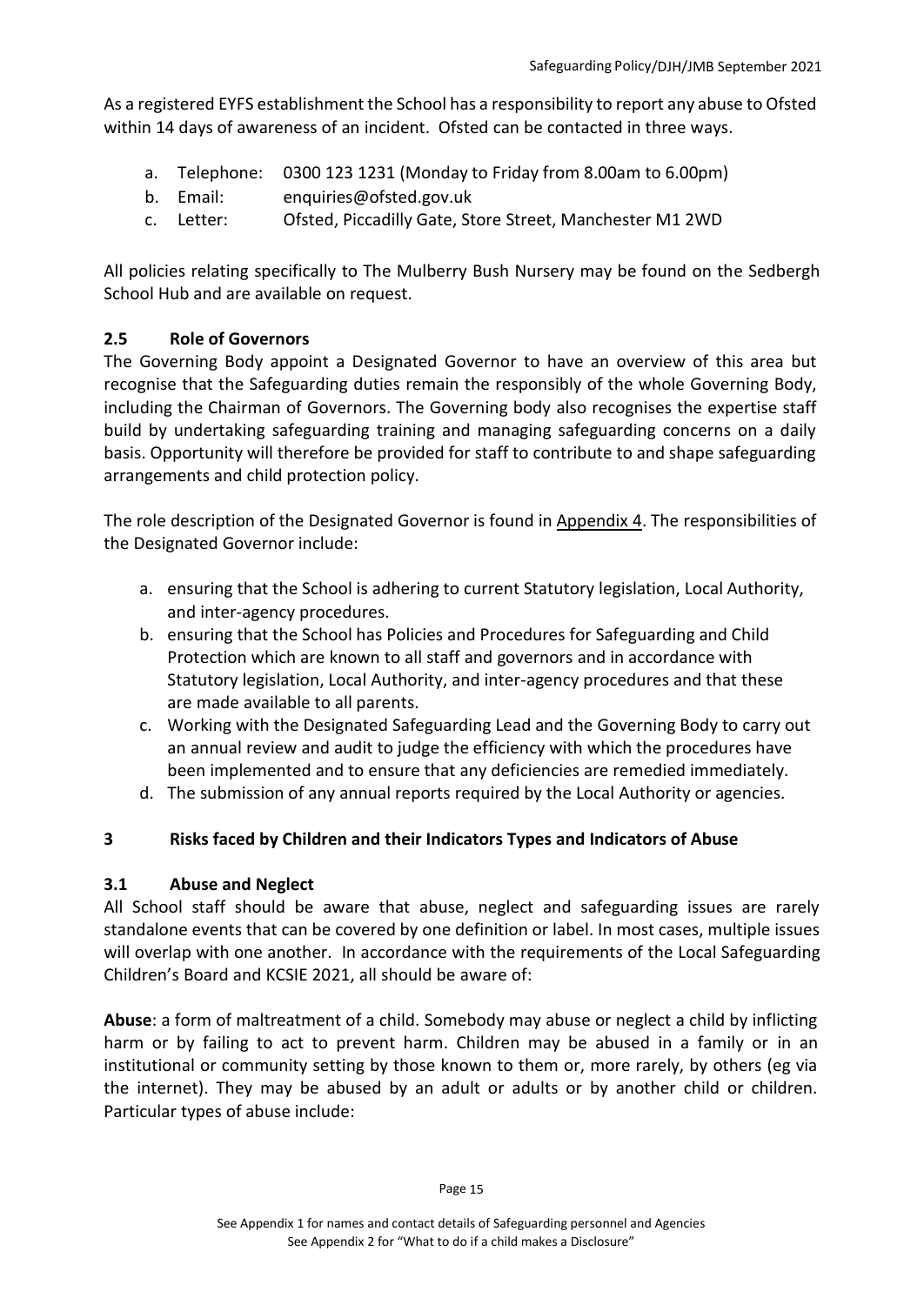- a. **Physical abuse**: a form of abuse which may involve hitting, shaking, throwing, poisoning, burning or scalding, drowning, suffocating or otherwise causing physical harm to a child. Physical harm may also be caused when a parent or carer fabricates the symptoms of, or deliberately induces, illness in a child.
- b. **Emotional abuse**: the persistent emotional maltreatment of a child such as to cause severe and adverse effects on the child's emotional development or mental health. It may involve conveying to a child that they are worthless or unloved, inadequate, or valued only insofar as they meet the needs of another person. It may include not giving the child opportunities to express their views, deliberately silencing them or 'making fun' of what they say or how they communicate. It may feature age or developmentally inappropriate expectations being imposed on children. These may include interactions that are beyond a child's developmental capability as well as overprotection and limitation of exploration and learning, or preventing the child participating in normal social interaction. It may involve seeing or hearing the illtreatment of another. It may involve serious bullying (including cyberbullying), causing children frequently to feel frightened or in danger, or the exploitation or corruption of children. Some level of emotional abuse is involved in all types of maltreatment of a child, although it may occur alone.
- c. **Sexual abuse**: involves forcing or enticing a child or young person to take part in sexual activities, not necessarily involving a high level of violence, whether or not the child is aware of what is happening. The activities may involve physical contact, including assault by penetration (for example rape or oral sex) or non-penetrative acts such as masturbation, kissing, rubbing and touching outside of clothing. They may also include non-contact activities, such as involving children in looking at, or in the production of, sexual images, watching sexual activities, encouraging children to behave in sexually inappropriate ways, or grooming a child in preparation for abuse (including via the internet). Sexual abuse is not solely perpetrated by adult males. Women can also commit acts of sexual abuse, as can other children.

Abuse can take place wholly online or technology may be used to facilitate offline abuse.

The School recognises the different forms of abuse that can take place and makes it clear that abuse is abuse and should never be tolerated or passed off as "banter" or "part of growing up" or "just having a laugh".

**Neglect** is the persistent failure to meet a child's basic physical and/or psychological needs, likely to result in the serious impairment of the child's mental or physical health or development. Neglect may occur during pregnancy as a result of maternal substance abuse. Once a child is born, neglect may involve a parent or carer failing to: provide adequate food, clothing and shelter (including exclusion from home or abandonment); protect a child from physical and emotional harm or danger; ensure adequate supervision (including the use of inadequate caregivers); or ensure access to appropriate medical care or treatment. It may also include neglect of, or unresponsiveness to, a child's basic emotional needs.

# <span id="page-15-0"></span>**3.2 Specific types of abuse**

In addition to these general types of abuse, the School recognises that Child Sexual Exploitation (CSE), Child Criminal Exploitation (CCE), Female Genital Mutilation (FGM), Honour Based Violence (HBV), Upskirting and Radicalisation are types of abuse which can happen in our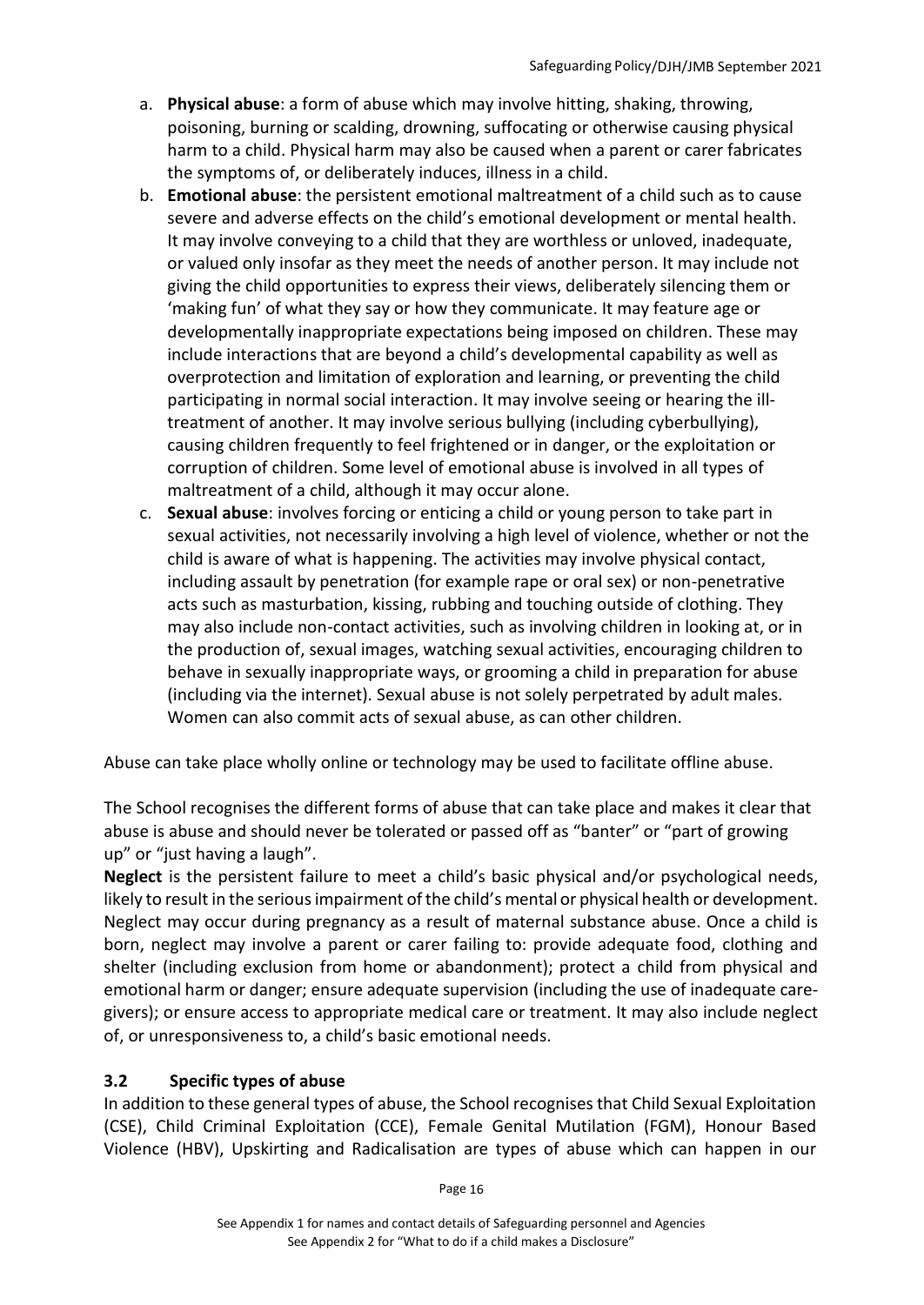community. All staff should be aware of the information on these areas. [Appendix 8 g](#page-57-0)ives more detailed information from KCSIE2019.

# **3.2.1 Child Sexual Exploitation (CSE) and Child Criminal Exploitation (CCE)**

Both CSE and CCE are forms of abuse and both occur where an individual or group takes advantage of an imbalance of power to coerce, manipulate or deceive a child into sexual or criminal activity. Whilst age may be the most obvious, this power imbalance can also be due to a range of others factors including gender, sexual identity, cognitive ability, physical strength, status and access to economic or other resources. In some cases, the abuse will be in exchange for something the victim needs or wants and/or will be to the financial benefit or other advantage (such as increased status) of the perpetrator or facilitator. The abuse can be perpetrated by individuals or groups, males or females, and children or adults. The abuse can be a one-off occurrence or a series of incidents over time, and range from opportunistic to complex organised abuse. It can involve force and /or enticement-based methods of compliance and may, or may not, be accompanied by violence or threat of violence. Victims can be exposited even when activity appears consensual and it should be noted exploitation as well as being physical can be facilitated and/or take place online.

Harmful sexual behaviour (as defined by the NSPCC) includes:

- using sexually explicit words and phrases
- inappropriate touching
- using sexual violence or threats
- full penetrative sex with other children or adults.

Children and young people who develop harmful sexual behaviour harm themselves and others.

# See [https://www.gov.uk/government/publications/child-sexual-exploitation-definition-and](https://www.gov.uk/government/publications/child-sexual-exploitation-definition-and-guide-for-practitioners)[guide-for-practitioners](https://www.gov.uk/government/publications/child-sexual-exploitation-definition-and-guide-for-practitioners)

Signs of CSE may include:

- a. Unexplained gifts and new possessions
- b. Association with other young people involved in CSE
- c. Children who suffer STI
- d. Children who suffer changes in emotional well-being
- e. Children who go missing for periods of time, regularly come home late and miss education.

However, it also important to recognise that some young people who are being sexually exploited do not exhibit any external signs of this abuse.

**Age differences and harmful sexual behaviour** – sexual behaviour between children is also considered harmful if one of the children is much older – particularly if there is more than two years difference in age or if one of the children is pre-pubescent and the other isn't.

However, a younger child can abuse an older child, particularly if they have power over them – for example, if the older child is disabled.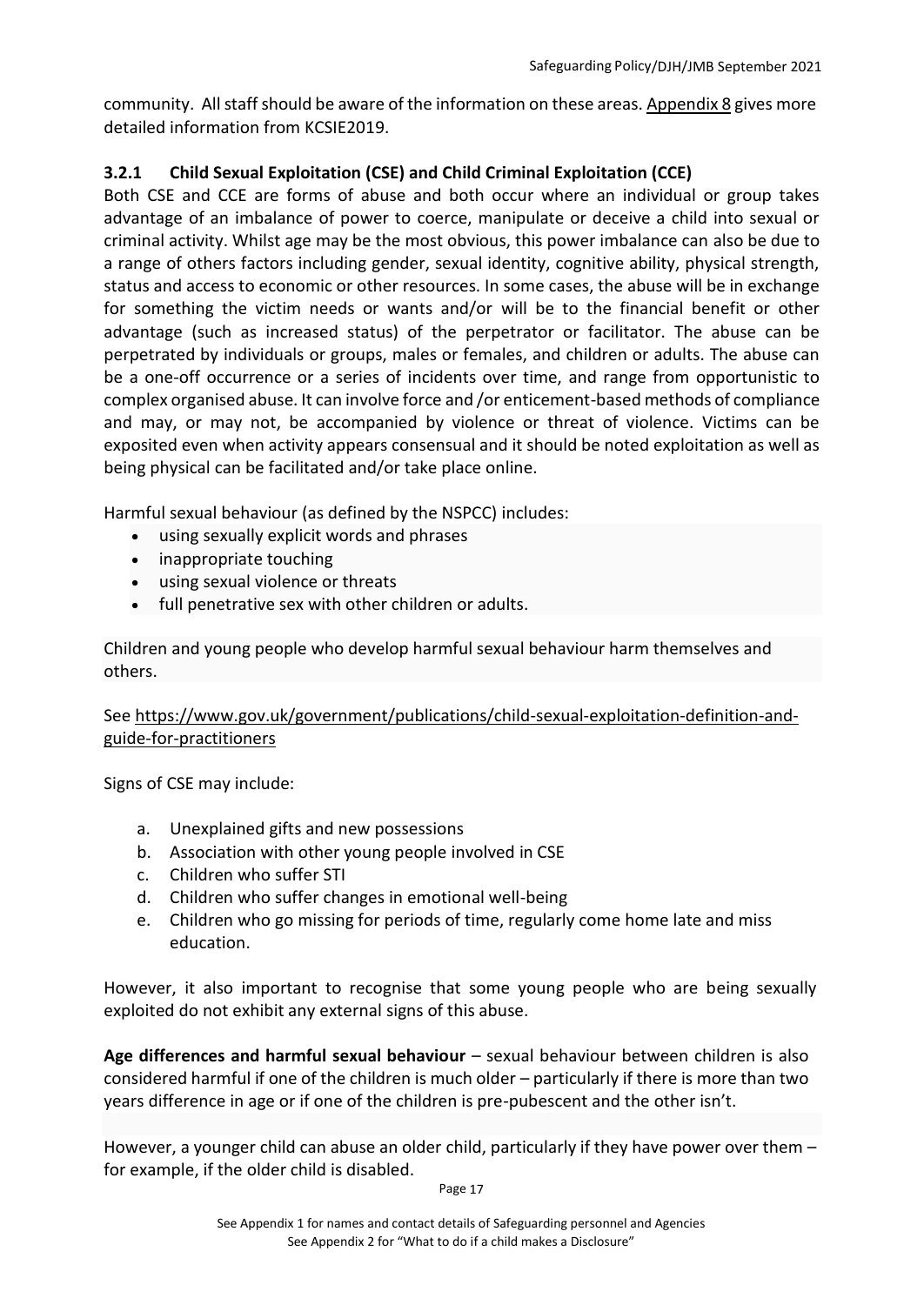The following tools may also be helpful when dealing with a possible case of CSE http://cumbrialscb.proceduresonline.com/files/app\_1.1\_cse\_fc.pdf <http://www.solihull.gov.uk/portals/0/socialservicesandhealth/csescreeningtoolkit.pdf>

# **3.2.2. Mental Health**

All staff should be aware that mental health problems can, in some cases, be an indicator that a child has suffered or is at risk of suffering abuse, neglect or exploitation. Only appropriately trained professionals should attempt to make a diagnosis of a mental health problem. Staff however, are well placed to observe children day-to-day and identify those whose behavior suggests that they may be experiencing a mental health problem or be at risk of developing one.

Where children have suffered abuse and neglect, or other potentially traumatic adverse childhood experiences, this can have a lasting impact throughout childhood adolescence and into adulthood. It is key that staff are aware of how these children's experiences, can impact on their mental health, behavior and education.

If staff have a mental health concern about a child that is also potentially a safeguarding concern, immediate action should be taken. Involvement of both the DSL and a medical professional should be sought (ordinarily through the duty nurse phone number or in an emergency, by calling 999).

# **3.2.3 Female Genital Mutilation (FGM)**

Professionals in all agencies, and individuals and groups in relevant communities, need to be alert to the possibility of a girl being at risk of FGM, or already having suffered FGM. There is a range of potential indicators that a child or young person may be at risk of FGM, which individually may not indicate risk but if there are two or more indicators present this could signal a risk to the child or young person. Victims of FGM are likely to come from a community that is known to practise FGM. Professionals should note that girls at risk of FGM may not yet be aware of the practice or that it may be conducted on them, so sensitivity should always be shown when approaching the subject. Warning signs that FGM may be about to take place, or may have already taken place, can be found in Annexe B of the Multi agency Statutory Guidance of Female Genital Mutilation April 2016. Staff should activate local safeguarding procedures, using existing national and local protocols for multi-agency liaison with police and children's social care.

All staff must be aware of the requirement for teachers to report to the police where they discover (either through disclosure by the victim or visual evidence) that FGM appears to have been carried out on a girl under 18. Those failing to report such cases will face disciplinary sanctions. It will be rare for teachers to see visual evidence, and they should not be examining pupils. Unless the teacher has a good reason not to, they should still consider and discuss any such case with the DSL and involve Children's Social Care as appropriate.

If the teacher is unsure whether this reporting duty applies, they must refer the matter to the DSL in accordance with this policy. See the Home Office guidance *Mandatory Reporting of*  Female Genital Mutilation - procedural information (October 2015) for further details about the duty.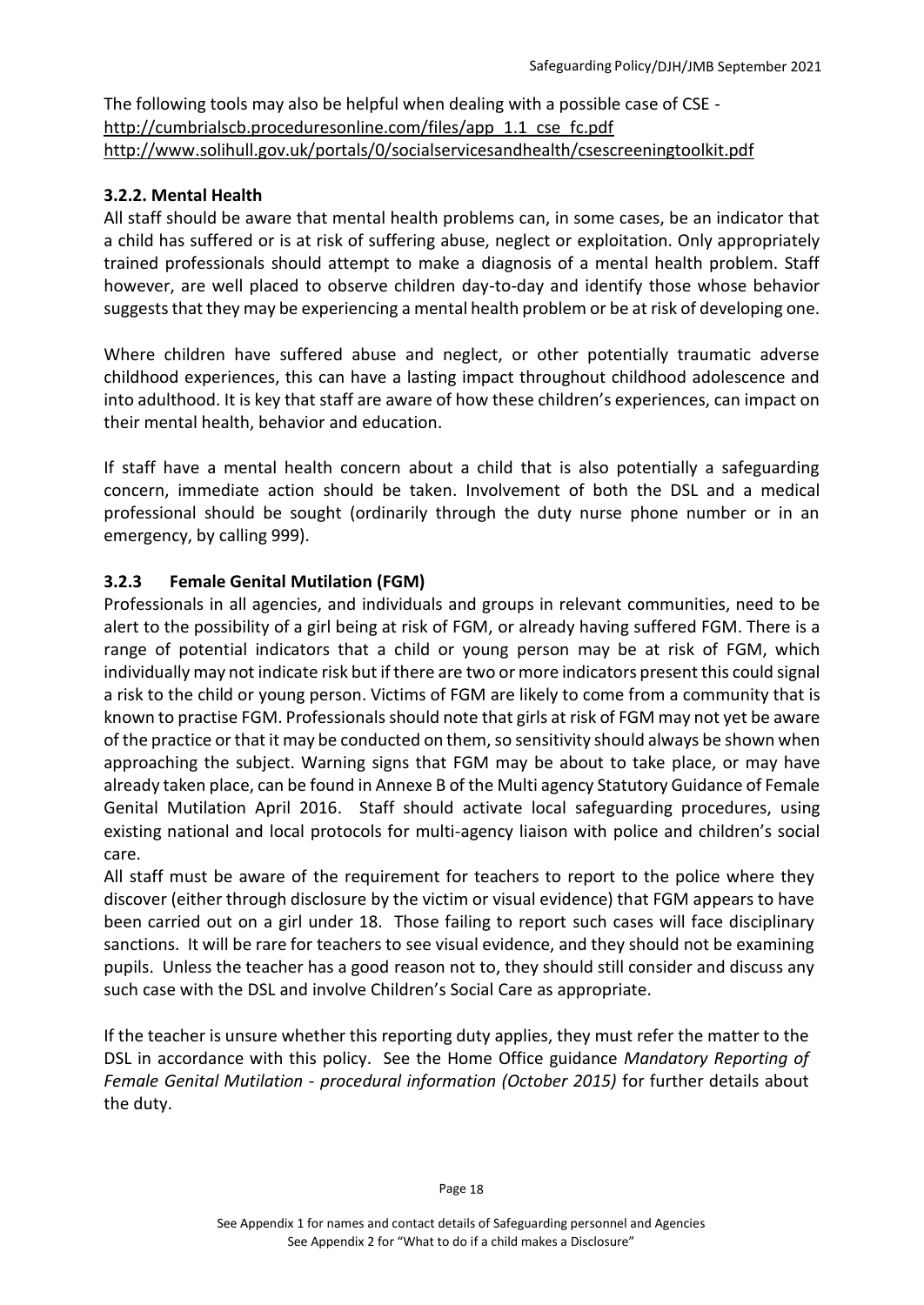# **3.2.4 Serious Violence**

All staff should be aware of indicators, which may signal that children are at risk from, are involved with serious violent crime. These may include increased absence from School, a change in friendships or relationships with older individuals or groups, a significant decline in performance, signs of self-harm or a significant change in wellbeing, or signs of assault or unexplained injuries. Unexplained gifts or new possessions could also indicate that children have been approached by, or are involved with, individuals associated with criminal networks or gangs.

All staff should be aware of the associated risks and understand the measures in place to manage these. Advice is provided in the Home Office's 'Preventing youth violence and gang involvement' and its 'Criminal exploitation of children and vulnerable adults: county lines' guidance.

# <span id="page-18-0"></span>**3.3 Radicalisation**

Radicalisation refers to the process by which a person comes to support terrorism and forms of extremism. There is no single way of identifying an individual who is likely to be susceptible to an extremist ideology. It can happen in many different ways and settings. Specific background factors may contribute to vulnerability which are often combined with specific influences such as family, friends or online, and with specific needs for which an extremist or terrorist group may appear to provide an answer. The internet and the use of social media in particular has become a major factor in the radicalisation of young people. The School operates IT systems which filter-out extreme and radical websites and online radicalisation and incitement. The School recognizes that Radicalisation and Extremism can be religious, political or focused around single issue groups. Whilst the overall risk is low in relative terms, awareness and vigilance are expected at all times, and staff receive on-going training and support, including Guidance about Visiting Speakers (se[e Appendix 7\)](#page-56-0) and the importance of raising pupil awareness. Staff are referred to the School anti-radicalisation "Prevent Policy". In EYFS settings staff must be aware of the need to 'look beyond the setting' and to be sensitive to the behaviours of young children.

#### <span id="page-18-1"></span>**3.4 Further Specific Safeguarding Risks and threats of abuse**

Children and young people may also be subject to specific threats to their safety. Expert and professional organisations are best placed to provide up-to-date guidance and practical support on specific safeguarding issues. For example information for schools and colleges can be found on the TES website and NSPCC website. Staff in schools and colleges can also access guidance on the issues listed below via the GOV.UK website and resources listed in Appendix [3:](#page-44-0)

- a. child missing from home or care
- b. bullying including cyberbullying
- c. domestic violence
- d. drugs
- e. fabricated or induced illness
- f. faith abuse
- g. forced marriage
- h. gangs and youth violence

Page 19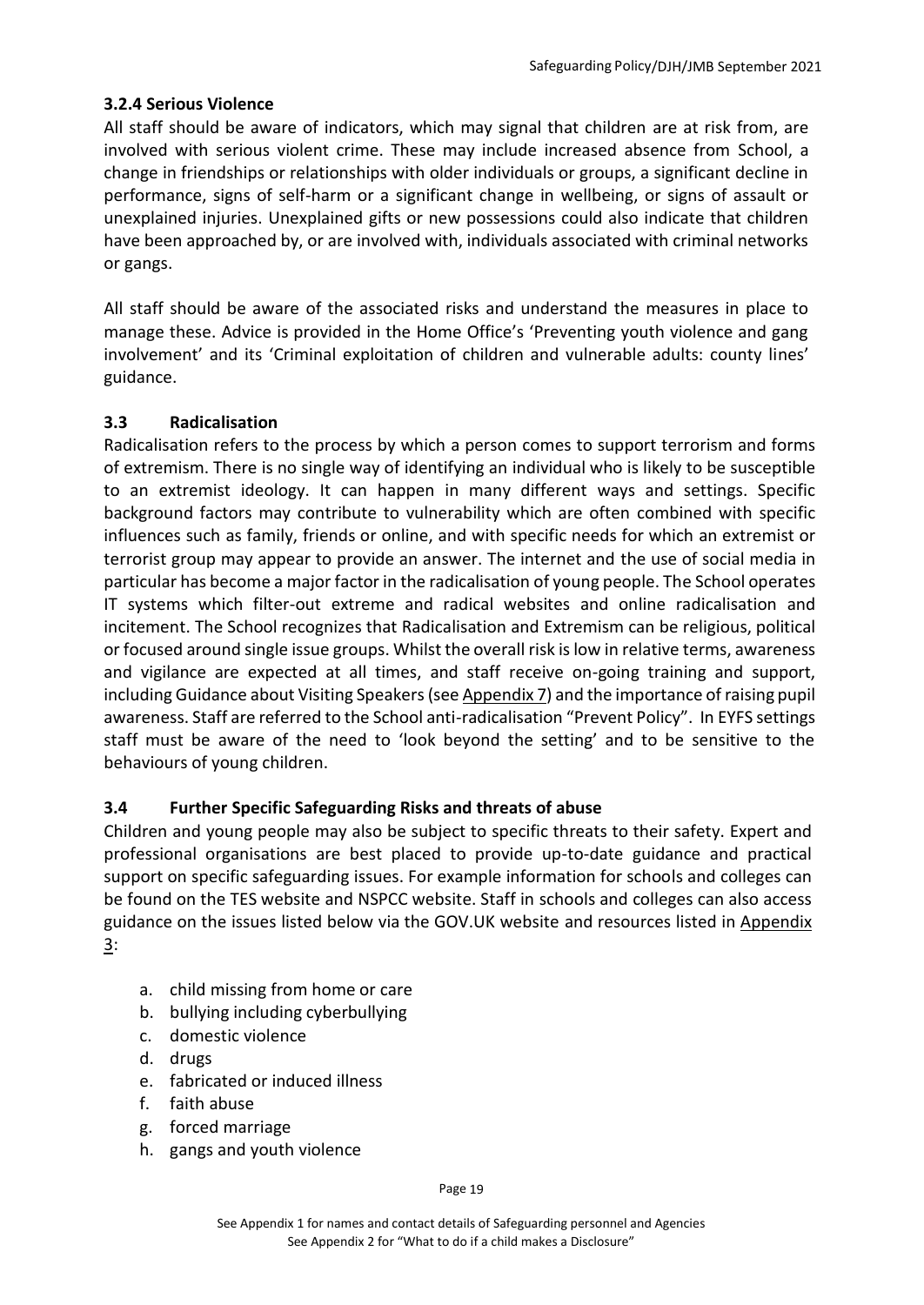- i. gender-based violence
- j. violence against women and girls (VAWG)
- k. mental health
- l. private fostering
- m. sexting
- n. teenage relationship abuse
- o. trafficking
- <span id="page-19-0"></span>p. upskirting

# **3.5 Sexting**

Sexting can be defined as images or videos generated:

- a. by children under the age of 18 or,
- b. of children under the age of 18 that are of a sexual nature or are indecent.

According to statistics from the charity Beat Bullying (2009 and 2012), 38% of young people have received a sexually explicit text or email, whilst 85% of recipients knew the identity of the sender. 54% of teachers were aware of pupils creating and sharing sexually explicit messages and images via the internet or mobile devices. It is important to be aware that young people involved in sharing sexual videos and pictures may be committing a criminal offence. Specifically, crimes involving indecent photographs (including pseudo images) of a person under 18 years of age fall under Section 1 of the Protection of Children Act 1978 and Section 160 Criminal Justice Act 1998. Under this legislation it is a crime to:

- a. take an indecent photograph or allow an indecent photograph to be taken;
- b. make an indecent photograph (this includes downloading or opening an image that has been sent via email);
- c. distribute or show such an email;
- d. possess with the intention of distributing images;
- e. advertise; and
- f. possess such images.

Any decision to charge individuals for such offences is a matter for the Crown Prosecution Service, and whilst it is unlikely to be considered in the public interest to prosecute children, young people need to be aware that they may be breaking the law.

Staff should respond to any disclosure relating to sexting in the same way they would in any other safeguarding disclosure (See [Appendix 2\)](#page-42-0). However, the following points should also be noted:

Staff may confiscate an electronic device if they think there is good reason for doing so (see Behaviour Policy), however any search of that device should be conducted by the DSL, Senior Deputy Head (Pastoral), or Prep School Headmaster. Material should not be moved from one device to another (eg via email), printed out or saved.

An image that has been shared across a personal mobile device should not be viewed unless there is a clear reason to do so (such as a belief that a young person is at risk of physical or emotional harm).

Page 20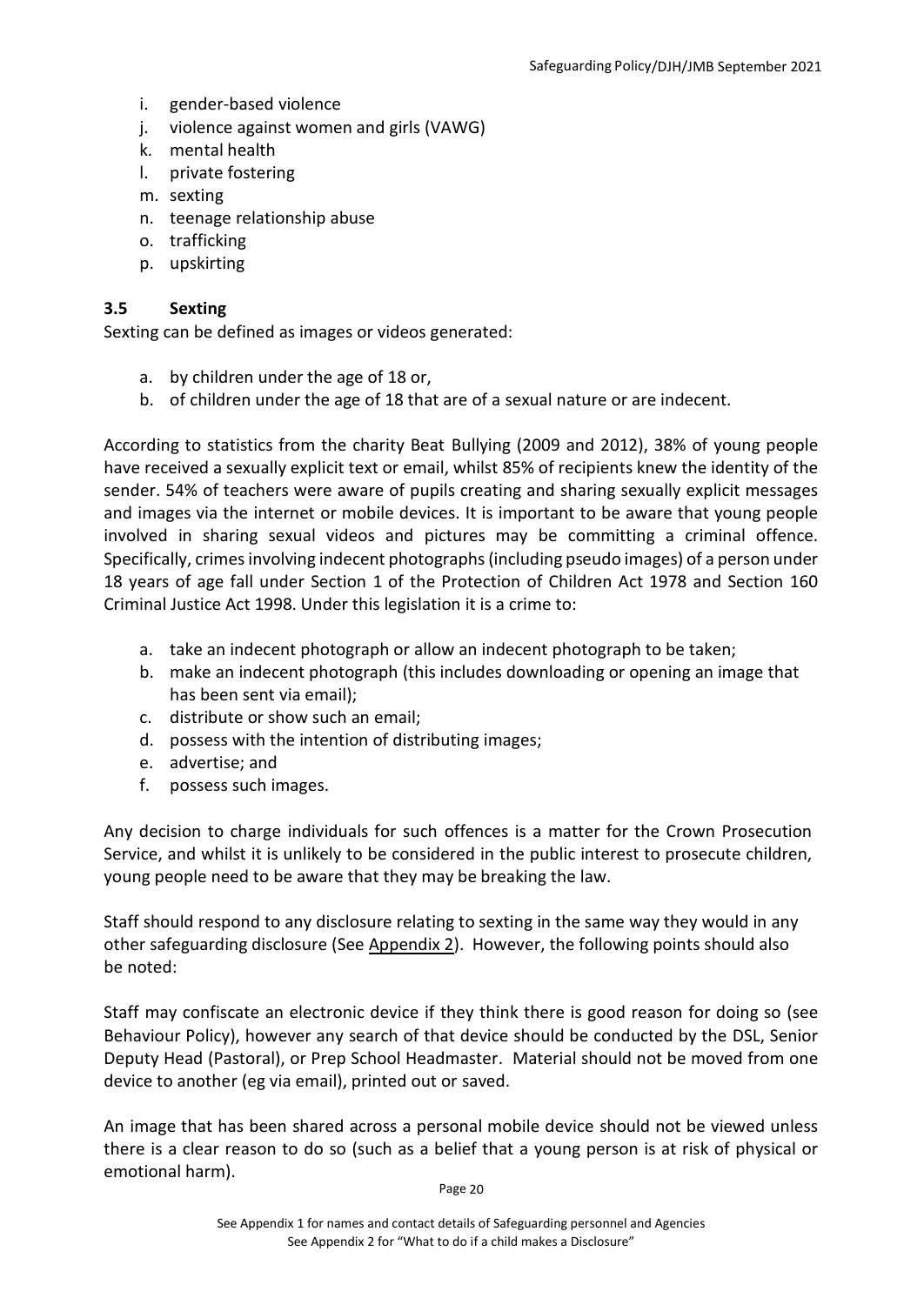If indecent images of a child are found, the DSL will agree a course of action, which will include some or all of the following:

- a. Store the device securely
- b. Assess the risk to the young person
- c. Contact the police (if appropriate)
- d. Make a referral if needed
- e. Put the necessary safeguards in place for the pupil (which may include counselling)
- f. Inform parents and/or carers about the incident and how it is being managed (although this will depend on the nature of the image and the family circumstances of the young person).

New guidance has been issued to schools on how police may respond to allegations of sexting. Advice for schools can be found here

[https://www.gov.uk/government/uploads/system/uploads/attachment\\_data/file/609874/6\\_2](https://www.gov.uk/government/uploads/system/uploads/attachment_data/file/609874/6_2939_SP_NCA_Sexting_In_Schools_FINAL_Update_Jan17.pdf) 939 SP\_NCA\_Sexting\_In\_Schools\_FINAL\_Update\_Jan17.pdf

Section 21 is new legislative guidance for the police in dealing with such matters meaning that children involved in sexting and sending or creating images of themselves may not be investigated at the first instance. This guidance is here:

[http://www.college.police.uk/News/College-](http://www.college.police.uk/News/College-news/Documents/Police_action_in_response_to_sexting_-_briefing_%28003%29.pdf)

news/Documents/Police\_action\_in\_response\_to\_sexting\_-\_briefing\_%28003%29.pdf

#### <span id="page-20-0"></span>**3.6 Children missing from education**

All children, regardless of their circumstances, are entitled to a full time education which is suitable to their age, ability, aptitude and any special educational needs they may have. Local authorities have a duty to establish, as far as it is possible, the identity of children of compulsory school age who are missing education in their area.

A child going missing from education is a potential indicator of abuse, neglect or CSE. Staff should follow the School's Pupil Supervision Policy (Missing Pupil Search Protocol) for dealing with children that go missing from education, particularly on repeat occasions, to help identify these risks and prevent the risks of their going missing in future.

#### <span id="page-20-1"></span>**3.7 Signs of abuse and neglect**

Possible signs of abuse include, but are not limited to:

- a. the pupil says he/she has been abused or asks a question or makes a comment which gives rise to that inference.
- b. there is no reasonable or consistent explanation for a pupil's injury, the injury is unusual in kind or location or there have been a number of injuries where there is a pattern to the injuries. This includes bruises in odd places, marks of slapping, biting, gripping, cuts in odd places and any unexplained injury which is considered to be of such severity that the child requires immediate medical treatment (ie Medical Centre or A&E).
- c. the pupil's behaviour stands out from the group as either being extreme model behaviour or extremely challenging behaviour, or there is a sudden or significant change in the pupil's behaviour.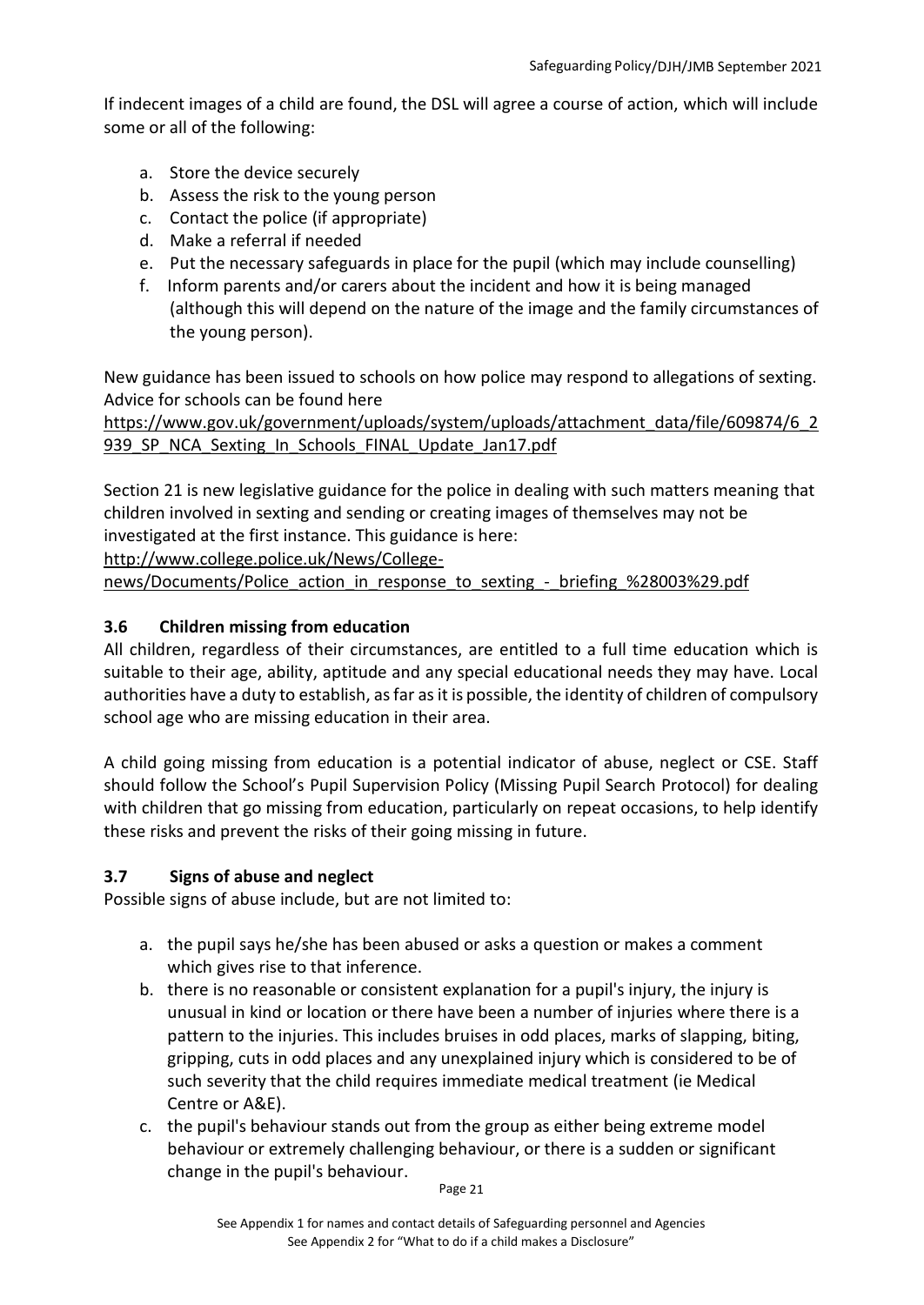- d. emotional isolation, an inability to sleep, thumb-sucking at an advanced age, "frozen watchfulness".
- e. the pupil asks to drop subjects with a particular teacher and seems reluctant to discuss the reasons or is reluctant to participate in PE, games or swimming.
- f. the pupil's development is delayed.
- g. the pupil appears neglected, eg dirty, hungry, inadequately clothed, shows marked weight fluctuations or there is a significant deterioration in the child's general wellbeing.
- h. the pupil is reluctant to go home, or has been openly rejected by his/her parents or carers.
- i. inappropriate behaviour displayed by other members of staff or any other person working with children, for example inappropriate sexual comments; excessive one to one attention beyond the requirements of their usual role or responsibilities; or inappropriate sharing of images.
- j. mental health deterioration

Staff should remember that these symptoms are 'possible' signs and do not automatically mean that abuse has or is taking place; there may be other explanations. In most cases it will be appropriate for staff to discuss observations with the pupil's Housemaster or Housemistress, or Form Tutor in the Prep School, to decide whether it should be referred to the DSL.

- 3.7.1 Further information may be found at the following:
	- a. Cumbria Safeguarding Children Partnership [Cumbria Safeguarding Children Partnership : Cumbria County Council](https://eur02.safelinks.protection.outlook.com/?url=https%3A%2F%2Fcumbriasafeguardingchildren.co.uk%2F&data=04%7C01%7Cmhm%40sedberghschool.org%7C94d8a3d43573453d3d2308d97c1265f2%7C658fa1e1f3bd447c9a8da43b11e8d1e0%7C0%7C0%7C637677240721957516%7CUnknown%7CTWFpbGZsb3d8eyJWIjoiMC4wLjAwMDAiLCJQIjoiV2luMzIiLCJBTiI6Ik1haWwiLCJXVCI6Mn0%3D%7C1000&sdata=rAVTM2%2FmKfC9rPb%2F%2BsmQgOB3wRtLrprUOnJpl28oAVM%3D&reserved=0)
	- b. NSPCC Child Protection factsheet <https://www.nspcc.org.uk/preventing-abuse/signs-symptoms-effects>
	- c. DfE advice "*What to do if you're worried a child is being abused (2015)"*  [https://www.gov.uk/government/publications/what-to-do-if-youre-worried-a-child](https://www.gov.uk/government/publications/what-to-do-if-youre-worried-a-child-is-being-abused--2)[is-being-abused--2](https://www.gov.uk/government/publications/what-to-do-if-youre-worried-a-child-is-being-abused--2)

# <span id="page-21-0"></span>**3.8 Children at Risk and Children in Need**

It is important to distinguish between children who have suffered, or are likely to suffer significant harm, and those who are in need of additional support from one or more agencies. This is the distinction between Children at Risk and Children in Need.

Children at Risk should be reported to Cumbria County Council's Children's Services, or in the case of Radicalisation, Channel, immediately. In the case of FGM, it is mandatory for the teacher to contact the Police.

In cases where it is felt the child requires assistance from other agencies that support pupils such as Cumbria Safeguarding Children Partnership (CSCP), Child and Adult Mental Health Service, Education Welfare Service and Educational Psychology Service. The School will liaise with these agencies and inter-agency assessment using local processes such as the Early Help Assessment and Team Around the Child approach as appropriate. The School also provides access to an independent counsellor.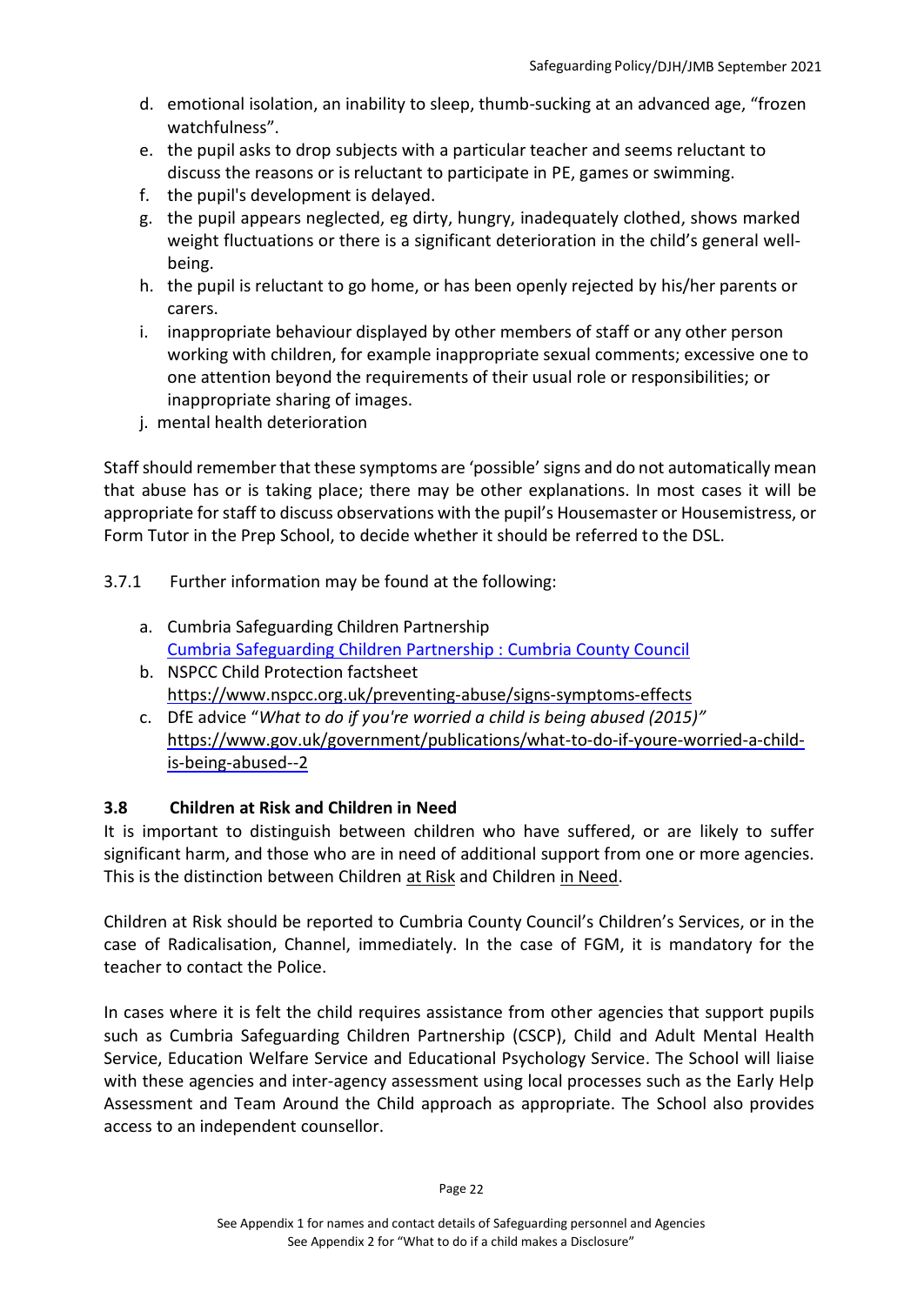Please be aware of the following:

- a. Concerns or a Child in Need require immediate action to the DSL for early help, pastoral support or children's social care, as appropriate.
- b. A child at risk requires immediate action ideally to the DSL in the first instance who can pass on to children's social care or the police if a perceived crime has been committed. This must happen as soon as is practically possible and always within the 24 hour referral window.
- c. Referrals can be made directly by any member of staff.

# 3.8.2 **Children who need a Social Worker (Child in Need and Child Protection Plans)**

Children may need a social worker due to safeguarding or welfare needs. Children may need this help due to abuse, neglect or complex family circumstances. A child's experience of adversity and trauma can leave them vulnerable to further harm, as well as educationally disadvantaged in facing barriers to attendance, learning, behavior and mental health.

The school keeps a record of those pupils who have allocated social workers and necessary extra pastoral support is in place for each of these children.

# 3.8.3 **Thresholds for Support**

Each child or young person has different needs and will need different support in order to ensure their needs are met and they meet their potential in life and thrive. Cumbria County Council's Children's Services uses the "Wedge model" which describes four different levels of additional need and support that children, young people and families within Cumbria might experience.

Each separate level in the Wedge is described in more detail in the guidance to assist professionals in identifying and assessing where a child or young person lies on this spectrum and understanding the subsequent actions expected of them at each level in order to ensure that the child's needs are met.

Some children have greater needs and may require additional support or support from more than one agency. Where this is necessary, Cumbria County Council's Children's Services focus on early intervention and prevention services in order to ensure that children, young people and their families receive the most appropriate support to meet their needs at the earliest opportunity.

In summary, the four levels of need are:

early help; early intervention; targeted intervention; intensive intervention.

Only a small proportion of children and young people in the county will need targeted and intensive intervention.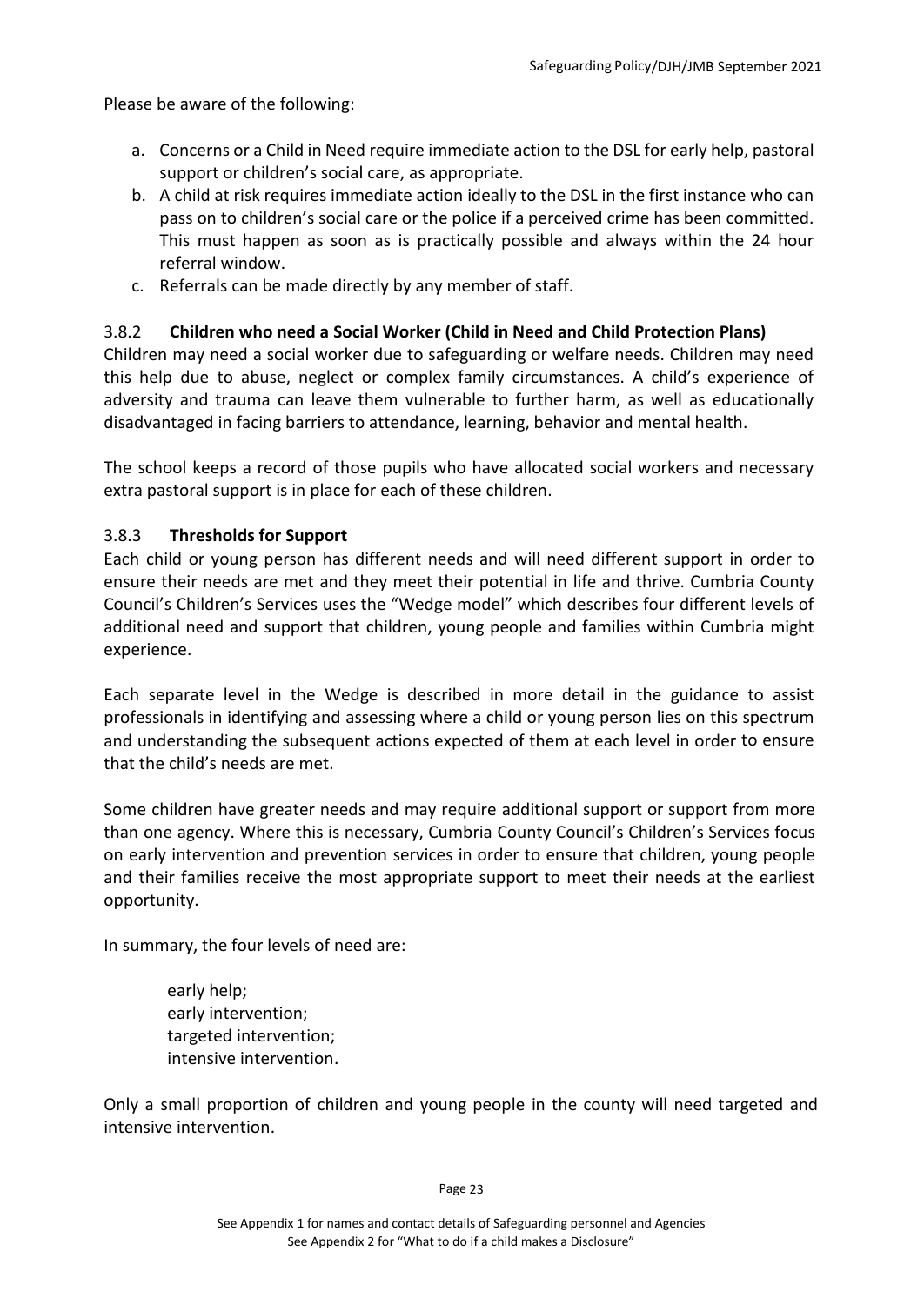# **4 Safeguarding Procedures**

# <span id="page-23-0"></span>**4.1 Introduction**

Safeguarding procedures are tightly controlled in order to ensure the best outcome for all concerned. Those that follow are detailed requirements which should be adhered to in all foreseeable circumstances. In the event that a member of staff believes that circumstances warrant an alternative response, they should discuss it with the DSL in advance of committing to, or enacting it. For the avoidance of doubt, it follows that the procedures which follow are prescriptive to all staff.

In the event that the DSL or DDSL and the Headmaster, Sedbergh School are unavailable anybody can make a referral by making contact with the Cumbria County Council's Children's Services Safeguarding Hub (Tel: 0333 240 1727). Full procedures are set out on the Cumbria Safeguarding Children Partnership website [\(Cumbria Safeguarding Children Partnership :](https://eur02.safelinks.protection.outlook.com/?url=https%3A%2F%2Fcumbriasafeguardingchildren.co.uk%2F&data=04%7C01%7Cmhm%40sedberghschool.org%7C94d8a3d43573453d3d2308d97c1265f2%7C658fa1e1f3bd447c9a8da43b11e8d1e0%7C0%7C0%7C637677240721957516%7CUnknown%7CTWFpbGZsb3d8eyJWIjoiMC4wLjAwMDAiLCJQIjoiV2luMzIiLCJBTiI6Ik1haWwiLCJXVCI6Mn0%3D%7C1000&sdata=rAVTM2%2FmKfC9rPb%2F%2BsmQgOB3wRtLrprUOnJpl28oAVM%3D&reserved=0)  [Cumbria County Council\)](https://eur02.safelinks.protection.outlook.com/?url=https%3A%2F%2Fcumbriasafeguardingchildren.co.uk%2F&data=04%7C01%7Cmhm%40sedberghschool.org%7C94d8a3d43573453d3d2308d97c1265f2%7C658fa1e1f3bd447c9a8da43b11e8d1e0%7C0%7C0%7C637677240721957516%7CUnknown%7CTWFpbGZsb3d8eyJWIjoiMC4wLjAwMDAiLCJQIjoiV2luMzIiLCJBTiI6Ik1haWwiLCJXVCI6Mn0%3D%7C1000&sdata=rAVTM2%2FmKfC9rPb%2F%2BsmQgOB3wRtLrprUOnJpl28oAVM%3D&reserved=0). Professionals from the Police, Health agencies, Children's Social Care and Youth Justice Services work together to ensure high quality and proportionate support is offered at the earliest opportunity to children, young people and their families. The County Hub (LSCB) will also offer advice to agencies and professionals: for example where they:

- a. are not sure at which level the child is within the definition of 'need', as defined by the Multi Agency Threshold Guidance;
- b. feel they would benefit from advice whilst undertaking an Early Help Assessment;
- c. need guidance and consultation in respect of a child with whom they are working, having completed an Early Help Assessment which has identified the child's needs but consider that insufficient progress is being made in addressing these needs.

Referrals that suggest an immediate risk to a child/children will be taken by phone but professionals who wish to refer a child/children should follow up the referral with the Children's Services Single Contact Form which can be downloaded from the website.

# <span id="page-23-1"></span>**4.2 Safer Recruiting**

The Recruitment, selection and vetting procedures of the School are outlined in the Recruitment & Selection Policy held by the HR Manager and follows guidelines given in the "safer recruitment" training developed by the National College for Teaching and Leadership.

The School practices safer recruitment in checking the suitability of all staff (engaged in regulated or non-regulated activities), supply staff and volunteers (including members of the Governing Body and staff employed by another organisation) to work with children and young people in accordance with the guidance given in Keeping Children Safe in Education (2021) and the Education (Independent Schools Standards) (England) Regulations 2014 (as amended). This ensures due regard to the protection of our children by ensuring the eligibility and suitability of all staff before appointment and that the School is compliant with the Independent School Standards Regulations, the National Minimum Standards for Boarding Schools and the Statutory Framework for the Early Years Foundation Stage.

Page 24 The Head of HR ensures that DBS checks/Vetting and Barring procedures are followed for the appointment of all staff and assurance is obtained that appropriate child protection checks and procedures apply to any staff employed by another organisation who will work with our pupils.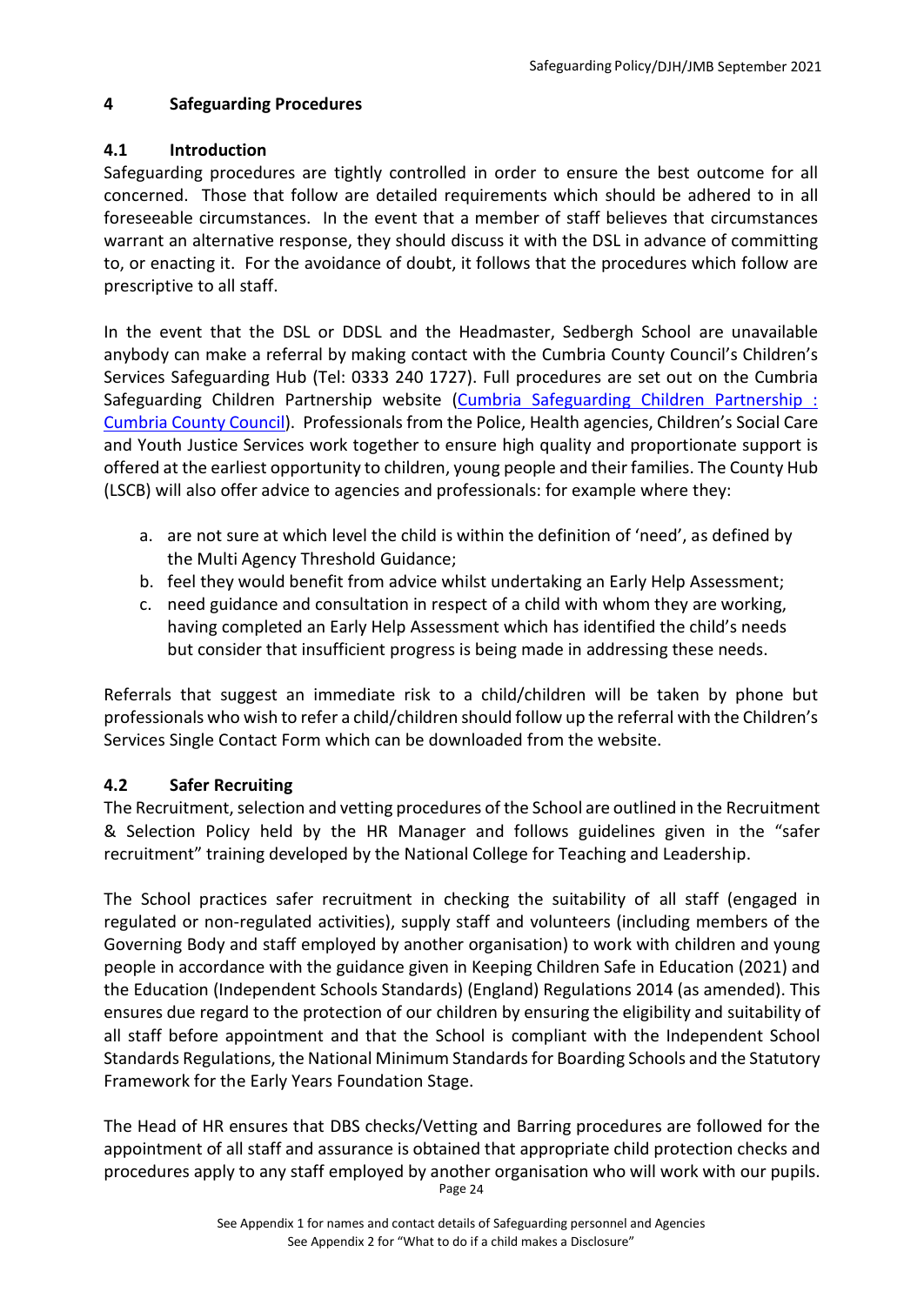This includes a medical questionnaire, references and qualification checks as outlined in the recruitment policy. Checks also include Prohibition from teaching (applies to teachers, instructors and coaches appointed since May 2012) and Prohibition from Management and Leadership (applies to the Headmaster, members of the SLT/SMT, those in senior positions (as defined by HR) and Governors appointed since August 2015).

In addition to the HR personnel, the Headmaster of Sedbergh School, the Headmaster of the Prep School and the DSL are all trained in Safer Recruitment. Pre-approved Safer Recruitment questions form part of all formal interview procedures.

Appropriate childcare disqualification checks are carried out in line with Disqualification Under the Childcare Act 2006. This is carried out at recruitment stage by the HR department.

Staff should note that DBS checks are a required for recruitment of volunteers who have unsupervised contact with children. The School has registered with the DBS update service.

# <span id="page-24-0"></span>**4.3 Support for Children**

The School recognises that:

- a. A child who is abused or witnesses violence may find it difficult to develop and maintain a sense of self-worth.
- b. A child in these circumstances may feel helpless and humiliated and may feel selfblame.
- c. The School may provide the only stability in the lives of children who have been abused or who are at risk of harm.
- d. Research shows that the behaviour of a child in these circumstances may range from that which is perceived to be normal, to aggression or withdrawal.

The School will support all pupils by:

- a. Listening to children's wishes and feelings when determining what action to take and what services to provide to protect individual children.
- b. Encouraging self-esteem and self-confidence whilst not condoning aggression or bullying.
- c. Promoting a caring, safe and positive environment within the School.
- d. Liaising and working closely together with all other support agencies involved in the safeguarding of children.
- e. Notifying Children's Services as soon as there is a significant concern.
- f. Providing continuing support to a pupil, about whom there have been concerns, who leaves the School (other than at the end of Y13) by ensuring that appropriate information is forwarded under confidential cover to the pupil's new school.

Children with Special Educational Needs and/or disabilities (SEND) can provide additional safeguarding challenges. The School recognises that additional barriers can exist when recognising abuse and neglect in this group of children and will take steps to ensure that the appropriate level of attention is given to this group. This can include: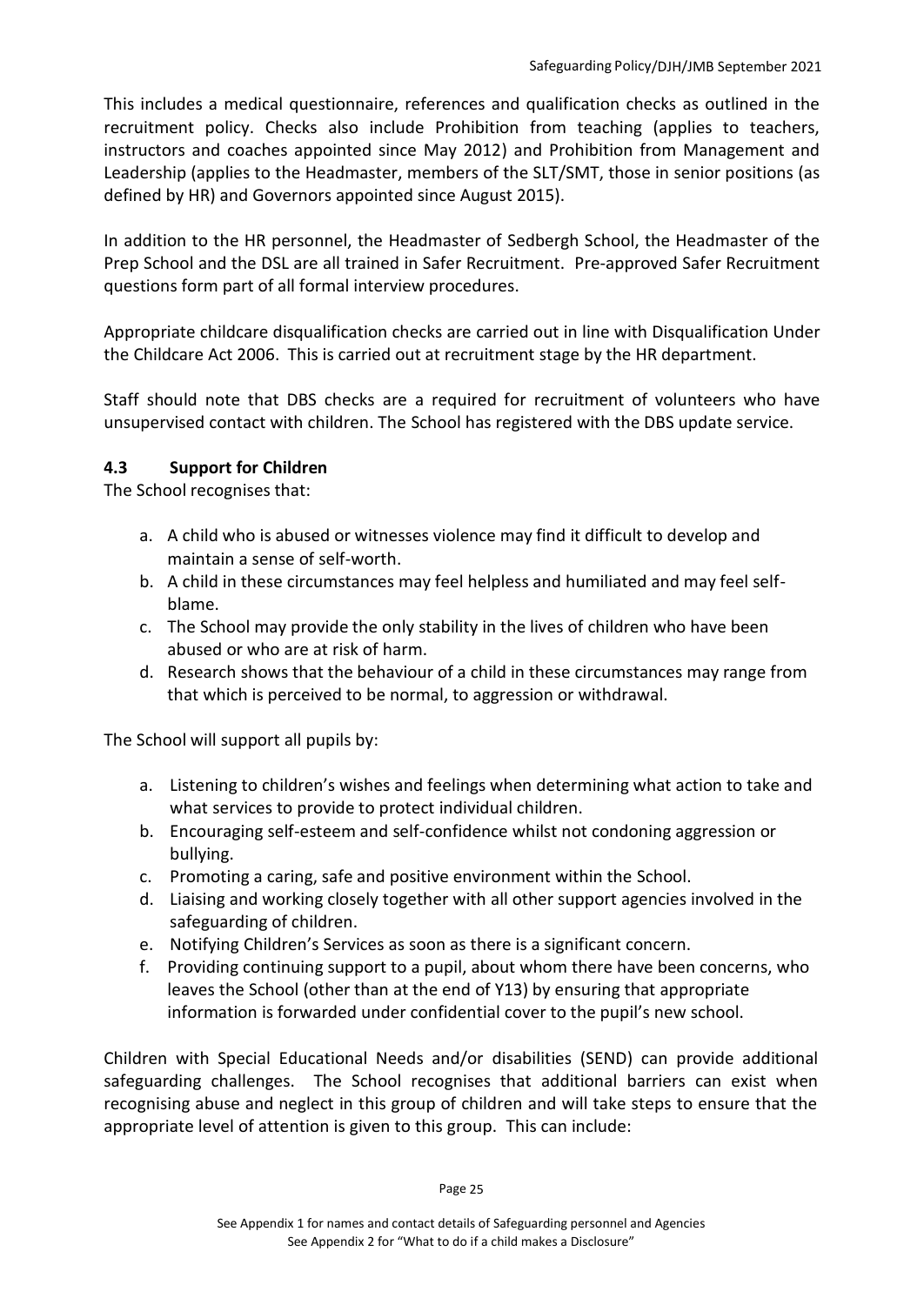- a. assumptions that indicators of possible abuse such as behaviour, mood and injury relate to the child's impairment without further exploration;
- b. children with SEND can be disproportionally impacted by things like bullying without outwardly showing any signs; and
- <span id="page-25-0"></span>c. communication barriers and difficulties in overcoming these barriers.

# **4.4 Support and Guidance for Staff**

Teachers are expected to fulfil many roles in and out of the classroom and will work with large and small groups of pupils. In addition, the teacher may often find themselves 'in loco parentis'. Particular care must be taken when dealing with pupils on a one-to-one basis (such as individual lessons in performing arts and sports)

The law is weighted in favour of the child, applying a burden on staff to safeguard children's welfare and providing for the child's protection rather than protecting the adult. Because of the requirement for schools and agencies to share information about allegations, there is little anonymity once an allegation has been made, even if it turns out to be false in the end. The burden of evidence is to disprove rather than prove the allegation. Given the risk of false alarms and even deliberate hoaxes on the part of pupils, staff are advised to think carefully about the setting and nature of their varied relationships with their pupils so as not to lay themselves open to undue suspicion or accusation. (See Staff Code of Conduct.)

Coping with concerns about the possible abuse of a child can be very stressful for all involved, however the first responsibility is to the child. The member of staff/volunteer should therefore, consider seeking support for him/herself and discuss this with the relevant Senior Deputy Head or Prep School Headmaster.

Pastoral interaction between teachers and pupils is an intrinsic part of the School's educational provision and covered in greater detail in the Staff Handbook, "Guidance to staff with respect to risk of harm or allegations of harm to pupils". The following points are worth bearing in mind:

If engaging with pupils in a non-public setting, it is prudent to take some of the following steps:

- a. meet with at least two pupils at any one time
- b. advise Housemaster, Housemistress or Prep School Headmaster in advance
- c. keep the door open.

Inappropriate physical contact should be avoided and teachers should be particularly aware of the risk of over-familiarity and physical contact. However, this does not remove the need for occasional contact and the following is a (non-exhaustive) list of examples of appropriate physical contact and 'non-abusive' actions:

- a. Applying restraint to prevent a pupil self-harming or harming another person.
- b. Removing, with reasonable force, potentially dangerous items from a pupil's possession, or a pupil from a dangerous location.
- c. Upon obtaining permission from the pupil, an instrumental teacher may at times need to aid the pupil in the playing of an instrument or a sports coach demonstrate a body position or skill.
- d. Shepherding pupils, for example with a hand on back or shoulder.
- e. Comforting, for example with a hand on shoulder, back or arm; and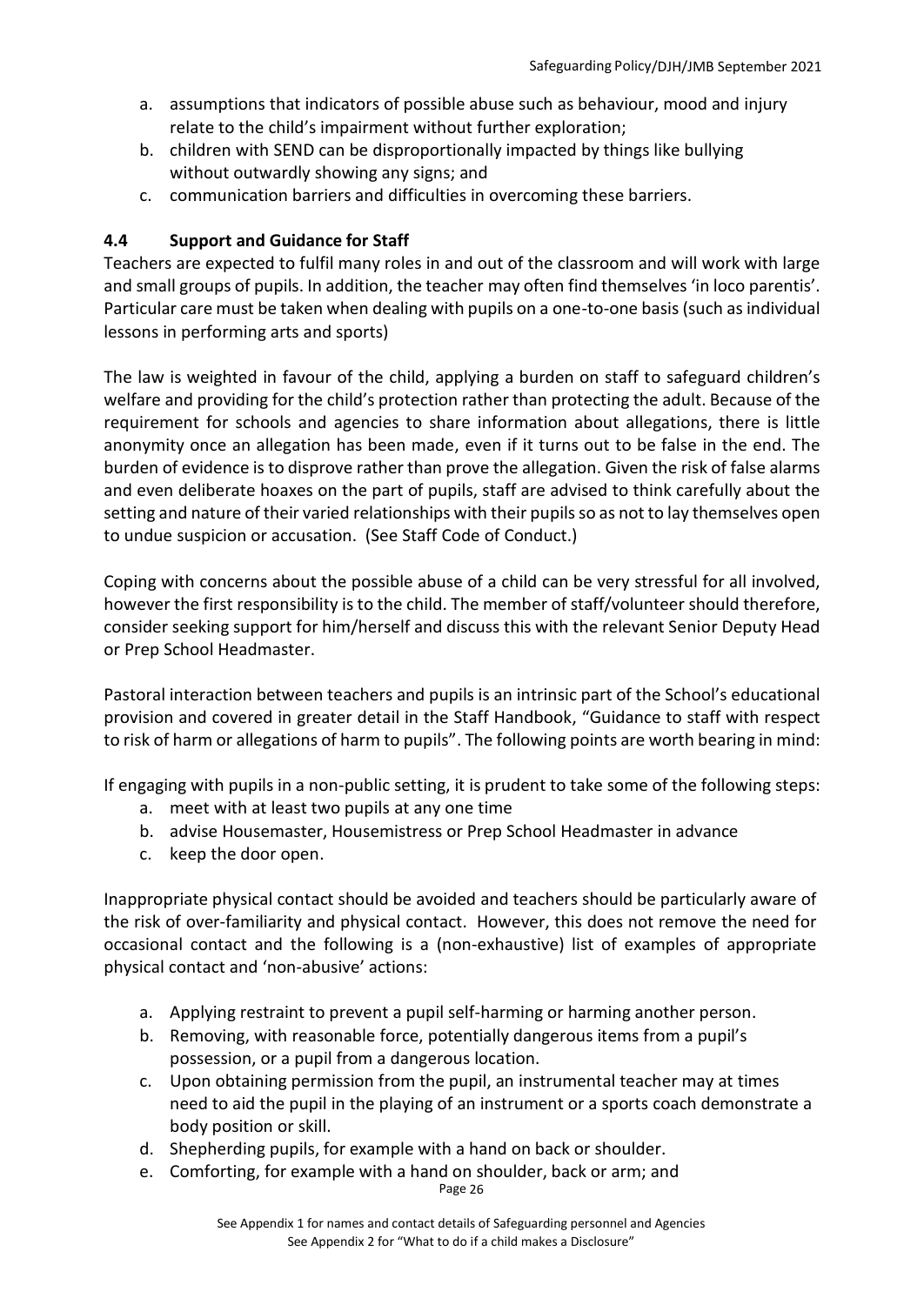f. Securing attention by tapping a pupil's shoulder.

It is always unacceptable to harm a pupil.

# <span id="page-26-0"></span>**4.5 Action where abuse may have been caused outside School**

Suspicion or knowledge of abuse must be reported immediately to the DSL who will take action in accordance with this policy. If, at any point, there is a risk of immediate serious harm to a child a referral should be made to Cumbria County Council's Children's Services immediately.

# **4.5.1 Action by Staff who have concerns about a child**

Staff who notice unexplained indicators of abuse (see Section 3.7) or who are told anything significant related to child protection by another pupil, must report their concerns immediately to the DSL or DDSL who will determine what action to take according to this policy. If a member of staff has concerns about any pupil which may indicate any type of abuse they must discuss them with the relevant DSL or DDSL immediately. It is better to act on such signs early and thereby minimise risk to any child.

# **4.5.2 Action where abuse is reported**

Any adult to whom abuse is reported by a pupil has a duty to listen to the pupil, to provide reassurance, not ask leading questions, not guarantee confidentiality and subsequently to record the pupil's statements.

Detailed guidance can be found in [Appendix 2](#page-42-0) "What to do if a child makes a Disclosure".

All staff are particularly reminded:

- a. Teachers must report to the police known cases of female genital mutilation (FGM) in under 18s.
- b. Normal referral processes must be used when there are concerns about children who may be drawn into terrorism.

#### <span id="page-26-1"></span>**4.6 Action where abuse may be peer on peer**

It is important to recognise that abuse may be perpetrated by one, or several pupils on one or more pupils. Suspicion or knowledge of such abuse must be reported immediately to the DSL where there is reasonable cause to suspect that a child is suffering harm. The DSL will take action in accordance with this policy which may include referral to local agencies. It should be noted that in these circumstances the alleged victim and alleged perpetrators will be regarded as being in need of help and support and treated accordingly. (Please see the School's Counter-Bullying Policy.) Action regarding the prevention of Peer on Peer abuse as well as statutory response to reported incidents forms a critical part of staff training and pupil/parent understanding.

It is also important to distinguish between abuse and bullying or adolescent behaviour. The School uses a Threshold Analysis document to aid it in making this decision which has been endorsed by CSCP. Key determinants in this document include:

- a. Risk of, or actual physical or mental harm
- b. Inappropriate sexualised behaviour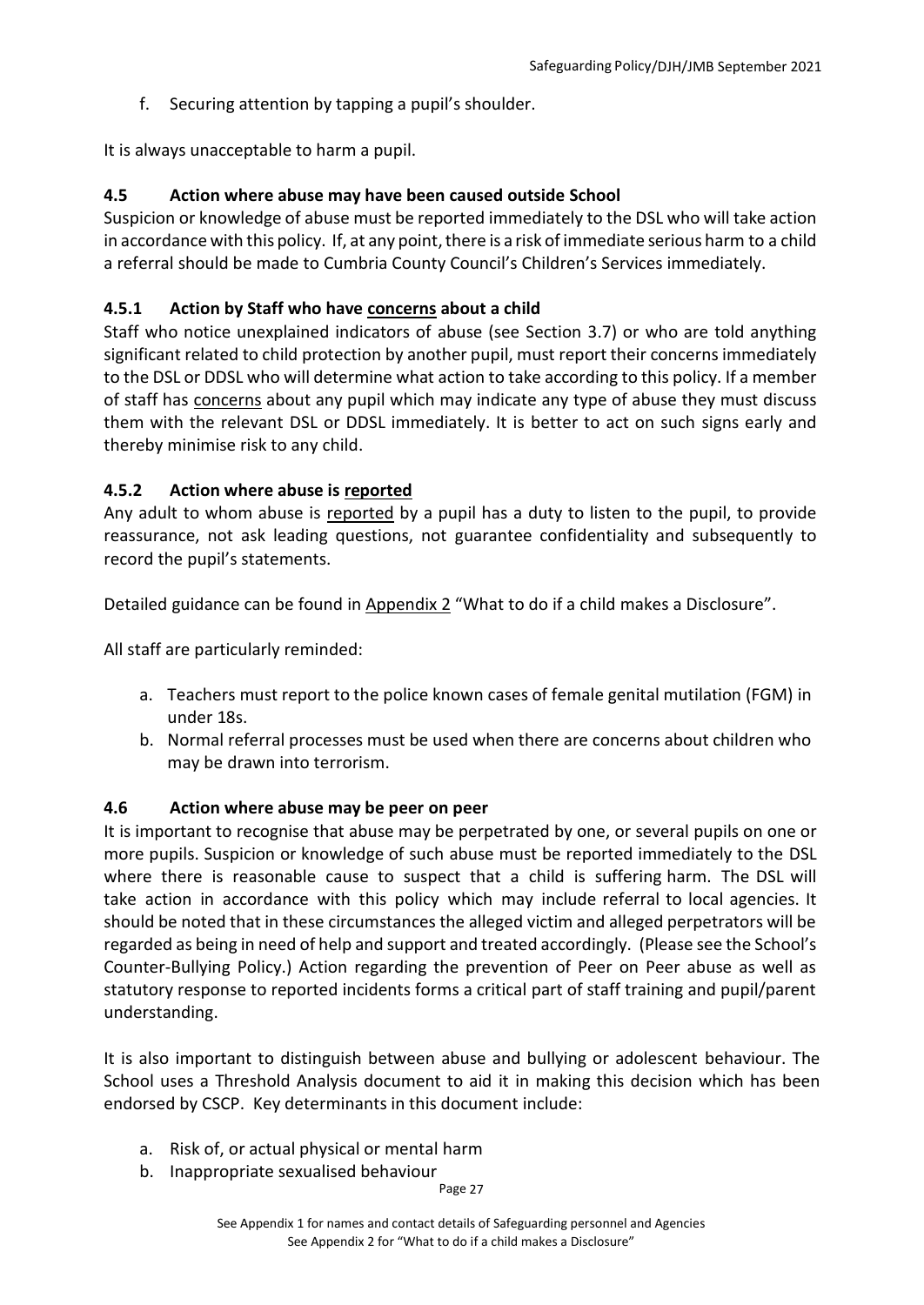- c. Violent, threatening and aggressive behaviour
- d. Disparity of age in cases of peer-on-peer incidents
- e. Involvement of adults
- f. Degree of vulnerability
- g. Use of alcohol, illicit substances or prescription medicine
- h. The inappropriate use of digital media
- i. Any potentially criminal act will be referred to Cumbria County Council's Children's Services or the Police.

Peer on Peer Abuse Keeping Children Safe in Education, 2020 (amended 2021) states that 'Governing bodies and proprietors should ensure their child protection policy includes procedures to minimise the risk of peer on peer abuse and sets out how allegations of peer on peer abuse will be recorded, investigated and dealt with'.

The document also states it is most important to ensure opportunities of seeking the voice of the child are heard, 'Governing bodies, proprietors and school leaders should ensure the child's wishes and feelings are taken into account when determining what action to take and what services to provide. Systems should be in place for children to express their views and give feedback. Ultimately, any system and processes should operate with the best interests of the child at their heart.'

It is important to be aware that safeguarding issues can manifest themselves via peer on peer abuse. Often there is a gendered nature of peer on peer abuse and it is more likely that girls will be victims and boys perpetrators, however all peer on peer abuse is unacceptable and will be taken seriously.

This is most likely, but not limited to:

- bullying (including cyber bullying),
- physical abuse (such as hitting, kicking, shaking, biting, hair pulling or otherwise causing physical harm),,
- sexual violence (such as rape, assault by penetration and sexual assault),
- sexual harassment (such as sexual comments, remarks, jokes, online sexual harassment, which may be stand alone or part of a broader pattern of abuse),
- Upskirting (which typically involves taking a picture under a person's clothing without their permission and or knowledge, with the intention of viewing their genitals or buttocks (with or without underwear) to obtain sexual gratification, or cause the victim humiliation, distress or alarm. It is a criminal offence and anyone of any gender can be a victim),
- initiation type violence and rituals and
- sexting.

Such abuse will never be tolerated or passed off as "banter" or "part of growing up" and will be treated as a safeguarding issue where it is reasonable to suspect that the child is suffering or likely to suffer significant harm.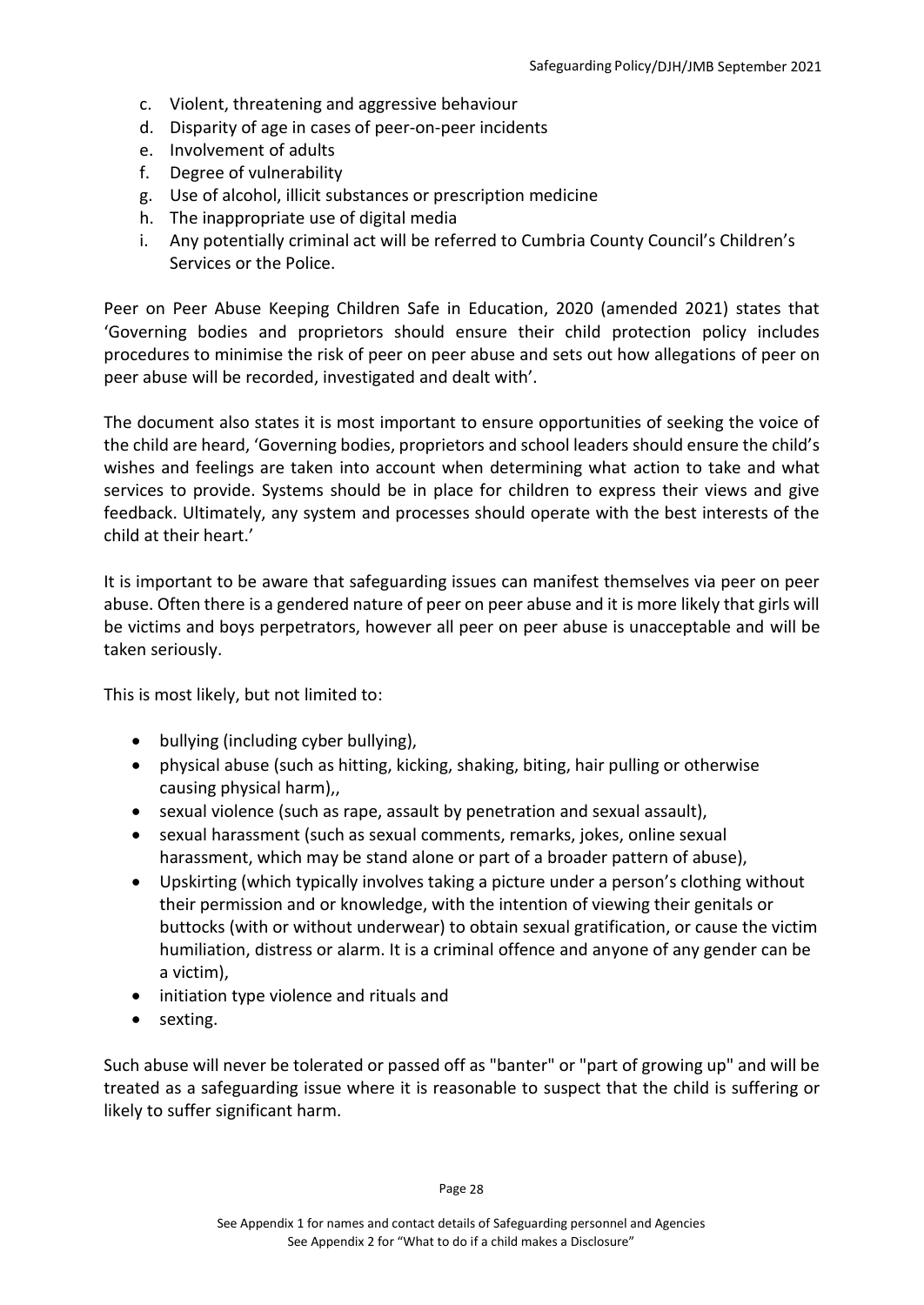All children involved whether victim or perpetrator will be treated "at risk" and supported. Signs that a child is being abused by their peers All staff should be alert to the well-being of pupils and to signs of abuse, and should engage with these signs, as appropriate, to determine whether they are caused by peer-on-peer abuse. However, staff should be mindful of the fact that the way(s) in which children will disclose or present with behaviour(s) as a result of their experiences will differ.

Signs that a child may be suffering from peer-on-peer abuse can also overlap with those indicating other types of abuse and can include:

- failing to attend school, disengaging from classes or struggling to carry out School related tasks to the standard ordinarily expected;
- physical injuries;
- experiencing difficulties with mental health and/or emotional wellbeing;
- becoming withdrawn and/or shy; experiencing headaches, stomach aches, anxiety and/or panic attacks suffering from nightmares or lack of sleep or sleeping too much;
- broader changes in behaviour including alcohol or substance misuse;
- changes in appearance and/or starting to act in a way that is not appropriate for the child's age; and
- abusive behaviour towards others. Abuse affects children very differently.

The above list is by no means exhaustive and the presence of one or more of these signs does not necessarily indicate abuse. The behaviour that children present with will depend on their particular circumstances. Rather than checking behaviour against a list, staff are trained to be alert to behaviour that might cause concerns, to think about what the behaviour might signify, to encourage children to share with them any underlying reasons for their behaviour, and, where appropriate, to engage with their parents so that the cause(s) of their behaviour can be investigated. Where a child exhibits any behaviour that is out of character or abnormal for his/her age, staff should always consider whether an underlying concern is contributing to their behaviour (for example, whether the child is being harmed or abused by their peers) and, if so, what the concern is and how the child can be supported going forwards.

The power dynamic that can exist between children is also very important when identifying and responding to their behaviour: in all cases of peer-on-peer abuse, a power imbalance will exist within the relationship. This inequality will not necessarily be the result of an age gap between the child responsible for the abuse and the child being abused. It may, for example, be the result of their relative social or economic status. Equally, while children who abuse may have power over those who they are abusing, they may be simultaneously powerless to others.

**4.6.3** If it is decided, in line with the School's Counter-Bullying Policy, that an incident should be treated as a Child Protection concern (ie where there is reasonable cause to suspect that a child is suffering, or likely to suffer, significant harm), the School will discuss the matter with the appropriate local authority officer. Incidents of suspected bullying should be reported to the Counter-Bullying Officer (Mrs P Prall) who is responsible for the Counter-Bullying Policy at senior school, or the Headmaster (Mr W Newman) who holds this responsibility in the Prep School, and action will be taken in accordance with this policy if there is a Child Protection concern.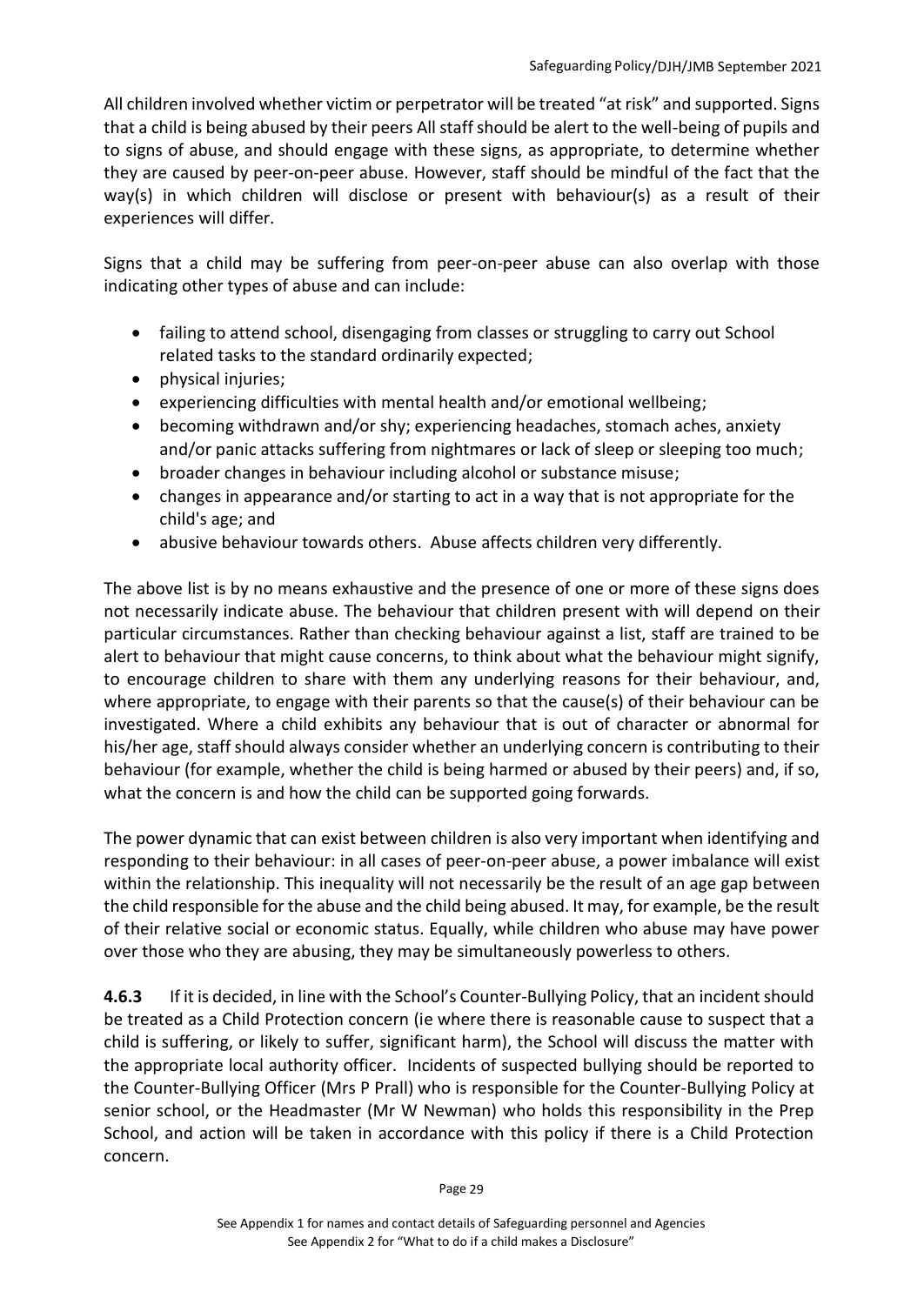**4.6.4** Where an allegation of peer-on-peer abuse is made the School may seek advice from Children's Services on the investigation of such allegations and will take all appropriate action to ensure the safety and welfare of all pupils involved. This will include the pupil or pupils accused of abuse who will be treated as being at risk alongside the victim.

Appropriate safeguarding procedures in accordance with this Policy will be followed and subsequent actions may include:

- a. The DSL or other senior staff may meet with the child to gain further insight into the matter.
- b. Provision of a medical examination or treatment for the pupil, if appropriate.
- c. Protect the pupil(s) who have been the victims of alleged abuse. This may include the suspension of the pupil(s) against whom an allegation of abuse has been made. The School's Behaviour, Rewards & Sanctions Policy will apply.
- d. To take steps to protect the informing pupil as appropriate, ensuring that the pupil is aware that confidentiality cannot be guaranteed but that the matter will be disclosed only to people who need to know, and the child will know who these people are. If the allegation involves abuse by other pupils, it is likely that the pupils against whom the allegation has been made will need to be told.
- e. The DSL or other senior staff may meet with any pupil(s) against whom an allegation has been made to gain further insight and understanding of the matter and to provide information to support these pupils too, in terms of further actions and involvement of others.
- f. Ensure the parents of any of the pupils involved are aware of the allegation.
- g. Refer the matter to CSCP for all of the children involved, as appropriate.
- h. Ensure that a reference is made on the child's main School file and that there is a record on the School Child Protection file.
- I. Ensure that appropriately detailed records are kept on iSAMS (Wellbeing Manager, Rewards and Sanctions Manager) such that any patterns of behaviour may be identified and addressed.

If it is necessary for a pupil to be interviewed by the Police in relation to allegations of abuse, the School will ensure that, subject to the advice of Cumbria County Council's Children's Services, the pupils' parents are informed as soon as possible and that the pupil is supported during the interview by an appropriate adult. In the case of pupils whose parents are abroad, the pupil's Education Guardian will be requested to provide support to the pupil and to accommodate him/her if it is necessary to suspend him/her during the investigation.

# <span id="page-29-0"></span>**4.7 Action where abuse may have been caused by staff or volunteers**

# **4.7.1 Duties of the School as an employer**

The School has a duty of care to their employees. It will provide effective support for any employee facing an allegation and a named contact if they are suspended.

An allegation of abuse may be made against a teacher or member of staff and volunteers (including Governors and visitors or agency staff working for and on behalf of the School) if he/she has: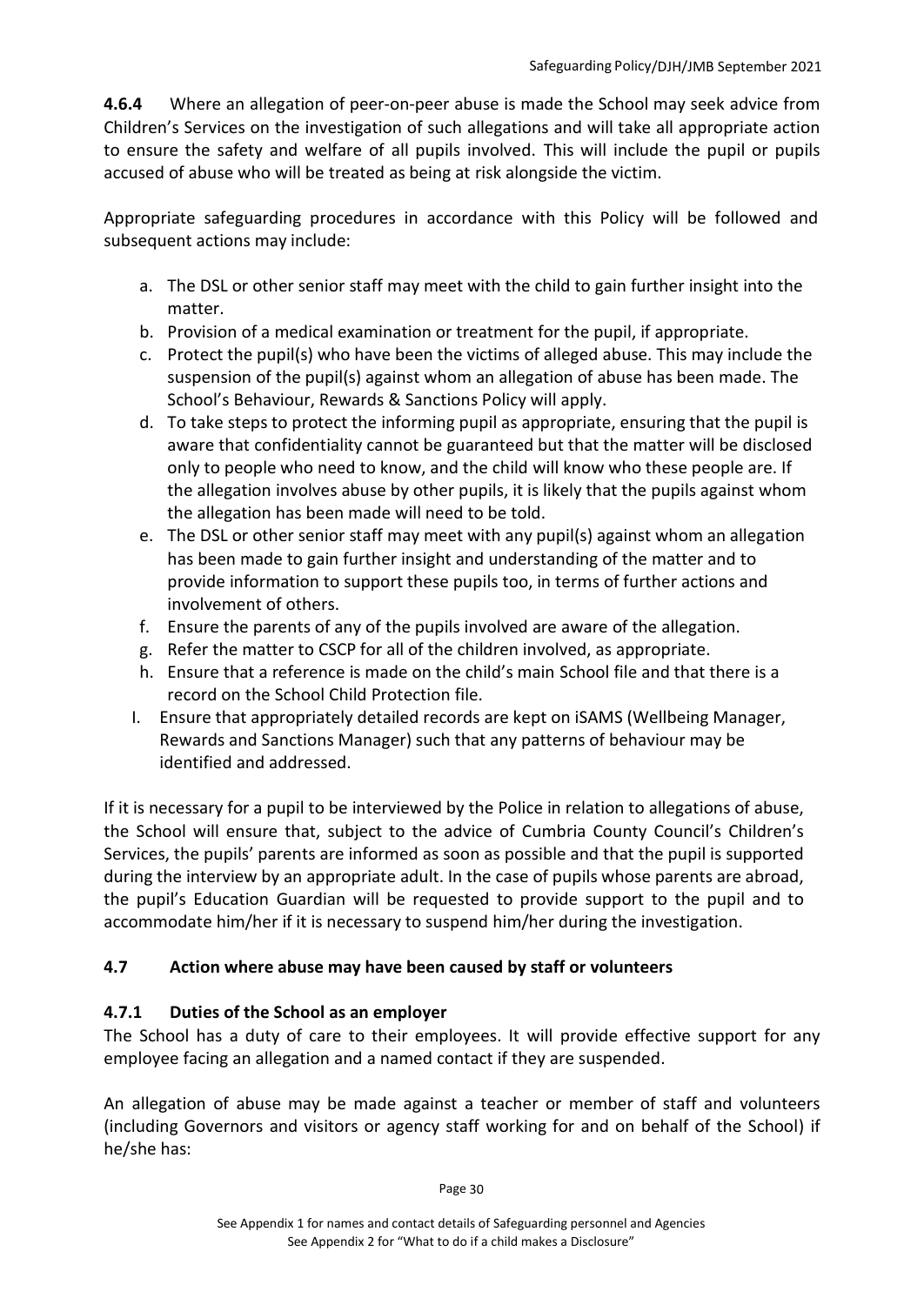- a. behaved in a way that has harmed a child, or may have harmed a child.
- b. possibly committed a criminal offence against or related to a child.
- c. behaved towards a child or children in a way that indicates he or she would pose a risk of harm by working regularly or closely with children.

The School will endeavour to ensure that any allegation of abuse made against a teacher or other member of staff or volunteer is dealt with very quickly, in a fair and consistent way that provides effective protection for the child whilst at the same time supporting the subject of the allegation.

# **4.7.2 Introduction**

(For ease of reference, the Headmaster where mentioned in this section is acting in his capacity as Headmaster of Sedbergh School and Casterton, Sedbergh Prep School.)

In the case of an allegation against a member of staff or volunteer:

If staff have safeguarding concerns or an allegation is made about another member of staff (including supply staff, volunteers, and contractors) posing a risk of harm to children, then this should be referred to the Headmaster in the first instance.

- b. Staff following procedures for dealing with allegations must be aware that they need to be applied objectively and with common sense but with the welfare of the child as the priority.
- c. Some cases may not meet the criteria set out above at all, or may do so but without requiring consideration of a Police investigation or enquiries by local authority Children's Services. In these cases the School's informal disciplinary procedures should be followed to resolve cases quickly and without delay. If the allegation relates to a member of agency staff, then the agency will be fully involved in the procedure.
- d. In borderline cases, the incident will be discussed with the LADO. This will be done without giving names in the first instance. What appears minor at first can later be revealed to be much more serious and an allegation of child abuse or neglect may lead to a criminal investigation. Thus the School will not do anything that may jeopardise a Police investigation such as asking a child leading questions or attempting to investigate borderline allegations of abuse without authority to do so.
- e. It may be the case that an allegation will be sufficiently serious as to require immediate intervention by Cumbria County Council's Children's Services and/or Police. The LADO will then be informed so that he/she can consult Police and local authority Children's Social Care Services, as appropriate.

#### **4.7.3 The difference between a complaint or allegation against staff**

It is important to draw a distinction between complaints and allegations against staff. The former suggest misconduct or unprofessionalism and the latter specifically raise child protection concerns.

Page 31 Any concern which involves the possibility of physical, emotional or sexual abuse will always be discussed with the LADO and their advice taken. If Safeguarding procedures are needed, an investigation will be carried out by Cumbria County Council's Children's Services and the Police,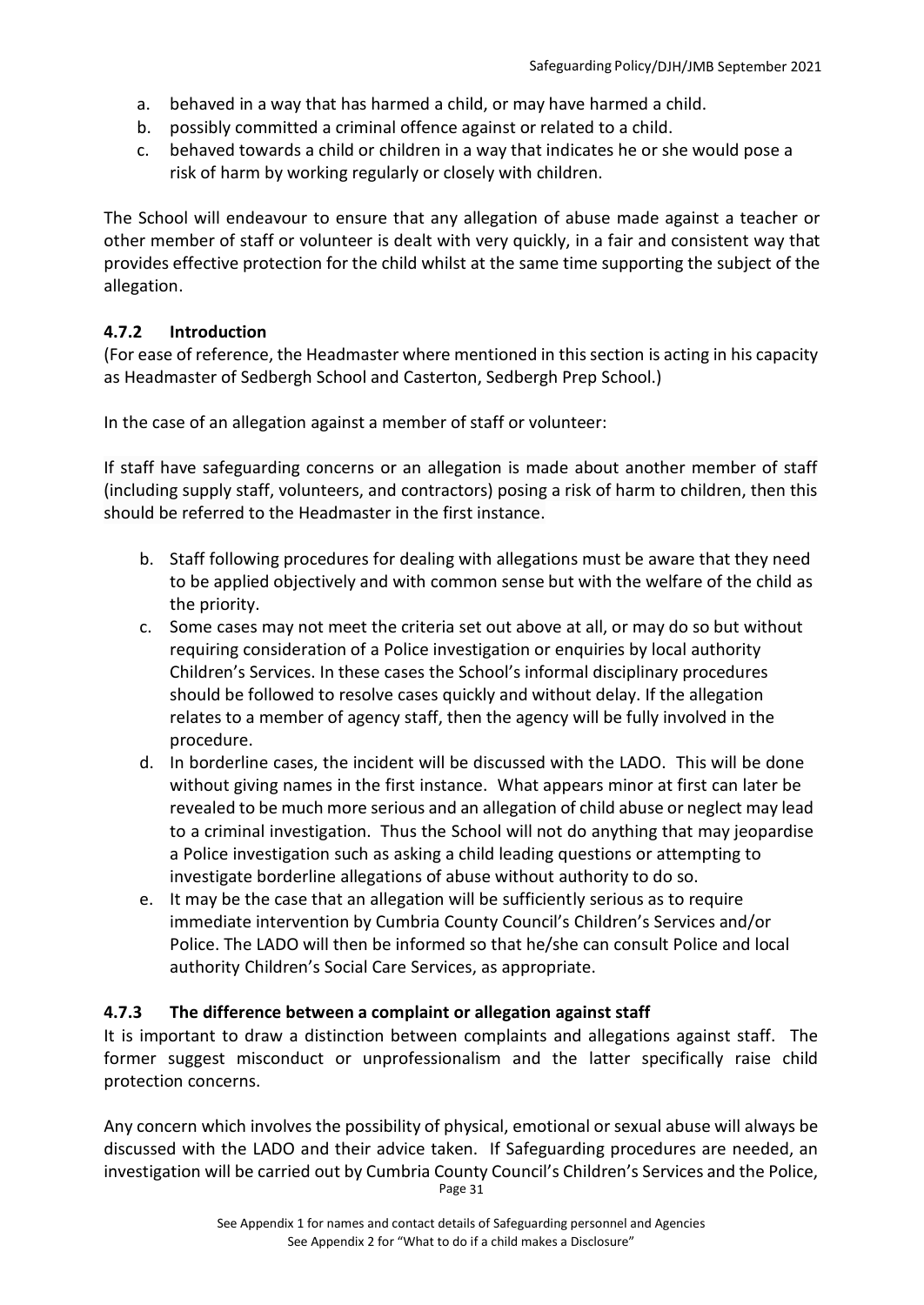as happens with any other referral. The DSL and Governors must not carry out investigations themselves in these circumstances. An appropriate representative(s) of the School will be invited to a Strategy Meeting at a very early stage.

# **4.7.4 Procedure following an allegation against a member of staff**

# **4.7.4.1 Initial investigation**

- a. The DSL will discuss the allegation with the LADO immediately.
- b. The purpose of this initial discussion is for the LADO and the Headmaster/DSL to consider the nature, content and context of the allegation and agree a course of action. The DSL may need to provide or obtain additional information which may be relevant.
- c. If the allegation is against the DSL, the Headmaster will take on the role outlined above. If the Headmaster is unable to do this, the Chairman of Governors will take on the Headmaster's role in this procedure.
- d. If the allegation is against the Headmaster, the Chairman of Governors (or designated nominee in his/her absence), will take on the Headmaster's role in this procedure without informing the Headmaster of the allegation.
- e. If the allegation is against a member of the Governing Body then the Chairman of Governors would liaise with the Local Authority with guidance from the DSL/ Headmaster.
- f. If the allegation is against the Chairman, the Vice Chairman would liaise with the Local Authority with guidance from the DSL/Headmaster.

In the unlikely event, it is not possible to report to the Headmaster, Sedbergh School, DSL or Chairman of Governors in the circumstances set out above, a report should be made immediately to the nearest Deputy Safeguarding Lead. The DDSL will take action in accordance with these procedures and will inform the Headmaster, DSL and/or Chairman of Governors as soon as possible and as appropriate according to the circumstances.

#### **4.7.4.2 Further Investigation**

The initial sharing of information and evaluation may lead to a decision that no further action is to be taken in regard to the individual facing the allegation or concern. In such a scenario, this decision and a justification for it should be recorded by both the DSL and the LADO, and agreement reached as to what information should be put in writing to the member of staff concerned (and by whom).

The DSL should then consider with the LADO what action should follow in respect of the member of staff and those who made the initial allegation.

Where further investigation is deemed necessary, the DSL should seek guidance about that process from the LADO and agree how and by whom the investigation will be undertaken. This may include internal investigation by a senior member of School management. However, the nature or complexity of the allegation may require an independent investigator such as Children's Services or the Police.

#### **4.7.4.3 Communications with parents**

Page 32 Parents or carers of a child or children involved will be told about the allegation as soon as possible if they do not already know of it. However, where a strategy discussion is required, or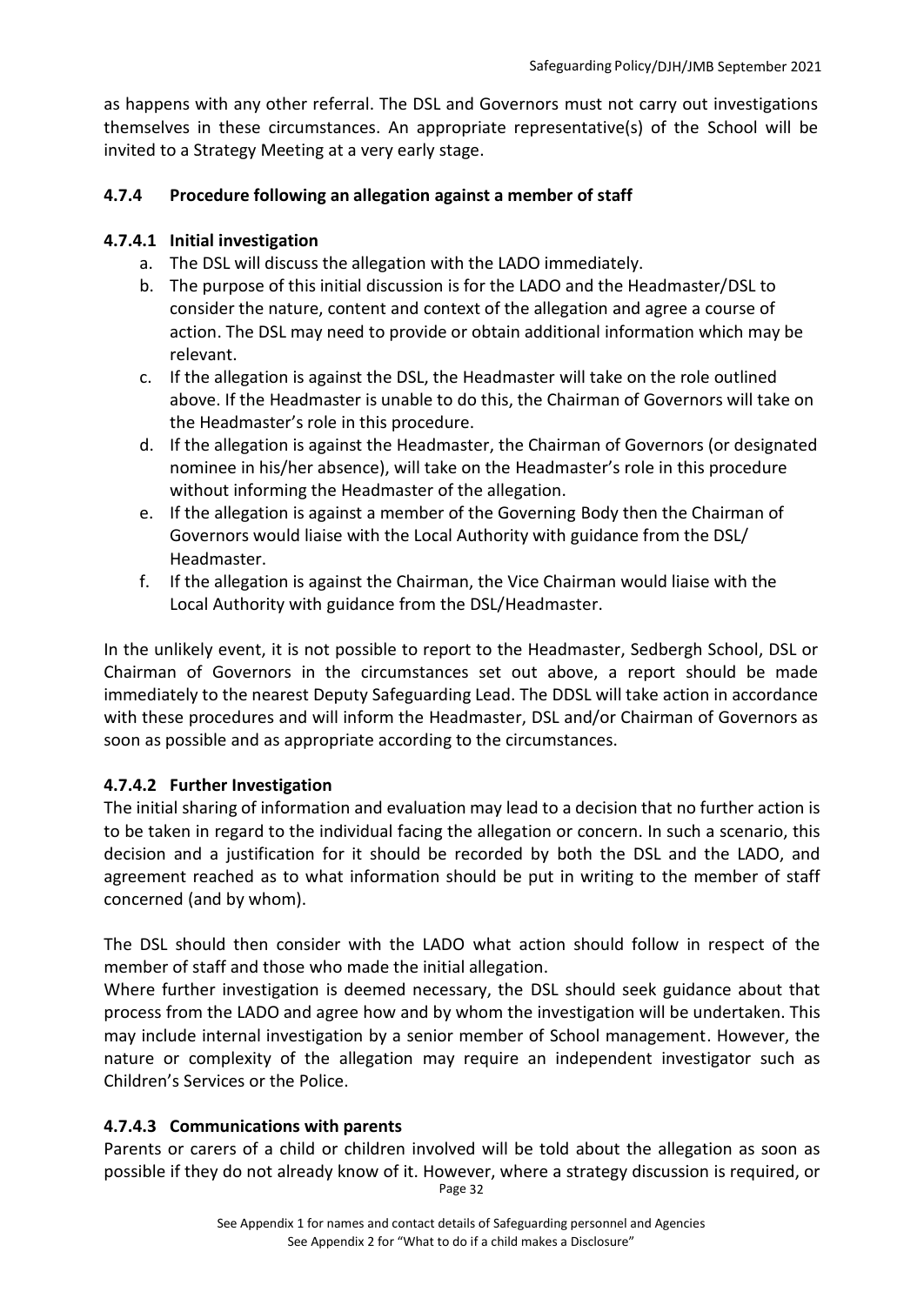the LADO, Police or Children's Services need to be involved, the Headmaster, Sedbergh School will not do so until those agencies have agreed what information can be disclosed to the parents.

Parents will be kept informed about the progress of the case, and told the outcome where there is not a criminal prosecution, including the outcome of any disciplinary process.

#### **4.7.4.4 Suspension**

The Headmaster, in consultation with the DSL, will consider carefully whether the circumstances of a case warrant the member of staff being suspended from contact with children at the School until the allegation or concern is resolved. Suspension is not the default position – an individual will only be suspended if there is no reasonable alternative, such as moving to another area of the School or removing them from specific types of duties which have contact with children. In the case of residential boarding staff, the School will ensure that the member of staff concerned will be accommodated elsewhere, away from pupils of the School.

Where it has been deemed appropriate to suspend the person, written confirmation will be sent within one working day, giving the reasons for the suspension. The person will be informed at that point who their named contact is within the School organisation and provided with their contact details.

If the allegation is not demonstrably false or unfounded, and there is cause to suspect a child is suffering or is likely to suffer significant harm, a strategy discussion will be convened in accordance with the procedures of local inter-agencies.

If the allegation is about physical contact, the strategy discussion or initial evaluation with the Police should take account of the fact that teachers and other School staff are entitled to use reasonable force to control or restrain pupils in certain circumstances, including dealing with disruptive behaviour.

Where it becomes clear that an investigation by the Police or Children's Services is unnecessary, or the strategy discussion or initial evaluation decides that is the case, the LADO will discuss the next steps with the DSL and the Headmaster. The Chairman of Governors will be kept informed.

In these circumstances the options depend on the nature and circumstances of the allegation and the evidence and information available and may range from taking no further action to summary dismissal or a decision not to use the volunteer's services in future.

#### **4.7.4.5 Timescales**

The School recognises that it is in everyone's interest to resolve cases as quickly as possible, consistent with a fair and thorough investigation. All allegations will be investigated as a priority so as to avoid any delay. The time taken to investigate and resolve individual cases will depend on a variety of factors including the nature, seriousness and complexity of the allegation. It is hard to place a time limit on such investigations which may, in exceptional cases, take twelve months.

For any cases where it is clear immediately that the allegation is unfounded or malicious then it is expected that they should be resolved within one week.

Page 33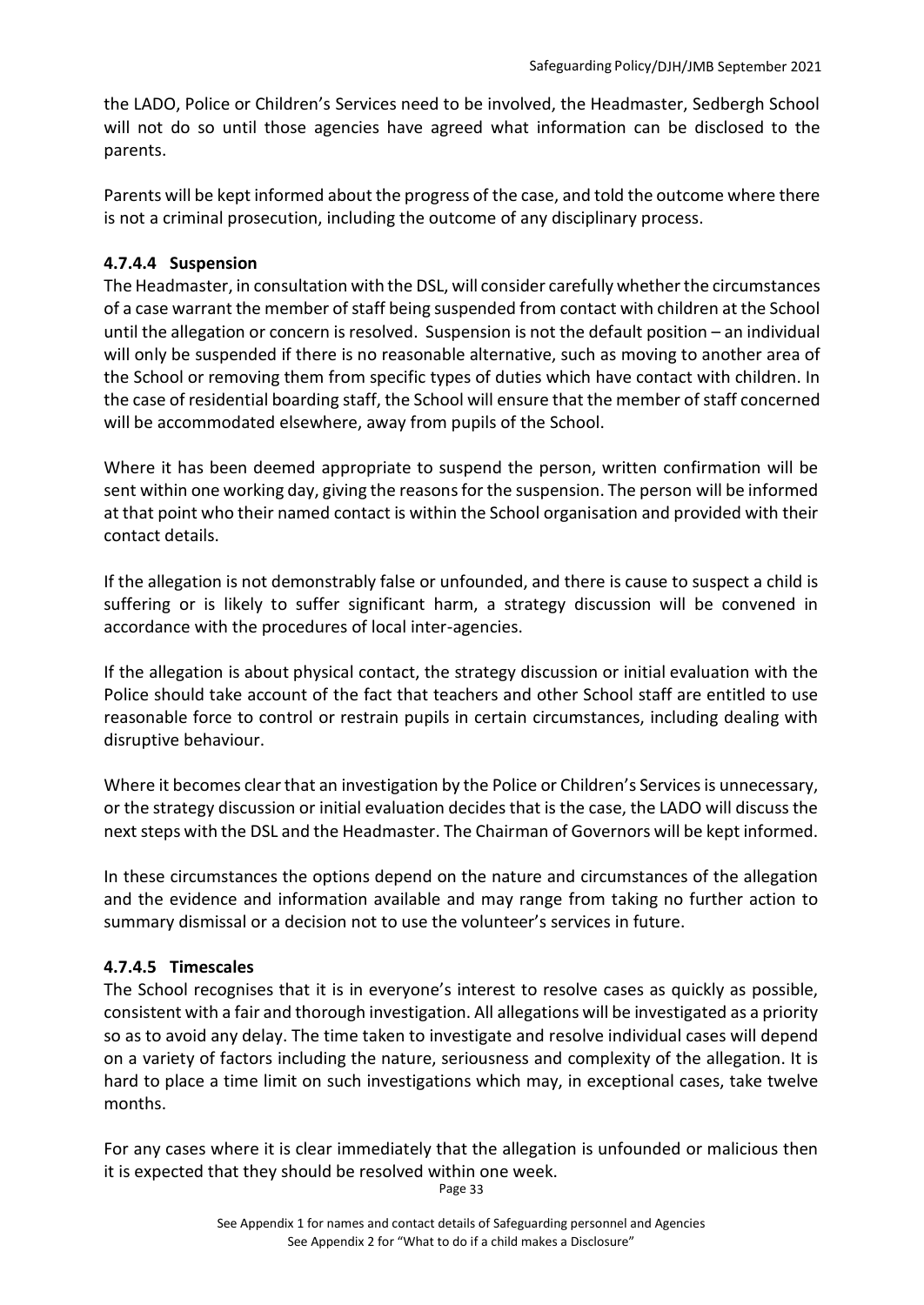Where the initial consideration decides that the allegation does not involve a possible criminal offence it will be for the School, as the employer, to deal with. If there are concerns about Child Protection, the DSL will discuss action with the LADO.

If a disciplinary hearing is required and can be held without further investigation, the timescale will conform to the School's Staff Disciplinary Policy.

# **4.7.4.6 Supporting Staff**

The School will act to manage and minimise the stress inherent in the allegations and disciplinary process.

The member of staff will be informed of concerns or allegations as soon as possible and given an explanation of the likely course of action, unless there is an objection by the Police, LADO or Children's Services.

The member of staff will be advised to contact their Trade Union representative, if they have one, and/or a colleague for support. He/she will also be given access to a senior member of staff as a named contact to provide information regarding the progress of the case and any current work-related issues.

Social contact with colleagues and friends will not be prevented unless there is an indication that such contact is likely to be prejudicial to the gathering and presentation of evidence.

# **4.7.4.7 Confidentiality**

When an allegation is made the School will make every effort to maintain confidentiality and guard against unwanted publicity while investigations are carried out. Specific provisions are made to protect staff in:

Keeping Children Safe in Education 2021 states that "it is extremely important that when an allegation is made, the school or college makes every effort to maintain confidentiality and guard against unwanted publicity while an allegation is being investigated or considered."

The Education Act 2002, Section 141F The Act makes it a criminal offence for a newspaper to publish any information which may lead to the identification of a teacher against whom criminal allegations have been made by a pupil prior to them being formally charged by the Police. The scope of Section 141F of the Act is wide and includes publishing any information that may lead a member of the public to identify the teacher in question. This could include identifying the School.

The School will take advice from the LADO, Police and Children's Services to agree the following:

- a. Who needs to know and, importantly, exactly what information can be shared.
- b. How to manage speculation, leaks and gossip.
- c. What if any information can be reasonably given to the wider community to reduce speculation.
- d. How to manage press interest if and when it should arise.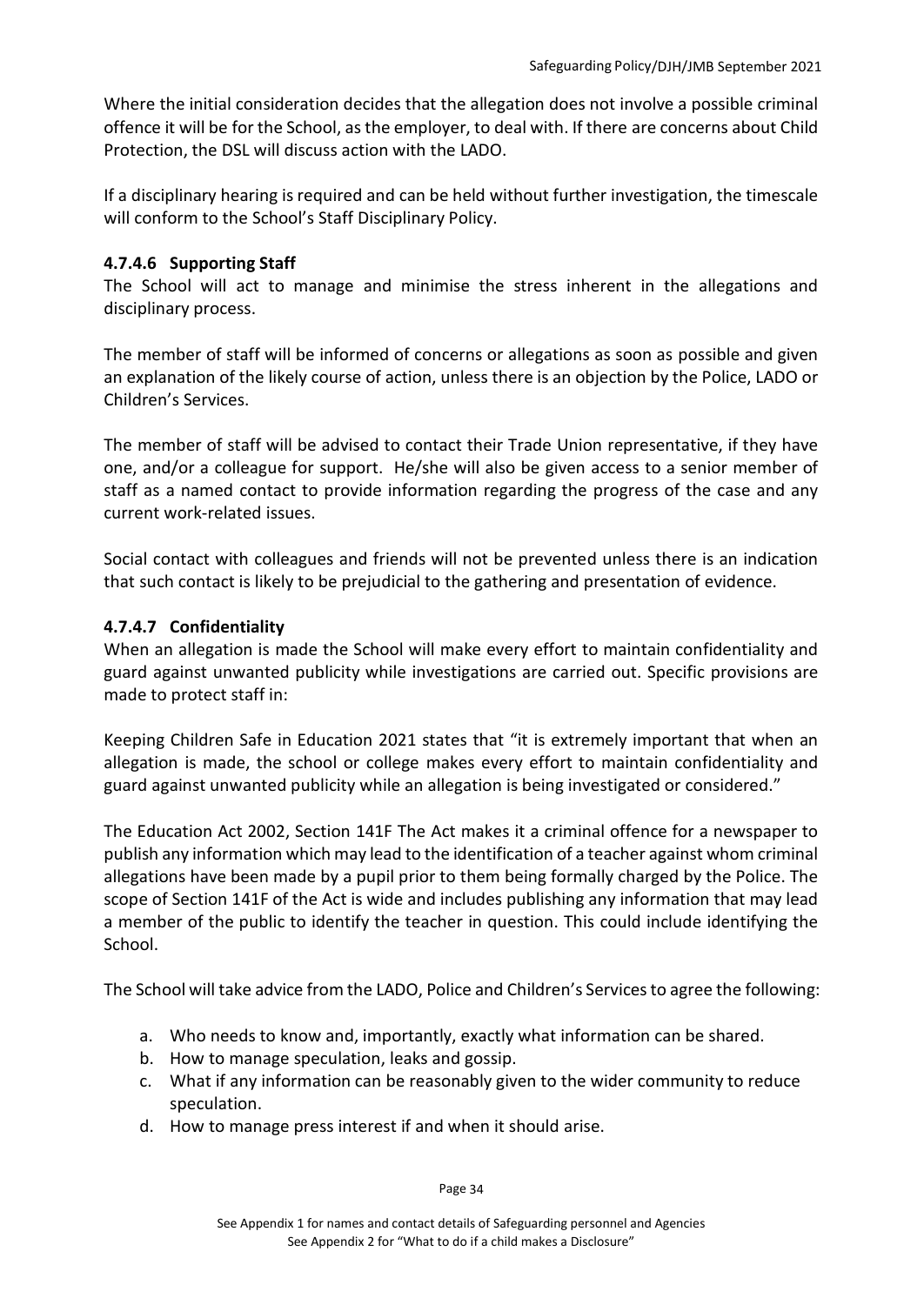In accordance with the Association of Chief Police Officers (ACPO) guidance the Police will not normally provide any information to the press or media that might identify an individual who is under investigation, unless and until the person is charged with a criminal offence. (In exceptional cases where the police might depart from that rule, eg an appeal to trace a suspect, the reasons should be documented and partner agencies consulted beforehand.)

# **4.7.4.8 Privacy**

**The Data Protection Act 2018 and GDPR do not prevent the sharing of information for the purposes of keeping children safe. Fears about sharing information must not be allowed to stand in the way of the need to safeguard and promote the welfare and protect the safety of children.** 

Further information on sharing information can be found:

- In Chapter 1 of Working Together to Safeguarding Children, which includes a mythbusting guide for information sharing.
- At Information Sharing: Advice for Practitioners Providing Safeguarding Services to Children, Young People, Parents and Carers. The seven golden rules for sharing information are particularly useful.
- At The Information Comissioner's Office (ICO), which includes ICO GDPR FAQs and guidance from the department.
- In Data Protection: toolkit for schools guidance to support schools with data protection activity, including compliance with the GDPR.

# **4.7.4.9 Resignations, Dismissal, Ceasing to Provide Services, 'Settlement Agreements' and References**

If a member of staff tenders his/her resignation, or ceases to provide their services, this will not prevent an allegation being followed up in accordance with these procedures.

Ceasing to use a person's services includes: dismissal; non-renewal of a fixed term contract; not continuing with the employment of a probationer, no longer engaging/refusing to engage a supply teacher provided by an employment agency; terminating the placement of a student teacher or other trainee; no longer using staff employed by contractors; no longer using volunteers; resignation, and voluntary withdrawal from supply teaching, contract working, a course of initial training, or volunteering.

Every effort will be made to reach a conclusion in all cases where allegations relating to the safety or welfare of children are concerned.

Wherever possible the member of staff will be given the opportunity to answer and make representations with regard to the allegation. However, the investigative processes outlined above will continue in cases where this does not happen for whatever reason.

A 'compromise agreement', by which a person agrees to resign if the School agrees not to pursue disciplinary action, and both parties agree a form of words to be used in any future reference, **must not be used** in these cases. No such agreement will prevent a thorough Police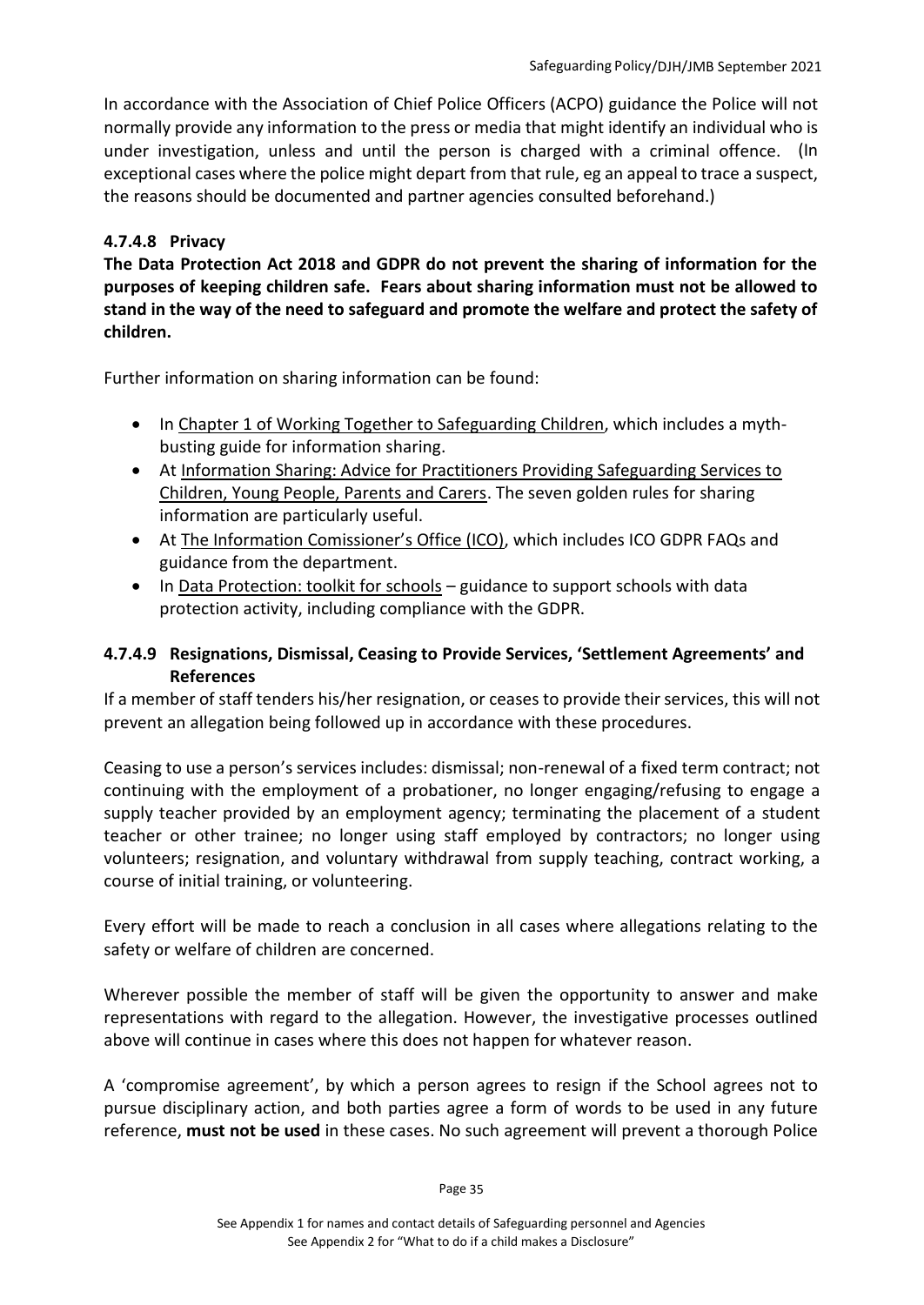investigation or override the statutory duty to make a referral to the Disclosure and Barring Service (DBS) and the Teacher Regulation Agency (TRA), where appropriate.

Cases in which an allegation was proven to be unsubstantiated, unfounded or malicious will not be included in employer references. A history of repeated concerns or allegations which have all been found to be unsubstantiated, malicious etc will also not be included in any reference.

# **4.7.4.10 Record keeping**

Details of allegations that are found to have been malicious will be removed from personnel records. However, for all other allegations, a clear and comprehensive summary of the allegation, details of how the allegation was followed up and resolved, and a note of any action taken and decisions reached, will be kept on a member of staff's confidential personnel file, and a copy provided to the person concerned.

The purpose of this record is to enable accurate information to be given in response to any future request for a reference, where appropriate. (It could provide clarification in cases where future DBS Disclosures reveals information from the Police about an allegation that did not result in a criminal conviction and it could help to prevent unnecessary re-investigation if an allegation re-surfaces after a period of time.)

The statutory requirement is for records to be retained on the School Child Protection file for a period of ten years from the date of leaving the employment of the School. This follows published guidance from the Information Commissioner in its Employment Practices Code. However, the School is also mindful of the Independent Inquiry into Child Sexual Abuse. All organisations which work with children (including all schools) have been instructed to preserve all documents relating to the care of children so that they are available for inspection should they need to be. In light of the Inquiry the School will suspend its routine destruction of pupil and staff files and old safeguarding policies.

# <span id="page-35-0"></span>**5 Action on conclusion of a case**

In the case of an incident of abuse which has been the subject of criminal prosecution, the Police or the Crown Prosecution Service (CPS) will inform the School and LADO straight away when a criminal investigation and any subsequent trial is complete, or if it is decided to close an investigation without charge, or not to continue to prosecute the case after the person has been charged.

In these circumstances the LADO will discuss with the Headmaster and Chairman of Governors whether any further action, including disciplinary action, is appropriate and, if so, how to proceed. The information provided by the Police and/or the Children's Services can inform that decision.

The options will depend on the circumstances of the case and the consideration will need to take into account the result of the Police investigation or the trial, as well as the different standard of proof required in disciplinary and criminal proceedings.

Page 36 If the allegation is substantiated and the person is dismissed or the School ceases to use the person's services, or the person resigns or otherwise ceases to provide his or her services, the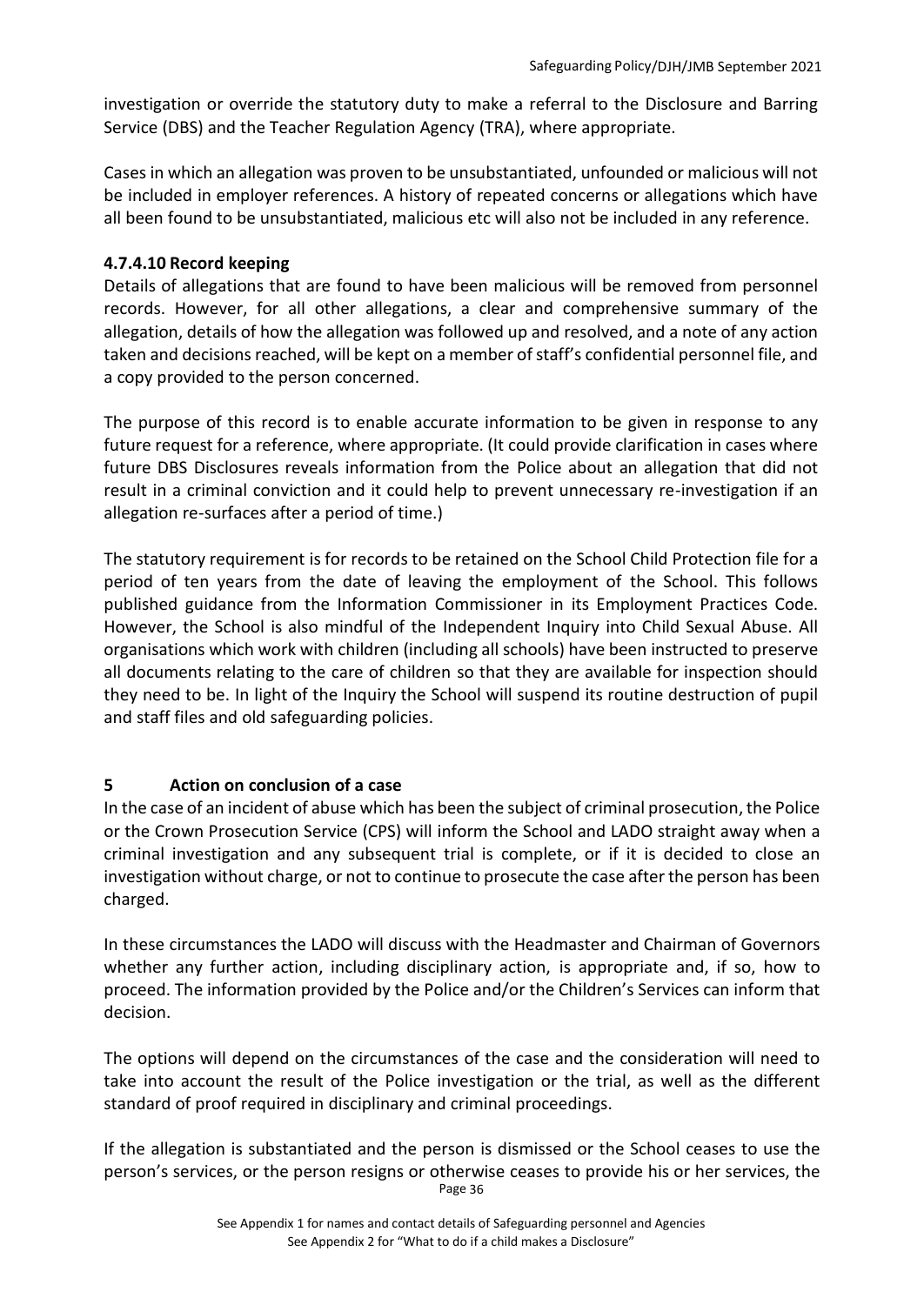LADO should discuss with the School and its HR Manager whether a referral to the Disclosure and Barring Service (DBS) for consideration of inclusion on the barred lists is required.

There is a legal requirement for employers to make a referral to the DBS where they think that an individual has engaged in conduct (including inappropriate sexual conduct) that harmed (or is likely to harm) a child or if a person otherwise poses a risk of harm to a child.

In such circumstances, the duty to refer an individual to the DBS arises where an employer has removed the individual from relevant work with children or the person has chosen to cease relevant work in circumstances where they would have been removed had they not done so. The School will also make a referral to the DBS, TRA and Ofsted where a teacher or practitioner has been dismissed (or would have been dismissed had they not resigned) for reasons of unacceptable professional conduct, conduct that may bring the profession into disrepute or a conviction, at any time, for a relevant offence. Referrals will be made as soon as possible after the resignation or removal of the member of staff involved and within one month of ceasing to use the person's services.

In cases where it is decided on the conclusion of the case that a person who has been suspended can return to work, the School will consider how best to facilitate this, bearing in mind that most people will benefit from some help and support to return to work after a very stressful experience. Depending on the individual's circumstances, a phased return and/or the provision of a mentor to provide assistance and support in the short term may be appropriate. The School will also consider how the person's contact with the child or children who made the allegation can best be managed if they are still a pupil at the School.

# <span id="page-36-0"></span>**6 Action in respect of unfounded or malicious allegations**

If an allegation is determined to be unfounded or malicious, the DSL will discuss with the LADO whether to refer the matter to Children's Services to determine whether the child concerned is in need of services, or may have been abused by someone else.

In the event that an allegation is shown to have been deliberately invented or malicious, the Headmaster will consider whether disciplinary action is appropriate against the pupil who made it, or the Police could be asked to consider whether any action might be appropriate against the person responsible, even if he or she was not a pupil of the School.

Where a parent has made a deliberately invented or malicious allegation the Headmaster will consider whether to require that parent to withdraw their child or children from the School on the basis that they have treated the School or a member of staff unreasonably.

Whether or not the person making the allegation is a pupil or a parent (or other member of the public), the School reserves the right to contact the Police to determine whether any action might be appropriate.

# <span id="page-36-1"></span>**7 Learning lessons**

Page 37 At the conclusion of a case in which an allegation is substantiated the LADO will review the circumstances of the case with the Headmaster and DSL to determine whether there are any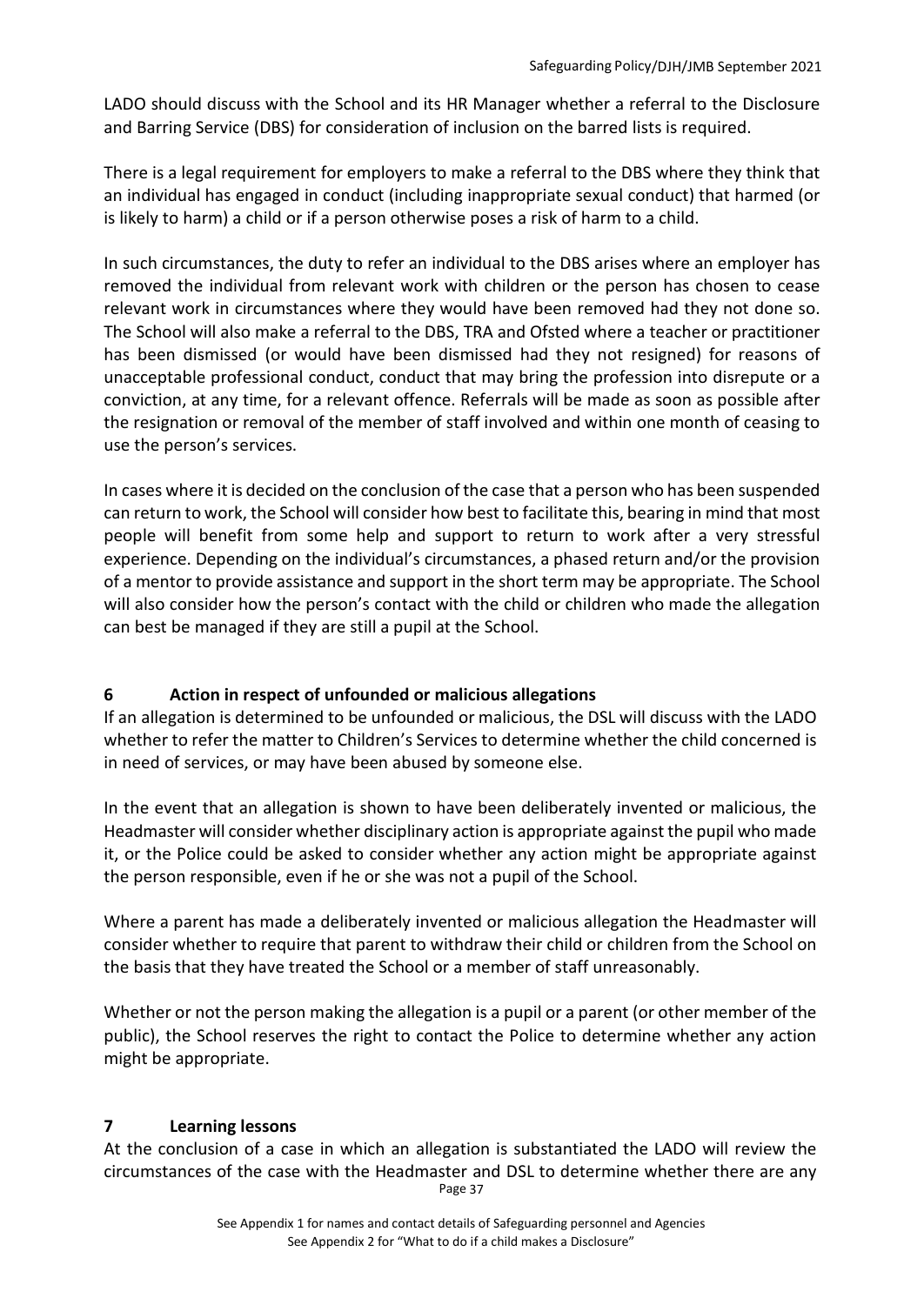improvements to be made to the School's procedures or practice to help prevent similar events in the future.

The Headmaster and DSL will report on recommendations to the Governing Body as a part of the Safeguarding Report and will confirm which actions have been enacted and completed.

# <span id="page-37-0"></span>**8 Whistleblowing**

In order to foster a culture of safety the School values the views of staff and volunteers who reflect on School practice. Staff and volunteers should follow the School's separate Whistleblowing Policy to raise concerns about poor or unsafe safeguarding practices at the School, potential failures by the School or its staff to properly safeguard the welfare of pupils or other wrongdoing in the workplace that does not involve the safeguarding and welfare of children.

The [NSPCC whistleblowing helpline i](https://www.gov.uk/government/news/home-office-launches-child-abuse-whistleblowing-helpline)s available for staff who do not feel able to raise concerns regarding child protection failures internally. Staff can call 0800 028 0285 (available from 8:00am to 8:00pm, Monday to Friday) and email[: help@nspcc.org.uk.](mailto:help@nspcc.org.uk)

# <span id="page-37-1"></span>**9 Parents' Response**

The School recognises that involvement in an allegation of abuse (as protagonist or victim) or involvement in child protection matters is amongst the most difficult and stressful situations a parent may encounter.

The School will do all that we can to minimise the distress suffered by parents, pupils, staff and anyone else involved, subject to the constraints under which we operate in accordance with statutory and local Safeguarding law and guidance.

The School will seek swift and clear outcomes with pupils' interests at the forefront of our decision- making.

Nonetheless, we recognise that there may be circumstances where parents may be dissatisfied with the outcome of our management of such a matter. In this instance, parents may complain to the School directly using the School Complaints Procedure or should contact Cumbria County Council's Children's Services to discuss with the social worker handling the case or their line manager.

#### <span id="page-37-2"></span>**10 Monitoring and review**

The DSL will ensure that the procedures set out in this Policy and the implementation of these procedures are updated and reviewed regularly, working with the Governors as necessary. The DSL will update the Headmaster and Strategic Leadership Team regularly on the operation of the School's safeguarding arrangements.

Page 38 Any Child Protection incidents at the School will be followed by a review of these procedures by the DSL and included in a report made to the Governing Body. Where an incident involves a member of staff, the LADO will be asked to assist in this review to determine whether any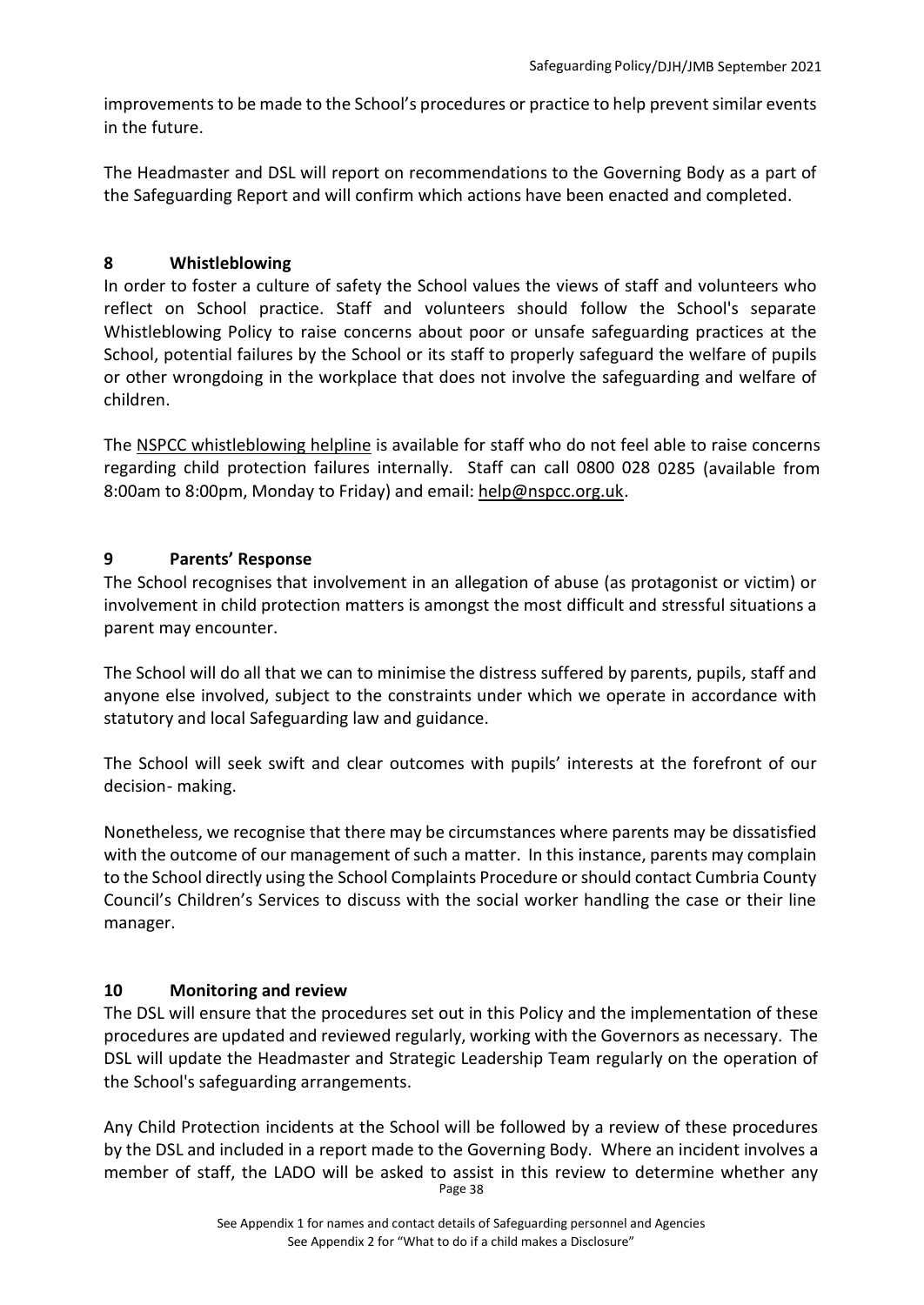improvements can be made to the School's procedures. Any deficiencies or weaknesses in regard to child protection arrangements at any time will be remedied without delay.

The full Governing Body will undertake an annual review of this Policy and the School's Safeguarding procedures, including an update and review of the effectiveness of procedures and their implementation and the effectiveness of inter-agency working. The DSL will work with the Nominated Safeguarding Governor, preparing a written report commissioned by the full Governing Body. The written report should address how the School

- a. ensures that this Policy is kept up to date;
- b. staff training on safeguarding;
- c. referral information;
- d. issues and themes which may have emerged in the School and how these have been handled;
- e. the contribution the School is making to multi-agency working in individual cases or local discussions on safeguarding matters.

The full Governing Body should also consider independent corroboration, such as inspection of records or feedback from external agencies. The full Governing Body will review the report, this Policy and the implementation of its procedures and consider the proposed amendments to the Policy before giving the revised Policy its final approval. Detailed minutes recording the review by the Governing Body will be made.

ok Barker

Signed:

Date: 16 September 2021

Approved by the Headmaster on

 $\ell$ 

Signed:

Date: 16 September 2021

The Policy will next be reviewed by: 1 September 2022 \*\*\*(UPDATE POST-CIRCULATION)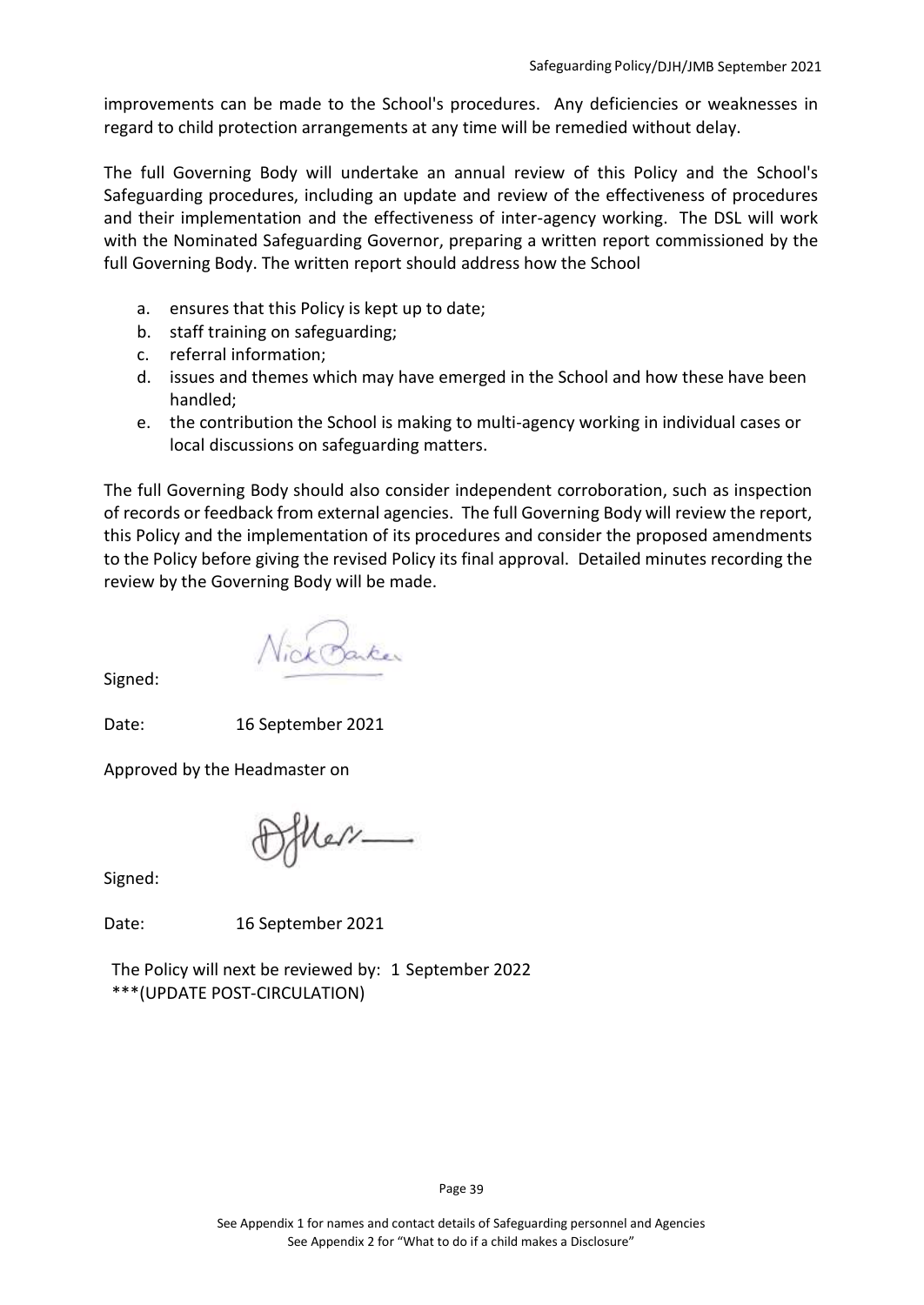#### APPENDIX 1

# **Important Contact Details: Names and contact details of post holders at Sedbergh School and Casterton, Sedbergh Prep School**

<span id="page-39-0"></span>

| Role                                                            | <b>Name</b>             | Email                                       | <b>Phone</b> | Organisation                       |
|-----------------------------------------------------------------|-------------------------|---------------------------------------------|--------------|------------------------------------|
| Headmaster                                                      | Mr D Harrison           | hm@sedberghschool.org                       | 015396 20535 | Sedbergh School & CSPS             |
| Senior Deputy Head Pastoral and<br>Designated Safeguarding Lead | Dr J M Burns            | jmb@sedberghschool.org                      | 07857 500268 | Sedbergh School                    |
| Senior Deputy Head and Deputy<br>Safeguarding Lead              | Mr CD Gunning           | gun@sedberghschool.org                      | 07980 304041 | Sedbergh School                    |
| Deputy Safeguarding Lead, CSPS                                  | Mr N Goligher           | ng@sedberghprep.org                         | 07860 847903 | Casterton, Sedbergh<br>Prep School |
| Headmaster, CSPS, & Prep<br>School Counter-Bullying Officer     | Mr W Newman             | wrn@sedberghprep.org                        | 07860 847903 | Casterton, Sedbergh<br>Prep School |
| Deputy Safeguarding Lead                                        | Mrs C Robinson          | cecr@sedberghprep.org                       | 07917822395  | Mulberry Bush Nursery              |
| <b>HR Manager</b>                                               | Mrs A Thornton          | abigail.thornton@sedberghschool.org         | 015396 20303 | Sedbergh School & CSPS             |
| Counter-Bullying Officer                                        | Mrs P J F Prall         | pifp@sedberghschool.org                     | 07967873932  | Sedbergh School                    |
| <b>Designated Governor</b>                                      | The Ven N J W<br>Barker | safeguardinggovernor@sedberghschool.<br>org | 015396 20535 | Sedbergh School & CSPS             |
| <b>Chairman of Governors</b>                                    | Mr R J Gledhill         | rg.gov@sedberghschool.org                   | 015396 20535 | Sedbergh School & CSPS             |
| <b>Clerk to the Governors</b>                                   | Mr P S Marshall         | coo@sedberghschool.org                      | 07791 228557 | Sedbergh School & CSPS             |
| Independent Listener, senior                                    | Revd R Gilbert          | becgilb@gmail.com                           | 07527 728256 | Sedbergh School                    |
| Independent Listener, prep                                      | Revd R Snow             | rector@therainbowparish.org                 | 01524272044  | <b>CSPS</b>                        |

Page 40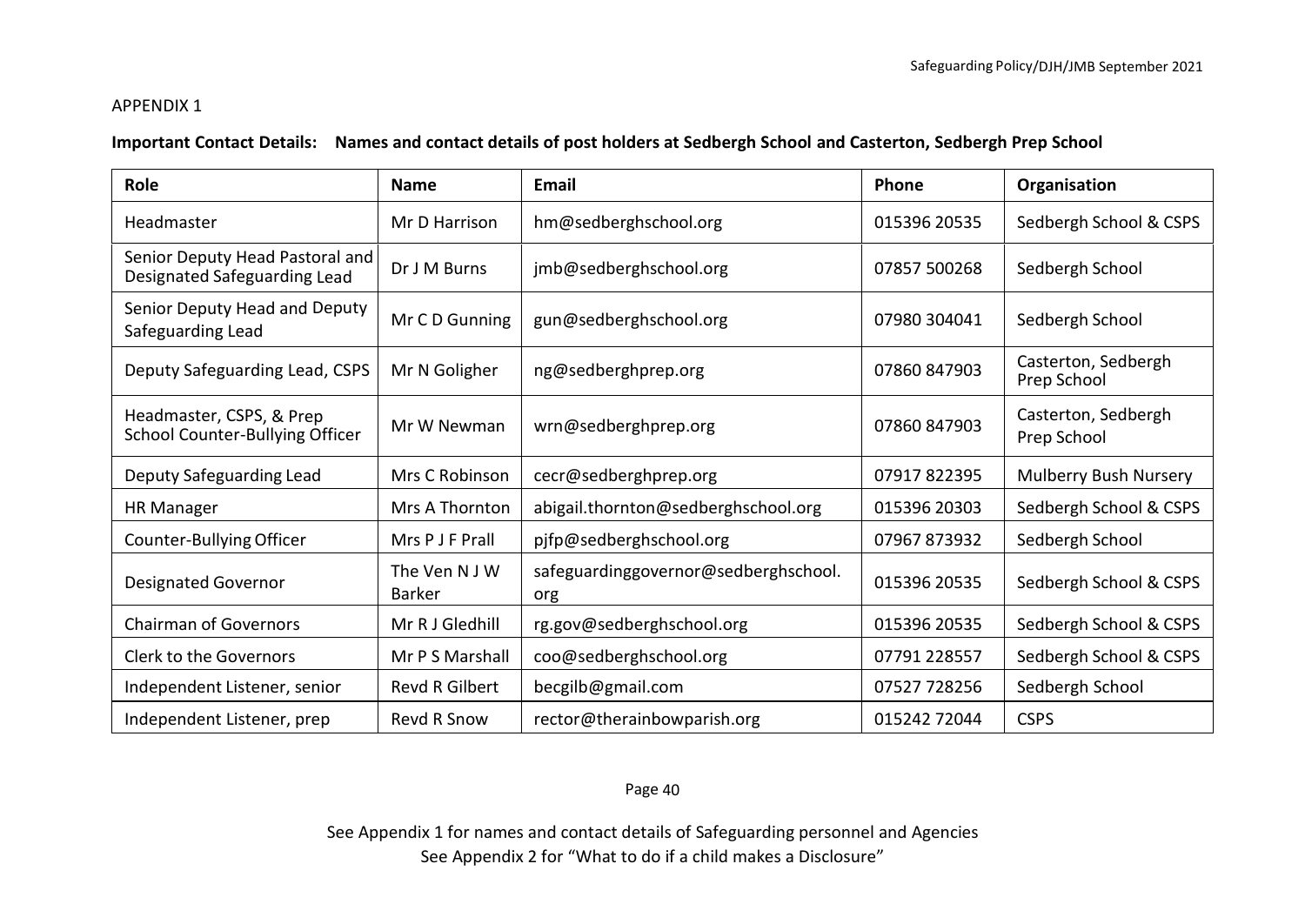APPENDIX 1 (continued) **Important Contact Details: Contact details of relevant agencies**

| <b>Cumbria Safeguarding Hub</b>                               |                                                              | T:       | 0333 240 1727                                           |
|---------------------------------------------------------------|--------------------------------------------------------------|----------|---------------------------------------------------------|
| Out of Hours Duty Team                                        |                                                              | T:       | 0333 240 1727                                           |
| Carol Holt                                                    | carol.holt@cumbria.gov.uk                                    | T:       | 01768 812267                                            |
| <b>LADO</b> referrals                                         | lado@cumbria.gov.uk                                          | T:       | 01768 812267                                            |
| Channel Local Authority Chair:                                | prevent@cumbria.police.uk                                    | T:       |                                                         |
| <b>DFE</b>                                                    | Anti-radicalisation (non emergency)                          | T:<br>E: | 020 7340 7264<br>counter-extremism@education.gsi.gov.uk |
| <b>Cumbria County Council's</b><br><b>Children's Services</b> | 5 Brunswick Street, Carlisle (Conference and<br>Review Team) | T:       | 01228 227023                                            |
| <b>Cumbria County Council's</b><br><b>Children's Services</b> | 3 Alfred Street North, Carlisle, CA1 1PX                     | T:       | 01228 227002                                            |
|                                                               |                                                              | T:       | 0333 240 1727 (Out of hours)                            |
| Fiona Musgrave                                                | Senior Manager, Local Safeguarding Children<br><b>Board</b>  | T:       | 01228 226898                                            |
|                                                               |                                                              | E:       | Fiona.musgrave@cumbria.gov.uk                           |
| <b>Sharon Mitchell</b>                                        | Child Death and Case Review Co-ordinator, LSCB               | T:       | 01228 226898                                            |
|                                                               |                                                              | E:       | Sharon.mitchell@cumbria.gov.uk                          |
| <b>NSPCC</b>                                                  | <b>Child Protection Helpline</b>                             | T:       | 0808 8005000                                            |
| <b>NSPCC</b>                                                  | Asian Child Protection Helpline                              | T:       | 0800 0967719                                            |
| <b>NSPCC</b>                                                  | Whistleblowing advice line                                   | T:       | 0800 0280285                                            |
| <b>NSPCC</b>                                                  | <b>FGM Helpline</b>                                          | T:       | 0800 0282550                                            |
|                                                               |                                                              |          |                                                         |

Page 41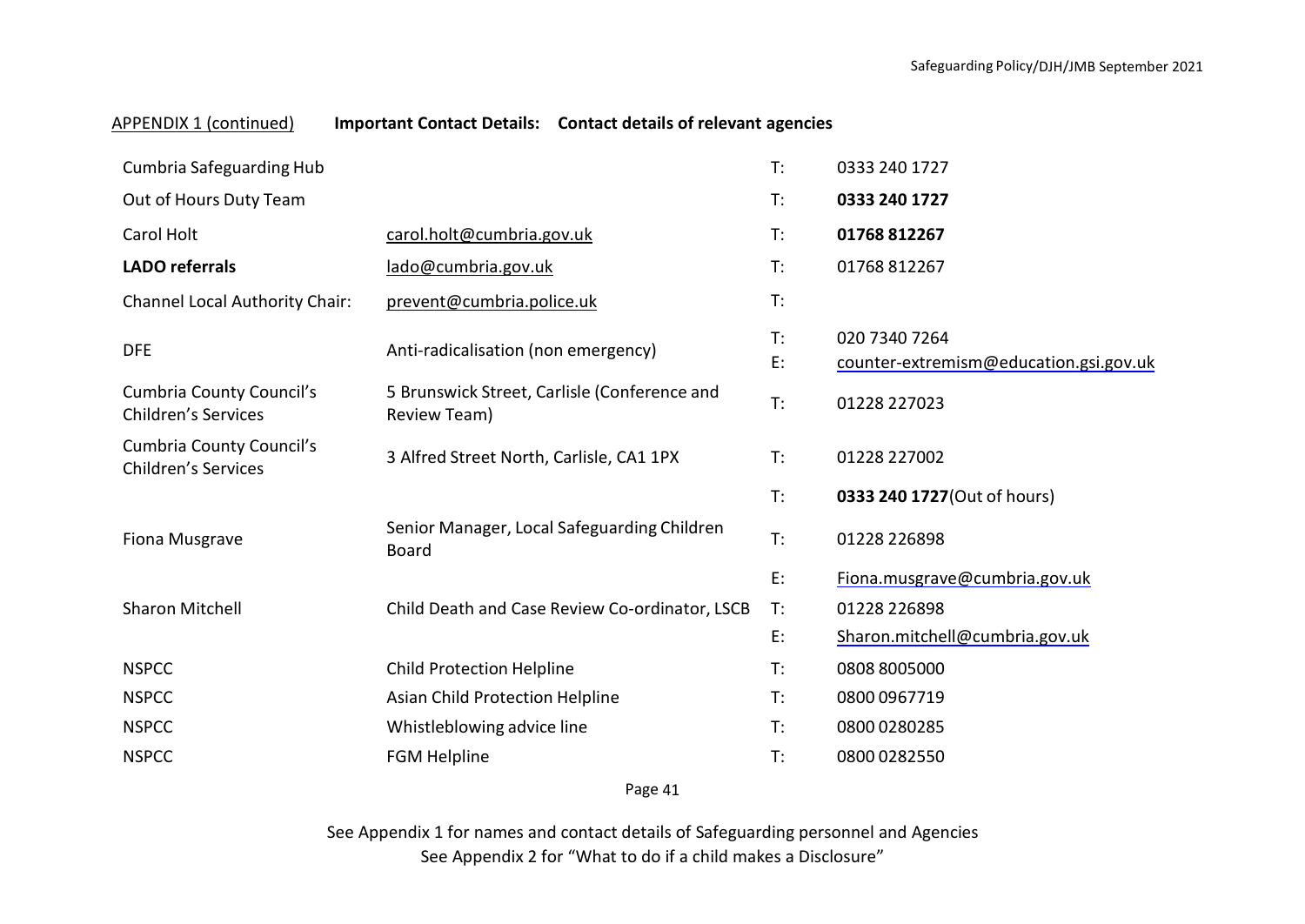| <b>NSPCC</b>                          | Modern Slavery helpline  | T: | 08000121700                     |
|---------------------------------------|--------------------------|----|---------------------------------|
| <b>Disclosure and Barring Service</b> | <b>Customer Services</b> | T: | 03000 200 190                   |
|                                       |                          | E: | customerservices@dbs.gsi.gov.uk |
| <b>DFE</b>                            | Non-Emergency Advice     | T: | 0370 000 2288                   |
| Police                                | Non-Emergency Reporting  | T: | 101                             |
| Ofsted                                |                          | T: | 0300 123 123                    |
| <b>Advisory Centre for Education</b>  |                          | T: | 0808 800 5793                   |
| Children's Legal Centre               |                          | T: | 0845 345 4345                   |
| Kidscape Parents helpline             | Mon-Fri 10am -4pm        | T: | 020 7730 3300                   |
| Parentline plus                       |                          | T: | 0808 800 2222                   |
| <b>Youth Access</b>                   |                          | T: | 020 8772 9900                   |
| <b>Bullying online</b>                | www.bullying.co.uk       |    |                                 |
| <b>Young Minds</b>                    |                          | T: | 800 0182 1138                   |
| Childline                             |                          | T: | 0800 1111                       |
| <b>Children's Commissioner</b>        |                          | T: | 020 7783 8330                   |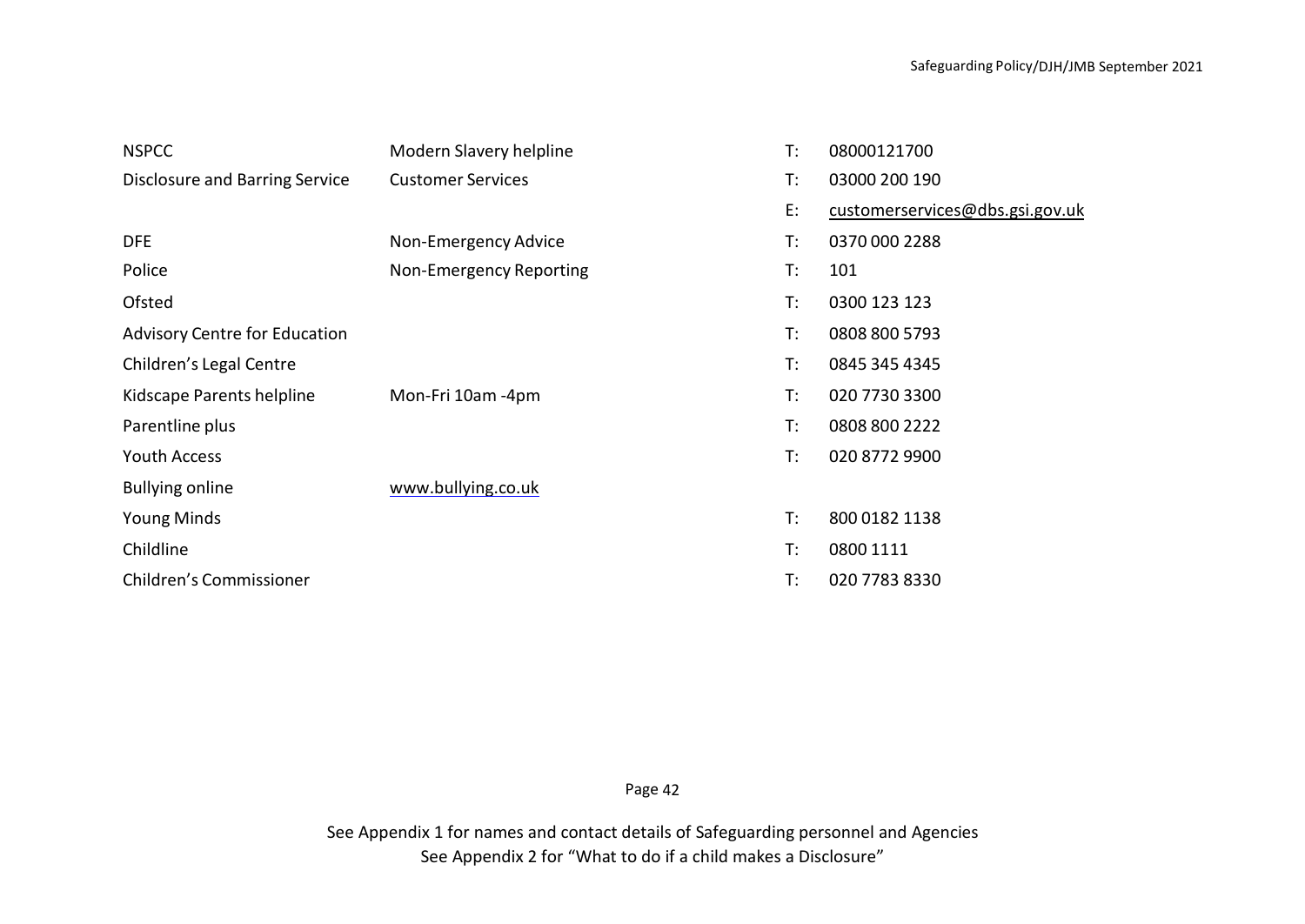# <span id="page-42-0"></span>APPENDIX 2

# **What to do if a child makes a Disclosure**

The following information is intended to assist you if you become involved in a potential child protection situation when a child or young person makes a disclosure.

- a. Listen, allow the pupil to finish without directly questioning or stopping them. Let them tell you what they want to and no more. Be careful to avoid asking leading questions and do not criticise any alleged perpetrator. They may need to disclose to a specialist later and too much detail now may interfere with later investigation.
- b. Staff should **never give children or adults an absolute guarantee of confidentiality**, but must ensure that the information is disclosed only to the people who need to know. Make sure that this is clear early on, not sprung on the pupil at the end.
- c. It should be explained to children and young people that secrets cannot and should not be kept if keeping them means that they, or others, will continue to be harmed.
- d. When the pupil has finished, make sure they feel secure, reassure them that anything which may have happened is not their fault and that they have done the right thing in telling you. Explain what you are going to do next.
- e. Stay calm and convey this through word and action; reassure the child or young person that you are taking what they have to say seriously.

After the interview with the pupil, the member of staff should make a written record of the disclosure including the following:

- a. Date, time and place of the interview
- b. Record as much as you can remember, as soon as possible and preferably immediately afterwards, using the pupil's own words. Record statements and observations rather than interpretations or assumptions.
- c. Record any significant non-verbal behaviour used or demonstrated by the child
- d. Use diagrams if appropriate to indicate positions of injuries or the positions of people or objects involved in the incident (eg within a room).

When you have completed writing the record you must sign and date the record.

Those in receipt of a disclosure from a child or adult need to be aware of the impact that sharing traumatic and personal information can have. This may help to inform the pastoral element of the response as regards support given to the individual.

The record must be passed to the Designated Safeguarding Lead. It will be retained in a secure filing system as part of the record-keeping to do with this specific incident and Safeguarding at Sedbergh in general.

Page 43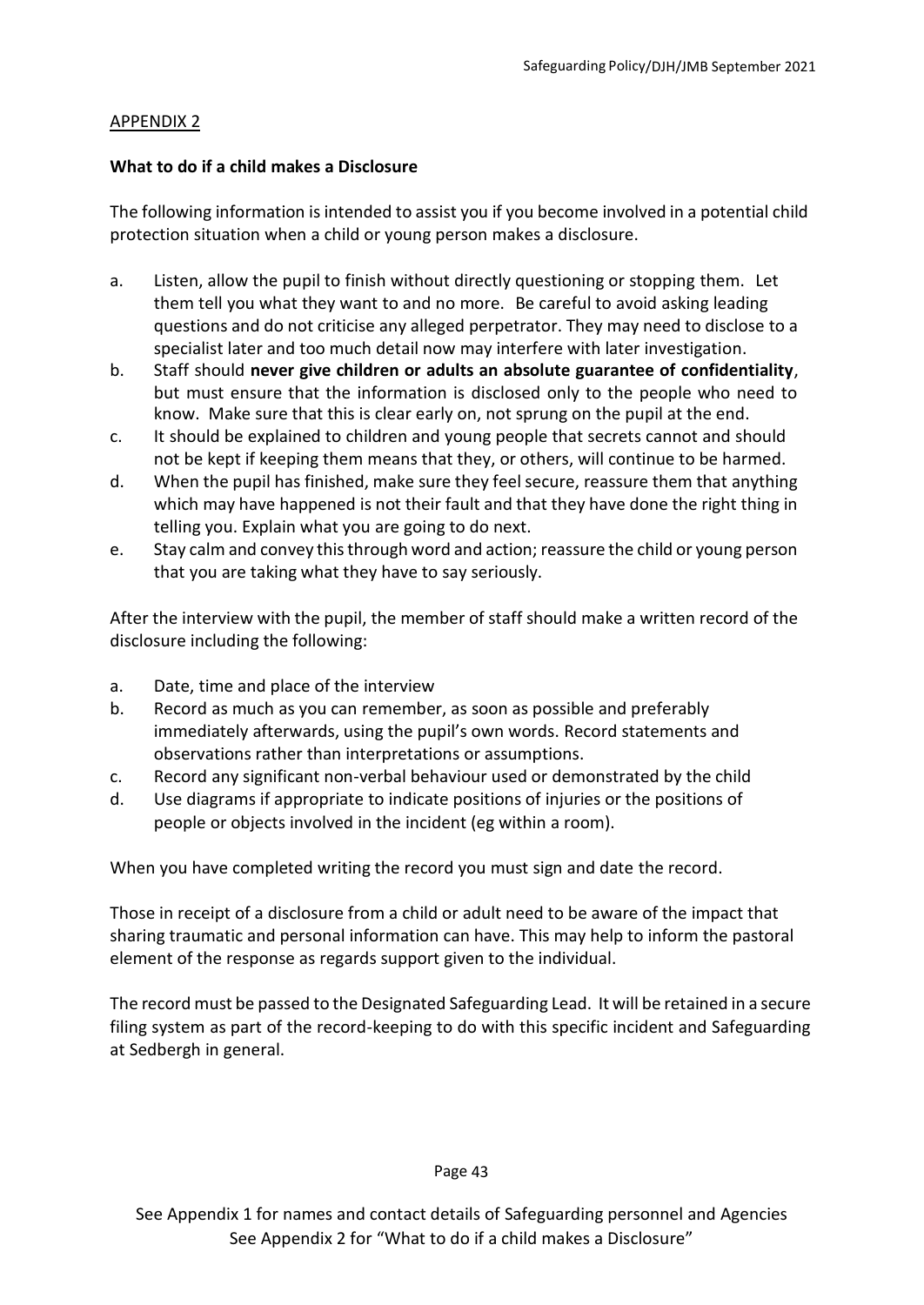#### **Actions when there are concerns about a child**

- (1) In cases which also involve an allegation of abuse against a staff member, see Part four of this guidance.
- (2) Early help means providing support as soon as a problem emerges at any point in a child's life. Where a child would benefit from coordinated early help an early help inter-agency assessment should be arranged. Chapter one o[f Working Together to](https://www.gov.uk/government/publications/working-together-to-safeguard-children--2)  [Safeguard Children p](https://www.gov.uk/government/publications/working-together-to-safeguard-children--2)rovides detailed guidance on the early help process.
- (3) Under the Children Act 1989, local authorities are required to provide services for children in need for the purposes of safeguarding and promoting their welfare. This can include section 17 assessments of children in need and section 47 assessment of children at risk of significant harm- full details in Chapter one of Working Together to Safeguard Children.
- (4) This could include applying for an Emergency Protection Order (EPO).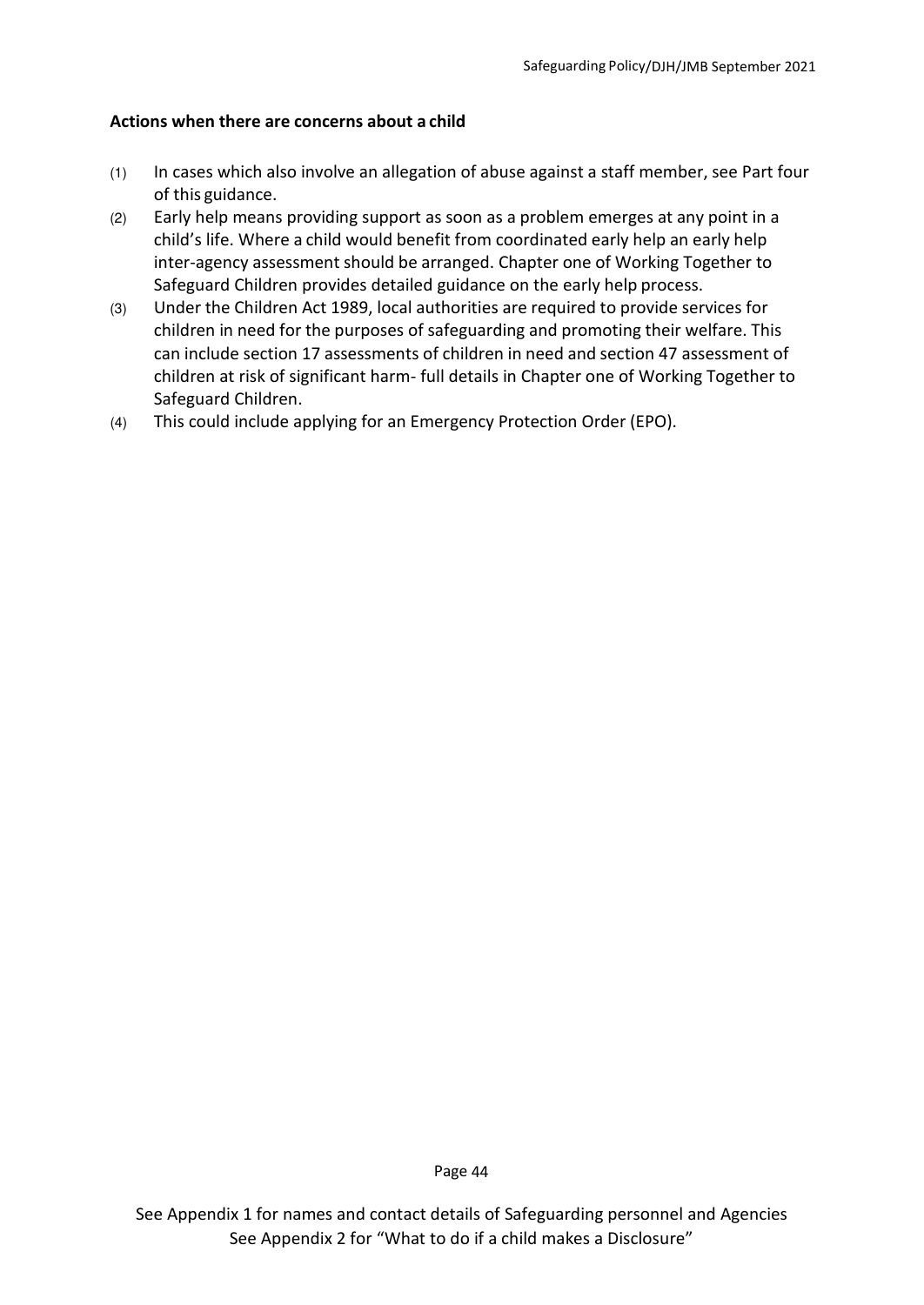#### <span id="page-44-0"></span>APPENDIX 3

#### **Sources of Information**

In formulating these policies and procedures, the School has taken due regard of the following legislation:

- 1. Keeping Children Safe in Education (KCSIE2021)
- 2. Working Together to Safeguard Children (2018)
- 3. Prevent Duty Guidance for England and Wales (2015)
- 4. The Education (Independent School Standards) (England) Regulations 2014
- 5. Disqualification under the Childcare Act (2006) (February 2015)
- 6. The Safeguarding Vulnerable Groups Act (2006)
- 7. The Children Act (2004) (Every Child Matters)
- 8. The Education Act (2002) (Sections 157 & 175)
- 9. The Protection of Children Act 1999
- 10. Data Protection Act (2018)
- 11. The Children Act (1989)
- 12. Mental Health and Behavior in Schools (2018)
- 13. When to Call the Police NSPCC (2020)

#### **In addition, these policies and procedures conform to:**

- 1. The Prevent Duty: Departmental Advice for Schools and Childminders (Jun 2015)
- 2. The use of social media for on-line radicalisation (July 2015)
- 3. Independent Schools Inspectorate Handbook (2014)
- 4. National Minimum Standards for Boarding Schools. (2015)
- 5. Charity Commission: Safeguarding Children and Young People (2018).

#### **Additional documentation which may provide guidance:**

- 6. DfE: What to Do if You are Worried a Child is Being Abused (March 2015)
- 7. Information Sharing (March 2015)
- 8. The Framework for the Assessment of Children in Need and Their Families (2000)
- 9. The Common Assessment Framework (2005)
- 10. Sexual Offences Act (2003)

#### **Additional information available from websites includes**:

- 11. DfE: [www.education.gov.uk/childrenandyoungpeople/safeguardingchildren](http://www.education.gov.uk/childrenandyoungpeople/safeguardingchildren)
- 12. Cumbria Safeguarding Children Partnership Plan
- 13. CEOP [www.ceop.gov.uk &](http://www.ceop.gov.uk/) [www.thinkuknow.co.uk](http://www.thinkuknow.co.uk/)  14. UK Safer Internet Centre [www.saferinternet.org.uk](http://www.saferinternet.org.uk/)  15. NSPCC [www.nspcc.org.uk T:](http://www.nspcc.org.uk/) 0844 892 1026 16. NSPCC Asian Child Protection Helpline The Manuscript COSO0 096 7719 17. NSPCC Child Protection in Sport [www.thecpsu.org.uk](https://thecpsu.org.uk/) T: 0116 234 7278 18. ChildLine 19. Kidscape [www.childline.org.uk](http://www.childline.org.uk/) [www.kidscape.org.uk/](http://www.kidscape.org.uk/)  T: 0800 1111

Page 45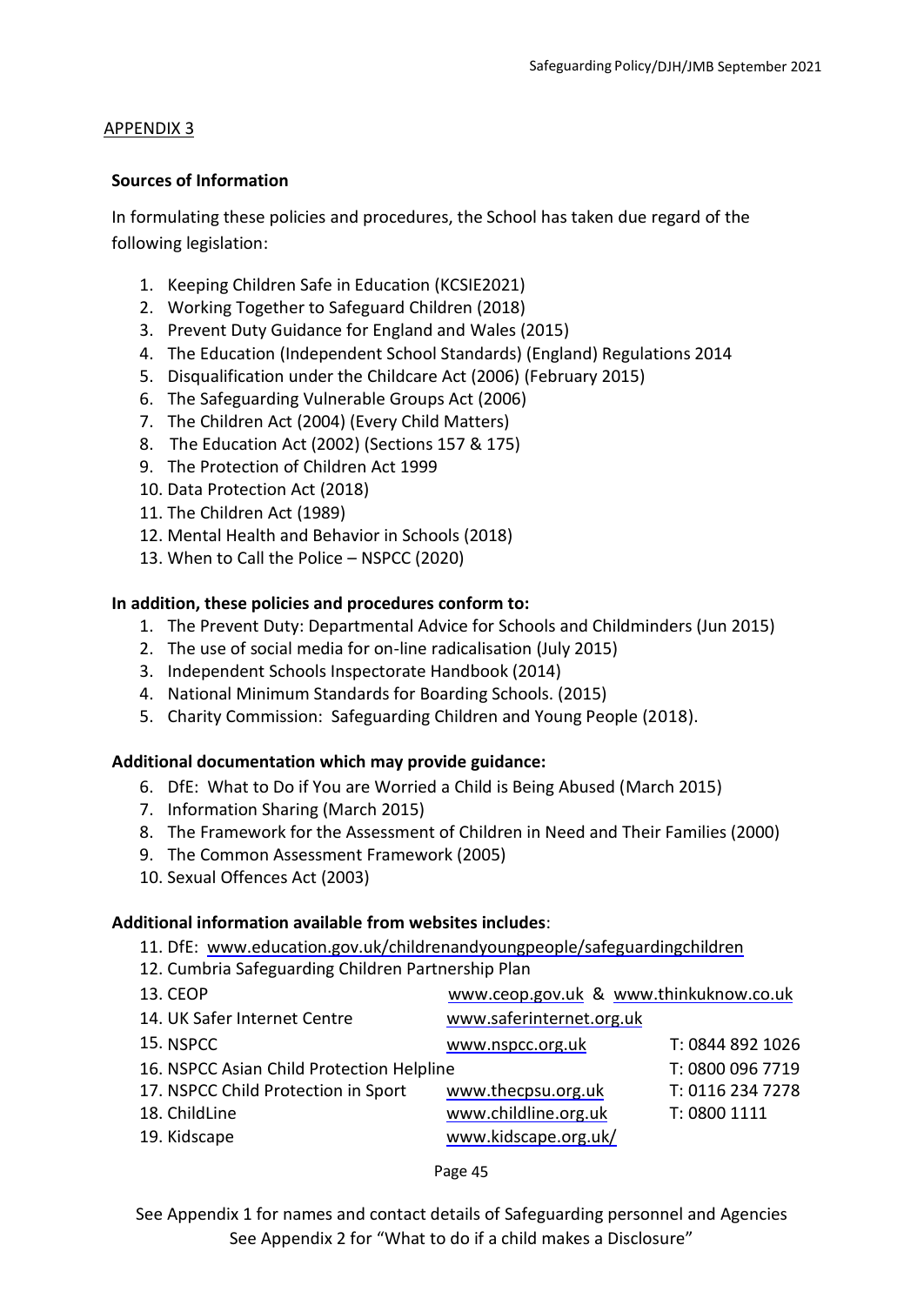20. The Children's' Commissioner [www.childrenscommissioner.gov.uk](http://www.childrenscommissioner.gov.uk/)

- 21. Domestic Abuse Help www.actionaid.org.uk
- 
- 23. Sexual Violence and Sexual Harrassment

22. County Lines www.childrenssociety.org [www.the](http://www.the/) survivorstrust.org

Page 46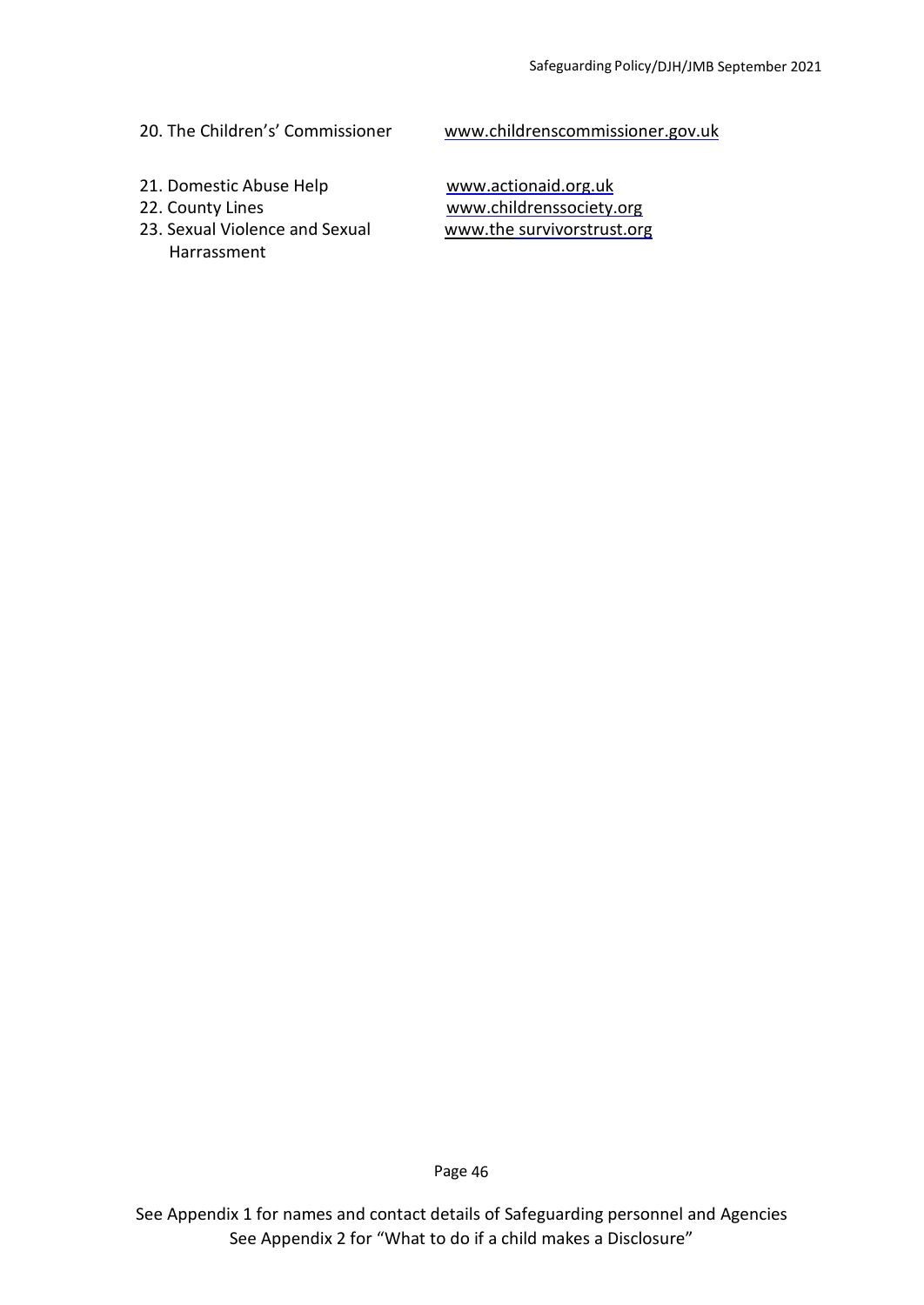# <span id="page-46-0"></span>APPENDIX 4 (1)

# Job Description **Designated Safeguarding Lead (DSL)**

(and in her absence, the Deputy Designated Safeguarding Leads (DDSL))

# **Safeguarding the welfare of children**

Safeguarding the welfare of children is of the highest priority to Sedbergh School including Casterton, Sedbergh Prep School. Every employee of the School has a responsibility to:

- a) Protect children from abuse
- b) Be aware of the School's safeguarding procedures
- c) Know how to access and implement the required procedures
- d) Keep a sufficient record of any significant complaint, conversation or event
- e) Report any matters of concern to the DSL
- f) Attend annual in-service training provided by the School

#### **Duties**

The Designated Safeguarding Lead has the main responsibility for managing child and vulnerable adult protection issues within the School. The role and responsibilities of the Designated Safeguarding Lead are detailed below. Specific responsibilities in relation to allegations against members are detailed in the Procedure for Managing Suspicions and Allegations of Abuse of a Child or Vulnerable Adult against Members within the Safeguarding and Child Protection Policies and Procedures document.

#### **Key Functions**

- a) Ensure there are policies, procedures, systems, structures, resources and personnel in place to promote the welfare and protection of children at School*.*
- b) Actively work jointly with parents/carers and other agencies through joint planning, training and monitoring of their arrangements for the protection of children.
- c) Ensure there are quality assurance mechanisms in place to monitor, review and evaluate arrangements for the protection of children.
- d) Work with the NSPCC document 'When to Call the Police' to follow through activity where a crime may have been committed.

#### **Vision and Purpose**

- a) Lead in facilitating the development of safeguarding and child protection policies, training and procedures and guidance for the School.
- b) Monitor and review the implementation of the relevant policies and documentation and procedures to ensure they are adhered to, remain current and fit for purpose.
- c) Promote good practice by encouraging and championing the policies and procedures.
- d) Receive and coordinate referrals, arranging action and reviewing services for children and families.

#### Page 47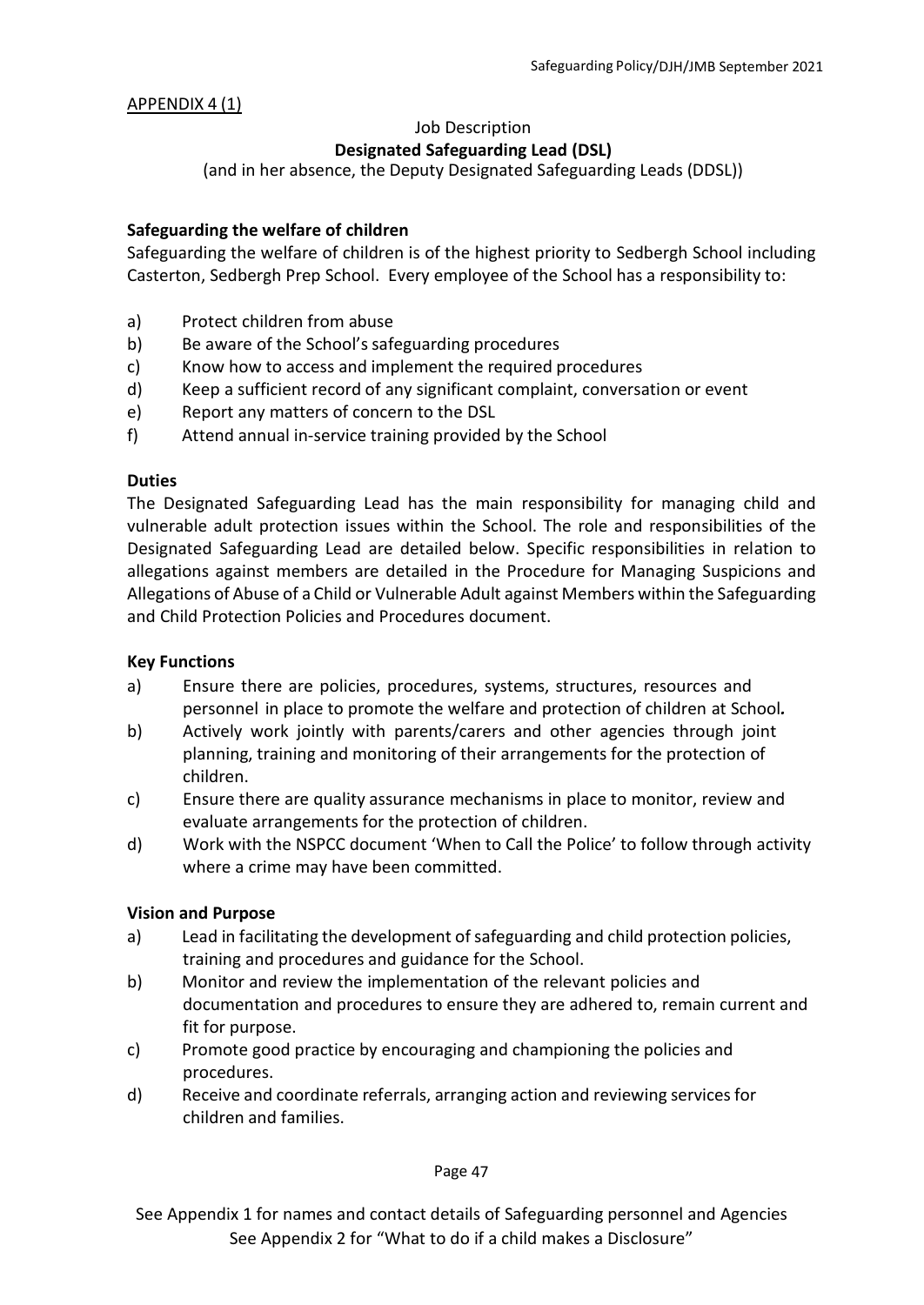- e) Maintain accurate, confidential and up to date documentation on all cases of safeguarding and child protection.
- f) Work directly with children in need and their families in the community in order to promote, strengthen and develop the potential of parents/carers and their children in order to prevent children becoming looked after and/or suffering significant harm.
- g) Support the care of children where their living arrangements are at risk of breakdown (including local authority placements).
- h) Provide support and guidance to carers and provide planned interventions as part of agreed plans for children.
- i) Ensure that pupils who are victims of abuse are supported appropriately and sensitively and that all actions assigned to School from planning and intervention meetings are successfully carried out and monitored.
- j) Liaise with colleagues at School to support strategic development, share good practice and plan collaborative activities.
- k) Report to the Governors with regards to safeguarding and training.
- l) Raise awareness of the DSL role to parents/carers, adults and the children.
- m) Keep abreast of developments in the field of child protection by liaising with the CSCP, attending relevant training or events and reading relevant bulletins and publications.
- n) Ensure that the School is always presented positively within and beyond the School.
- o) Be responsible for the on-line safety of pupils in conjunction with the IT Department and in consultation with the PSHE (including RSE) curriculum.

# **Accountabilities**

- a) Work closely with commissioning Children and Families Social Workers along with developing links with and utilising resources of the community as part of agreed plans for children.
- b) Attend and participate in Child Protection Conferences and Planning and Review meetings whilst working closely with colleagues in Children's Services as required, some of which may take place out of normal working hours. This will include negotiating between the child, family and commissioning worker to identify the support package required.
- c) Plan and complete professional assessments of need and risk in respect of parents and carers using the Department of Health and the Local Authority criteria for children in need and significant harm. Taking the lead responsibility to coordinate the multi-agency approach to prevent and address child protection issues and children in need within the academy.
- d) Maintain confidentiality at all times.
- e) Contribute to service development, including responsibility of the delivery of safeguarding training and be the person responsible for 'Contact Point'. This is in relation to data protection for all young people within the School including assisting with all DBS checks at the School in line with the national procedures set up by the Independent Safeguarding Authority.
- f) Liaise and co-ordinate with colleagues and outside organisations regarding the Common Assessment Framework and to coordinate and monitor all referrals and recommendations within the academy.

Page 48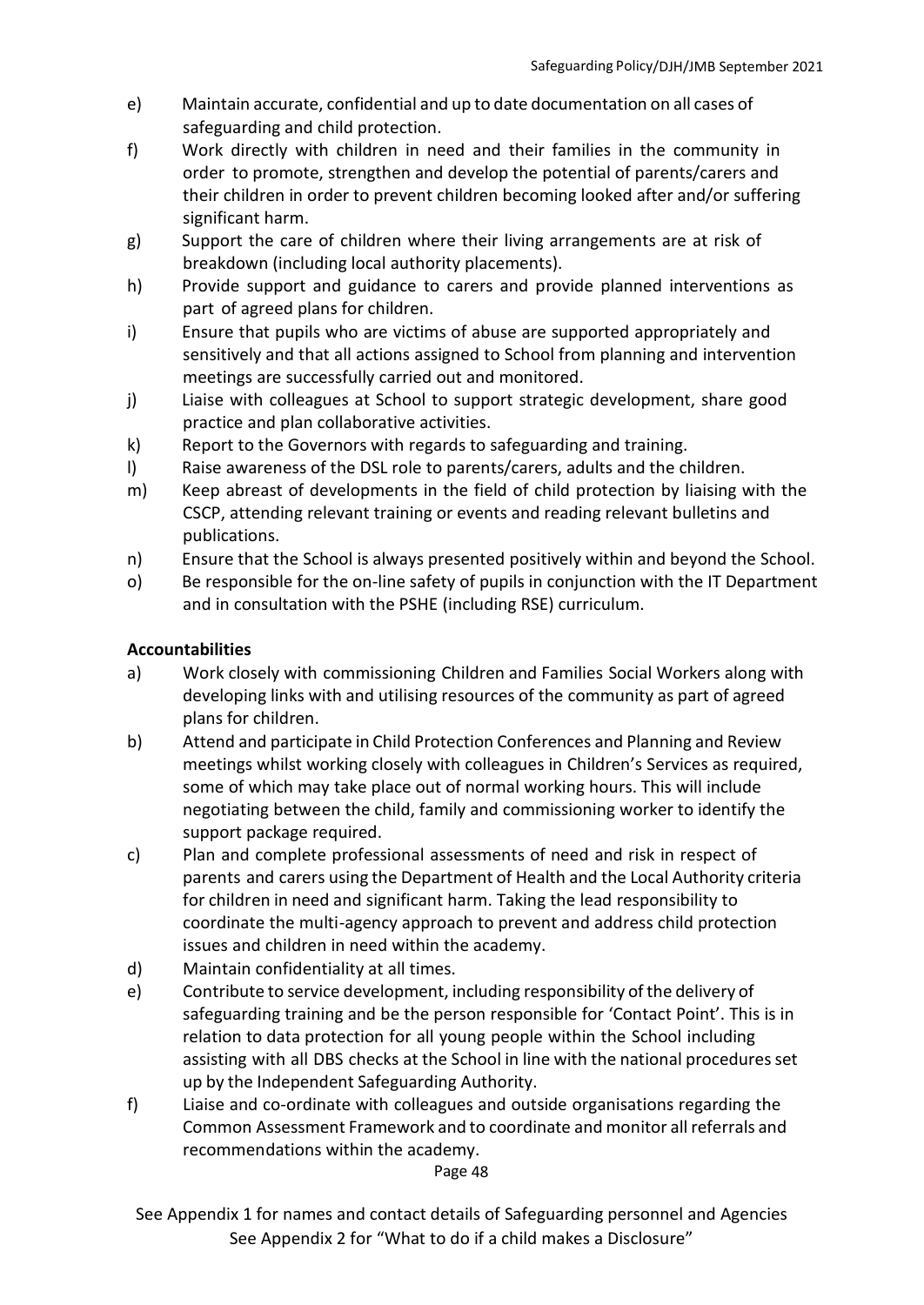- g) From referrals, develop a register of pupils who are 'At Risk' and are Looked After Children with input from the Youth Offending Team and Early Help Assessment/CAF.
- h) Keep in mind that the option of a "professional consultation," with the Safeguarding Hub is always open. This can be done on an anonymous basis. The DSL would not disclose the names of individuals involved but should record that the conversation has taken place.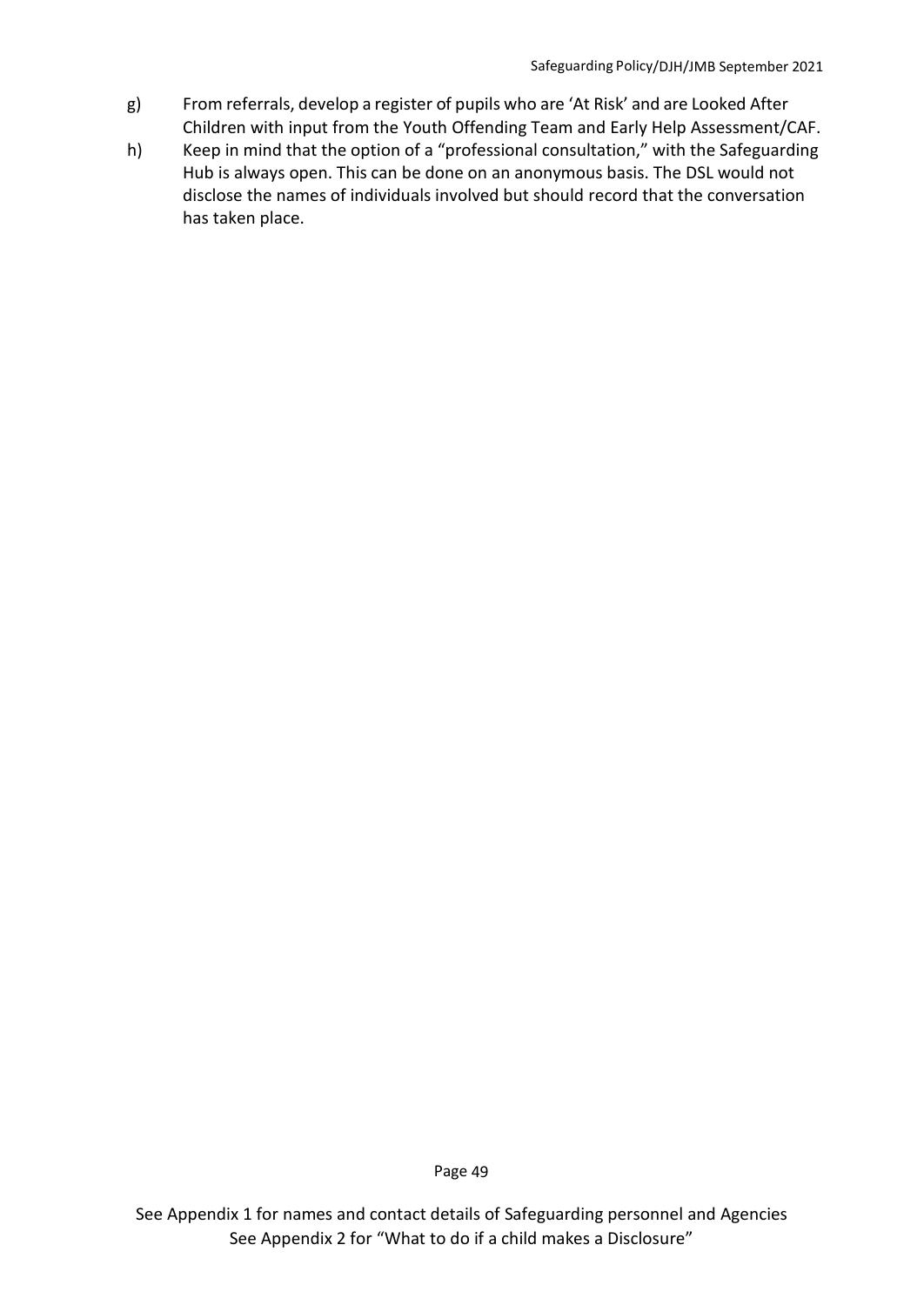# <span id="page-49-0"></span>APPENDIX 4 (2)

# Role Description

# **DESIGNATED GOVERNOR for SAFEGUARDING**

# **Safeguarding of Children**

Safeguarding the welfare of children is of the highest priority to Sedbergh School including Casterton, Sedbergh Prep School. Every employee of the School has a responsibility to:

- a) Protect Children from abuse
- b) Be aware of the School's safeguarding procedures
- c) Know how to access and implement the required procedures
- d) Keep a sufficient record of any significant complaint, conversation or event
- e) Report any matters of concern to the Designated Safeguarding Lead (DSL)
- f) Attend annual in-service training provided by the School

#### **Purpose**

As the Designated Governor, you will play an essential role in ensuring children in Sedbergh School & Casterton, Sedbergh Prep School are kept safe from harm. The Designated Governor plays an important role in ensuring oversight and scrutiny of safeguarding policy, procedure and practice on behalf of the full Governing Body. It is recognized that Governors are volunteers and generously give of their time, interest and expertise to the ultimate benefit of children in our Schools but it should not be underestimated that your role isthat of a 'senior manager' of a School with accountability befitting such a significant responsibility.

#### **Role**

Your role as Designated Governor for Safeguarding is to:

- a) Act as a 'critical friend' to the School, in order to ensure that the appropriate systems and procedures are in place to cover all aspects of the safeguarding agenda and all statutory governing body responsibilities are met.
- b) Monitor appropriate policies, including the safeguarding and Whistleblowing Policy.
- c) Ensure there is a suitably qualified, trained and supported Designated Safeguarding Lead (DSL) who has responsibility for responding to and overseeing safeguarding issues.
- d) Ensure there is a suitably qualified, trained and supported Deputy Designated Safeguarding Lead (DDSL) who has responsibility for responding to and overseeing safeguarding issues as agreed reasonable to be delegated by the DSL.
- e) Ensure that the DSL adequately supervises and supports the work, development and wellbeing of the DDSL and any other individual to whom they may delegate additional safeguarding responsibilities in order that there are clear lines of accountability.
- f) Ensure there is a robust system for recording, storing and reviewing child welfare concerns.
- g) Liaise with the Headmaster, Sedbergh School about general child protection and broader safeguarding issues within the School and as such be able to provide reports to the Governing Body in respect of themes and issues within the

Page 50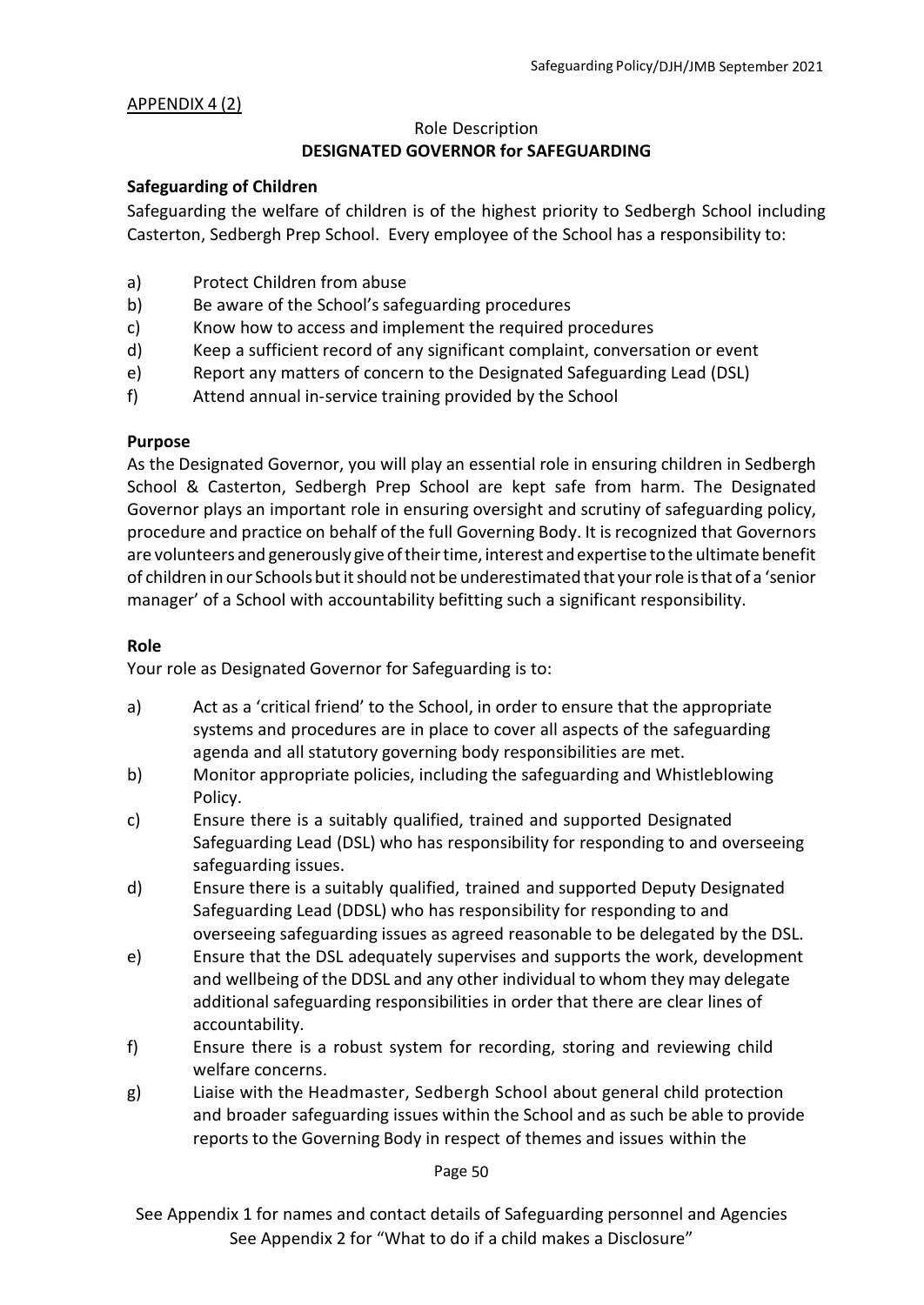School/locality to enable adequate oversight, understanding and development of solutions.

- h) Ensure that School staff training is up to date and recorded within the HR database.
- i) Attend Basic Awareness Safeguarding training every three years and other training as appropriate to the role and relevant to issues within the School/locality.
- j) Ensure other Governors attend appropriate safeguarding training.
- k) Ensure appropriate members of the Governing Body complete training in respect of allegations against staff.
- l) Ensure at least one member of every recruitment and selection panel for staff has successfully completed accredited Safer Recruitment training.
- m) Ensure interview panels are convened appropriately and safer recruitment practices and policies are followed.
- n) Have oversight of the Single Central Record and ensure it is up to date and maintained in line with guidance.
- o) Take account of how safe pupils feel when in School.
- p) Ensure the voice of pupils is truly heard and appropriately acknowledged.
- q) Ensure the School constantly review and consider their curriculum in order that key safeguarding 'messages and lessons' run throughout.
- r) Ensure the School does not operate in isolation and has an awareness of agencies available to support children and families
- s) Ensure the safeguarding agenda is embedded in the ethos of the School.
- t) Monitor progress against any outstanding actions by the Governing Body Safeguarding audit and any other local authority review.
- u) Provide an annual report to the full Governing Body to include, amongst other relevant items detail pertaining to training, themes and issues.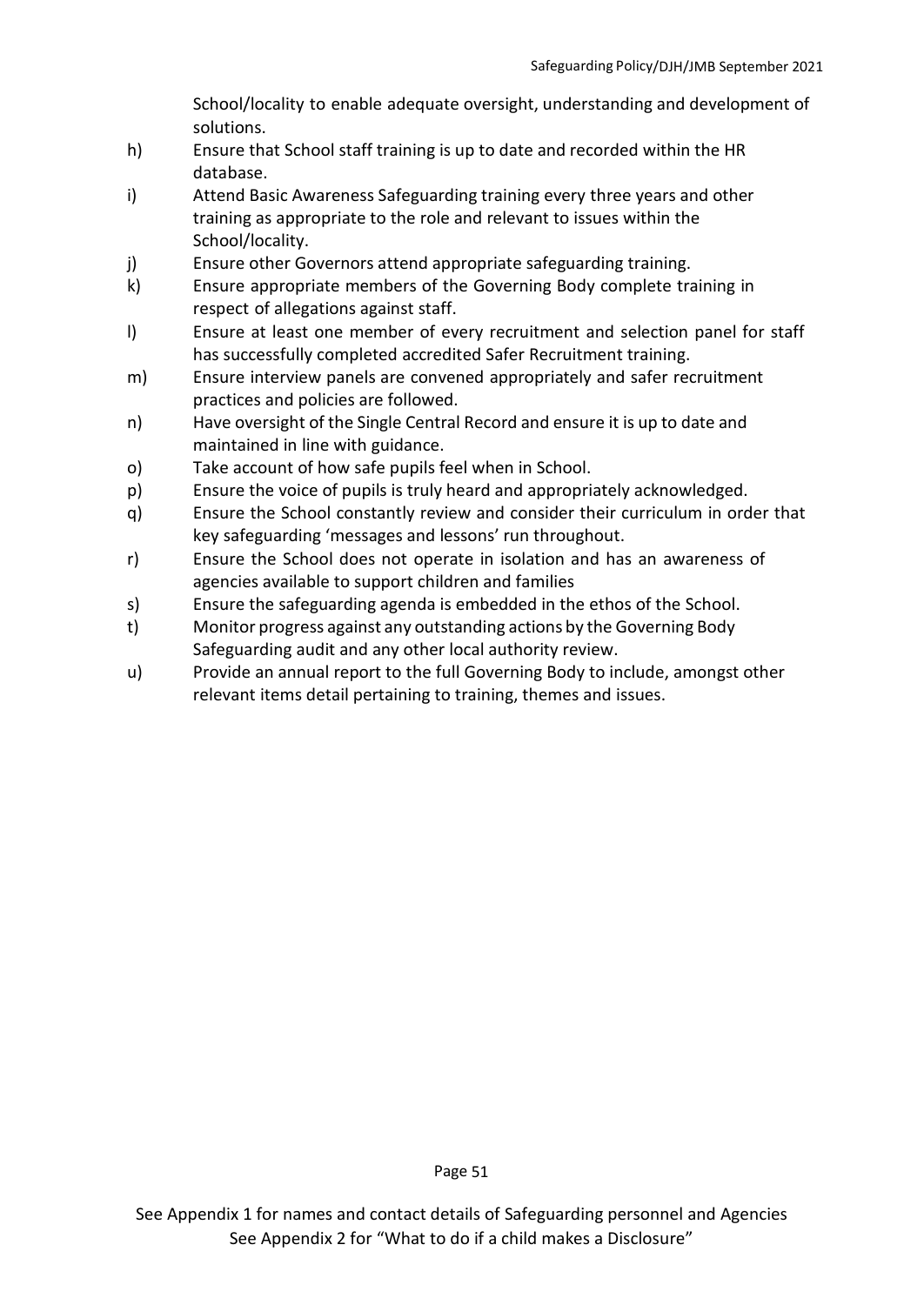#### <span id="page-51-0"></span>APPENDIX 4 (3)

#### Role Description **LOCAL AUTHORITY DESIGNATED OFFICER (LAD0)**

The role of the LADO is set out in *Working Together to Safeguard Children (2018*) and is governed by the Authorities duties under section 11 of the Children Act 2004 and Cumbria's Inter-Agency Policy and Procedures. This guidance outlines procedures for managing allegations against people who work with children who are paid, unpaid, volunteers, casual, agency or anyone self-employed.

The LADO must be contacted within one working day in respect of all cases in which it is alleged that a person who works with children has:

- behaved in a way that has harmed, or may have harmed a child;
- possibly committed a criminal offence against or related to a child; or
- behaved towards a child or children in a way that indicates they may pose a risk of harm to children.

There may be up to three strands in the consideration of an allegation:

- a police investigation of a possible criminal offence;
- enquiries and assessment by children's social care about whether a child is in need of protection or in need of services;
- consideration by an employer of disciplinary action in respect of the individual.

The LADO is responsible for:

- Providing advice, information and guidance to employers and voluntary organisations around allegations and concerns regarding paid and unpaid workers.
- Managing and overseeing individual cases from all partner agencies.
- Ensuring the child's voice is heard and that they are safeguarded.
- Ensuring there is a consistent, fair and thorough process for all adults working with children and young people against whom an allegation is made.
- Monitoring the progress of cases to ensure they are dealt with as quickly as possible.
- Recommending a referral and chairing the strategy meeting in cases where the allegation requires investigation by police and/or social care.

The LADO is involved from the initial phase of the allegation through to the conclusion of the case. The LADO is available to discuss any concerns and to assist in deciding whether you need to make a referral and/or take any immediate management action to protect a child.

Contact details for the Cumbria LADO can be found in [Appendix 1.](#page-39-0)

#### Page 52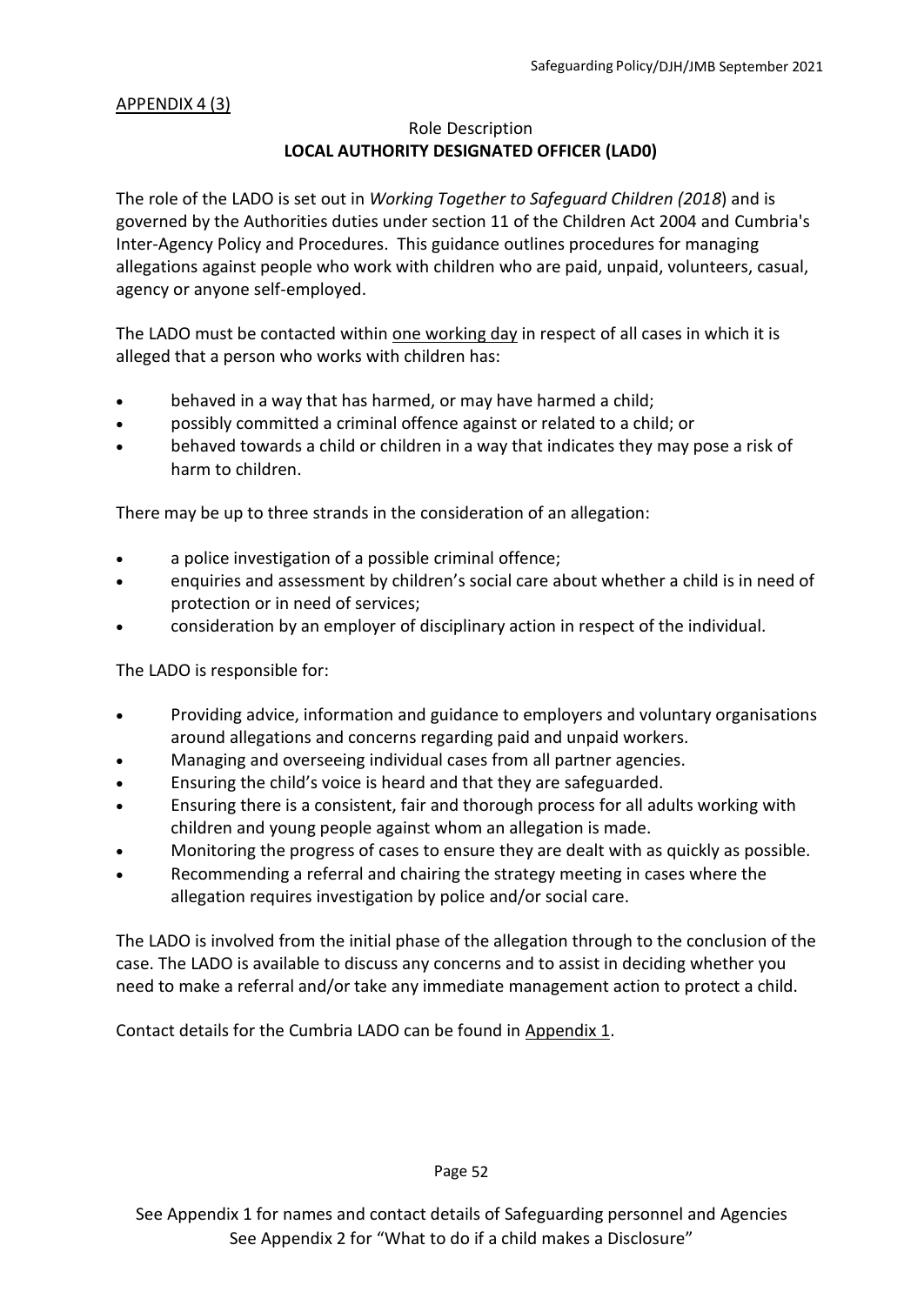# <span id="page-52-0"></span>APPENDIX 5

#### Designated Safeguarding Lead – Statutory Duties

Governing bodies, proprietors and management committees should ensure that the school or college designates an appropriate senior member of staff to take lead responsibility for child protection. This person should have the status and authority within the school to carry out the duties of the post including committing resources and, where appropriate, supporting and directing other staff.

The broad areas of responsibility for the designated safeguarding lead are:

#### 1. **Managing referrals**

- Refer cases (in most instances) of suspected abuse to the local authority children's social care;
- Work with the "case manager" (as per Part 4) and designated officer(s) for child protection concerns (all cases which concern a staff member);
- Refer cases where a person is dismissed or left due to risk/harm to a child to the Disclosure and Barring Service;
- Refers cases where a crime may have been committed to the Police;
- Liaise with the Headmaster, Sedbergh School to inform him or her of issues especially ongoing enquiries under section 47 of the Children Act 1989 and police investigations; and
- Act as a source of support, advice and expertise to staff on matters of safety and safeguarding and when deciding whether to make a referral by liaising with relevant agencies.

#### 2. **Training**

The designated safeguarding lead should undergo training (at least annually) to provide them with the knowledge and skills required to carry out the role. In addition, their knowledge and skills should be refreshed at regular intervals, as appropriate to allow them to understand and keep up with any developments relevant to their role so they:

- Understand the assessment process for providing early help and intervention, for example through locally agreed common and shared assessment processes such as early help assessments.
- Have a working knowledge of how local authorities conduct a child protection case conference and a child protection review conference and be able to attend and contribute to these effectively when required to do so.
- Ensure each member of staff has access to and understands the school's safeguarding and child protection policy and procedures, especially new and part time staff.
- Are alert to the specific needs of children in need, those with special educational needs and young carers.\*
- Are able to keep detailed, accurate, secure written records of concerns and referrals.
- Page 53 • Obtain access to resources and attend any relevant or refresher training courses.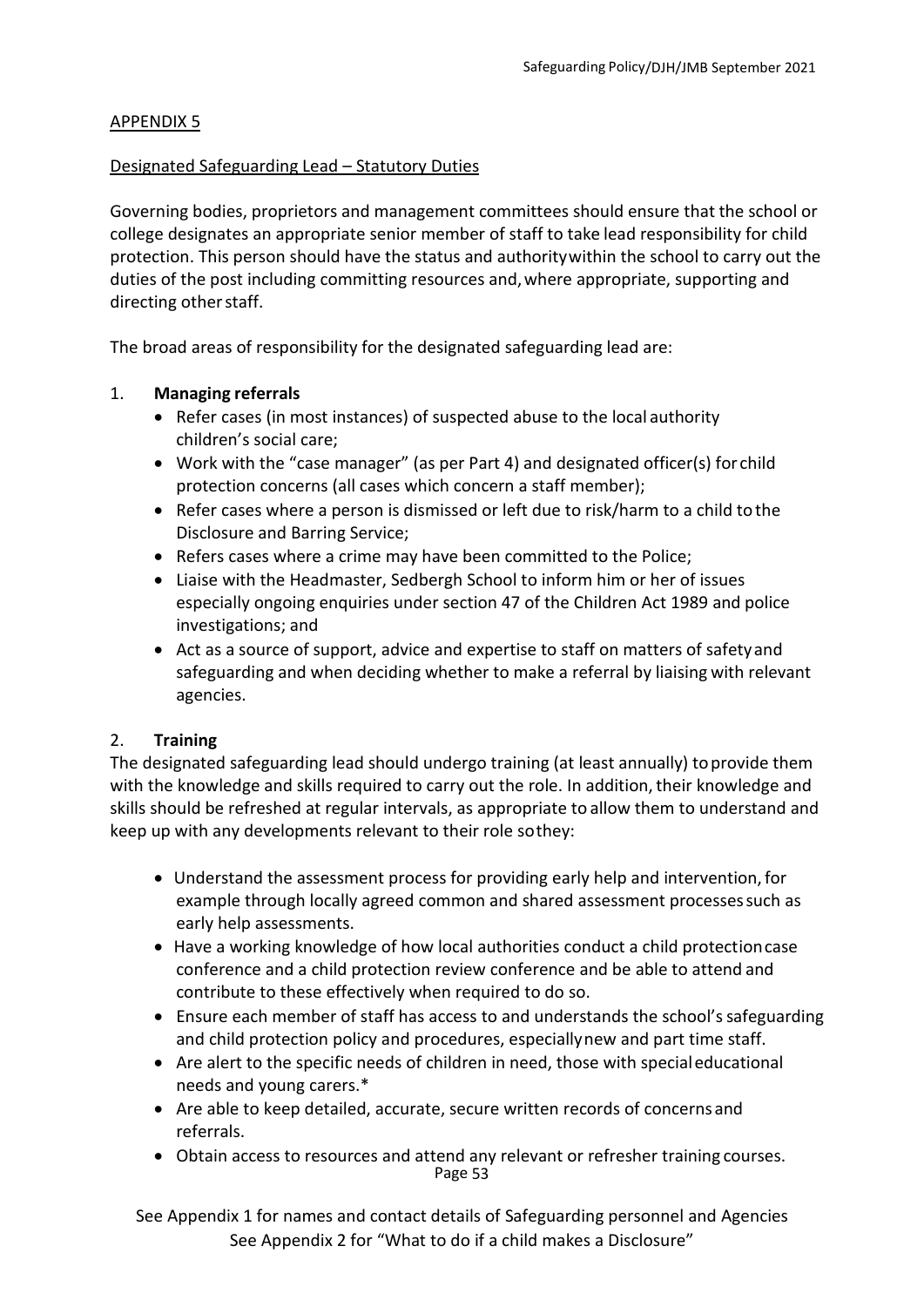• Encourage a culture of listening to children and taking account of their wishes and feelings, among all staff, in any measures the school may put in place to protect them.

# 3. **Raising Awareness**

- The designated safeguarding lead should ensure the school's safeguarding and child protection policies are known, understood and used appropriately:
- Ensure the school's safeguarding policy and child protection policy is reviewed annually (as a minimum) and the procedures and implementation are updated and reviewed regularly, and work with governing bodies or proprietors regarding this.
- Ensure the safeguarding and child protection policy is available publicly and parents are aware of the fact that referrals about suspected abuse or neglect may be made and the role of the school in this.
- Link with the local CSCP to make sure staff are aware of training opportunities and the latest local policies on safeguarding.
- Where children leave the school ensure their child protection file is transferred to the new school or college as soon as possible. This should be transferred separately from the main pupil file, ensuring secure transit and confirmation of receipt should be obtained.

Section 17(10) Children Act 1989: those unlikely to achieve a reasonable standard of health and development without local authority services, those whose health and development is likely to be significantly impaired without the provision of such services, or disabled children.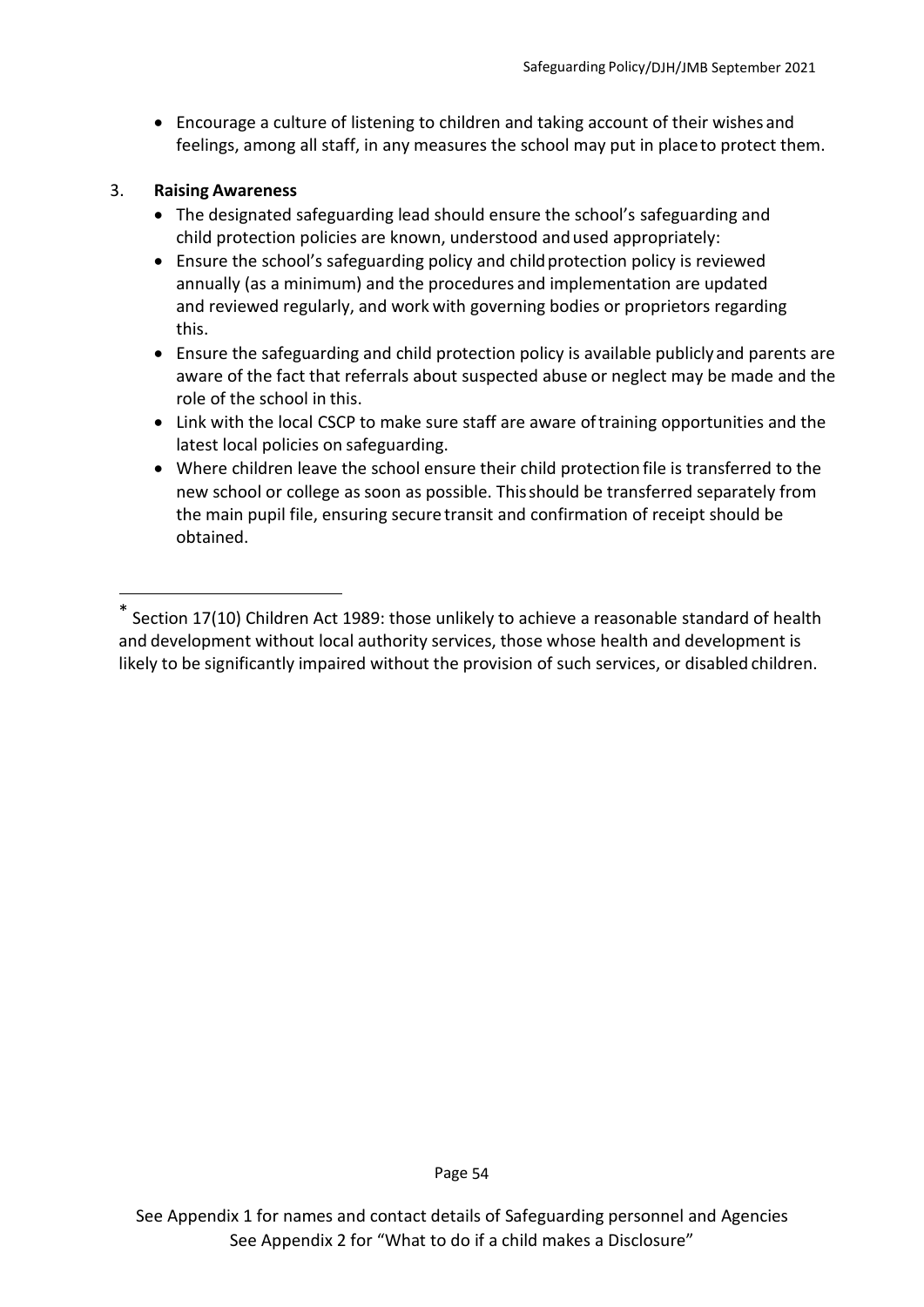# <span id="page-54-0"></span>APPENDIX 6

# **Guidance about Visiting Speakers**

(extracted from the "Preventing Extremism and Radicalisation Safeguarding Policy"

# "**Teaching Approaches**

We strive to eradicate the myths and assumptions that can lead to some children becoming alienated and disempowered, especially where the narrow approaches children may experience elsewhere may make it harder for them to challenge or question these radical influences, this guidance and support be delivered in lessons and Form Times with the children's tutors. We ensure that all of our support and approaches will help our children build resilience to extremism and give them a positive sense of identity through the development of critical thinking skills. We develop strategies and staff training to ensure that all of our staff are equipped to recognise extremism and are skilled and confident enough to challenge it. We are flexible enough to adapt our teaching approaches, as appropriate and address specific issues so as to become even more relevant to the current issues of extremism and radicalisation. In doing so we follow the three broad categories of:

- a) making a connection with children through positive engagement and a learner centred approach;
- b) facilitating a "safe space" for dialogue
- c) equipping our children with the appropriate skills, knowledge, understanding and awareness for resilience.
- d) actively promoting fundamental British Values and paying 'due regard' to the 'Prevent' duty.

Therefore this approach will be embedded within the ethos of our School so that children know and understand what safe and acceptable behaviour is in the context of extremism and radicalisation. This will work in conjunction with our School's approach to the spiritual, moral, social and cultural development of children.

Our goal is to build mutual respect and understanding and to promote the use of dialogue not violence as a form of conflict resolution. We will achieve this by using an approach that includes:

- a) Citizenship topics which take place throughout the School.
- b) Open discussion and debate.
- c) Work on anti-violence and a restorative approach to conflict resolution.

If necessary, we will seek external support from the Local Authority and/or local partnership structures working to prevent extremism such as the Cumbria Safeguarding Children Partnership, the Cumbria Constabulary and the Cumbria County Council.

At Sedbergh School, we promote the values of democracy, the rule of law, individual liberty, mutual respect and tolerance for those with different faiths and beliefs. We will teach and encourage children to respect one another and to respect and tolerate difference, especially those of a different faith or no faith. It is indeed our most fundamental responsibility to keep our children safe and prepare them for life in modern multi-cultural Britain and globally.

#### Page 55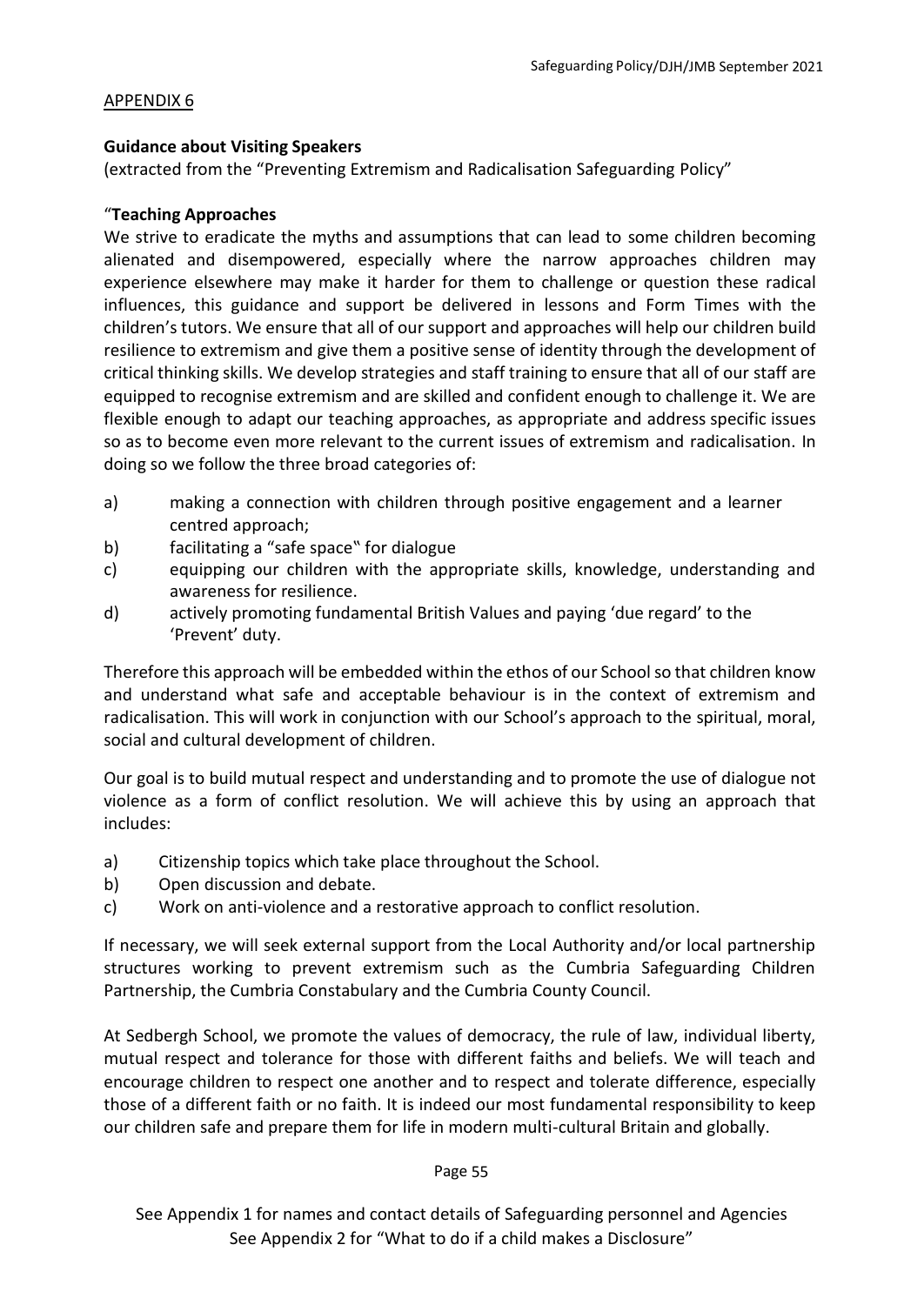### **Use of External Agencies and Speakers**

When inviting visiting speakers to our School we will assess the suitability and effectiveness of input from external agencies or individuals to ensure that:

- a) any messages communicated to children are consistent with the ethos of the School and do not marginalise any communities, groups or individuals;
- b) any messages do not seek to glorify criminal activity or violent extremism or seek to radicalise children through extreme or narrow views of faith, religion or culture or other ideologies;
- c) activities are matched to the needs of children and
- d) Activities are carefully evaluated to ensure that they are effective.

We recognise, however, that the ethos of our School is to encourage children to understand opposing views and ideologies, appropriate to their age, understanding and abilities, and to be able to actively engage with them in informed debate, and we may use external agencies or speakers to facilitate and support this. Therefore by delivering a broad and balanced programme, augmented by the use of external sources where appropriate, we strive to ensure our children recognise risk and build resilience to manage any such risk themselves where appropriate to their age and ability but also to help children develop the critical thinking skills needed to engage in informed debate."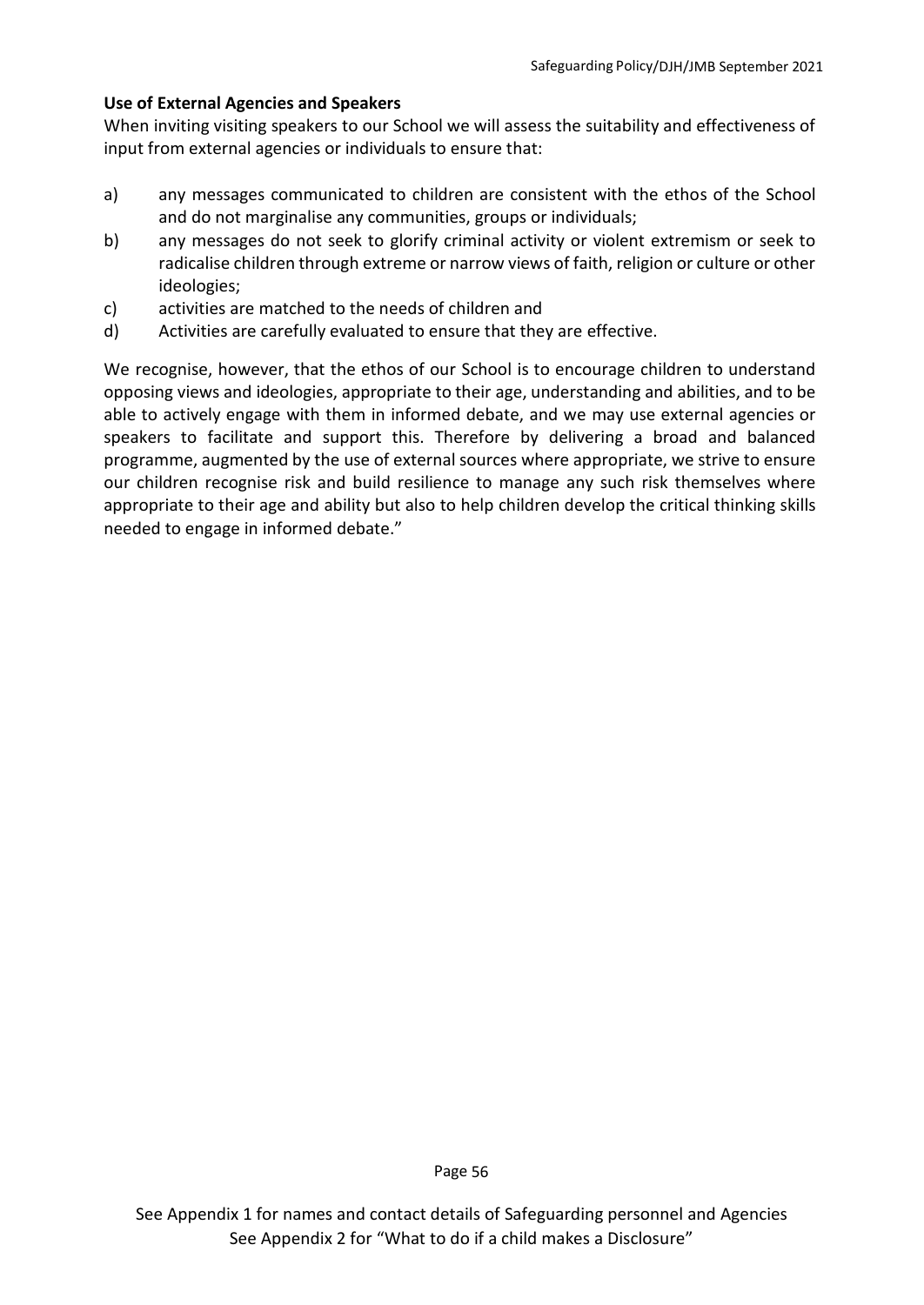# <span id="page-56-0"></span>APPENDIX 7

# **The Independent Inquiry into Child Sexual Abuse**

The Independent Inquiry into Child Sexual Abuse is not a part of safeguarding legislation, nonetheless the School is aware of its responsibilities to the Inquiry. The following is a summary of the remit of the Inquiry and the obligations placed upon Schools. That which follows is, inevitably, a precis of information received by the School, more information about the Inquiry may be found at [https://www.iicsa.org.uk/.](https://www.iicsa.org.uk/) 

Professor Alexis Jay OBE is leading the Independent Inquiry into Child Sexual Abuse set up in March 2015 by the Home Secretary. The purpose of the Inquiry set out in its terms of reference is "To consider the extent to which State and non-State institutions have failed in their duty of care to protect children from sexual abuse and exploitation; to consider the extent to which those failings have since been addressed; to identify further action needed to address any failings identified; to consider the steps which it is necessary for State and non-State institutions to take in order to protect children from such abuse in future; and to publish a report with recommendations."

In its earliest phase, the Inquiry has identified twelve institutions to be investigated. Residential schools, as a whole, are one group of institutions to be investigated. This is not specific to Sedbergh School. The Inquiry will also pursue a series of thematic investigations which will include abuse facilitated by the internet and sexual exploitation of children by organised networks.

All institutions are required to co-operate with the Inquiry and Schools are required to them to preserve all documents and records relating to the care of children and safeguarding matters and to urge them to review current safeguarding practice.

As a result of this direction the School has taken to following actions:

- 1. The School has collated all records in a single secure area and has an ongoing record management procedure. The School will retain all records and personal information which might at any futures stage be required for use by the Inquiry.
- 2. The School has reviewed current safeguarding policies and procedures to make sure they are consistent with best practice in order to provide the safest possible environment for children.
- 3. The School and its Governors review Safeguarding policies and procedures every term to ensure they are effective.

The School has reviewed its historic safeguarding records in order to learn from the management of past incidents. All institutions have been asked to "self-report" past cases which were not addressed according to safeguarding law at the time, to the Inquiry. In the event that such cases come to light, the School will comply with this direction.

Page 57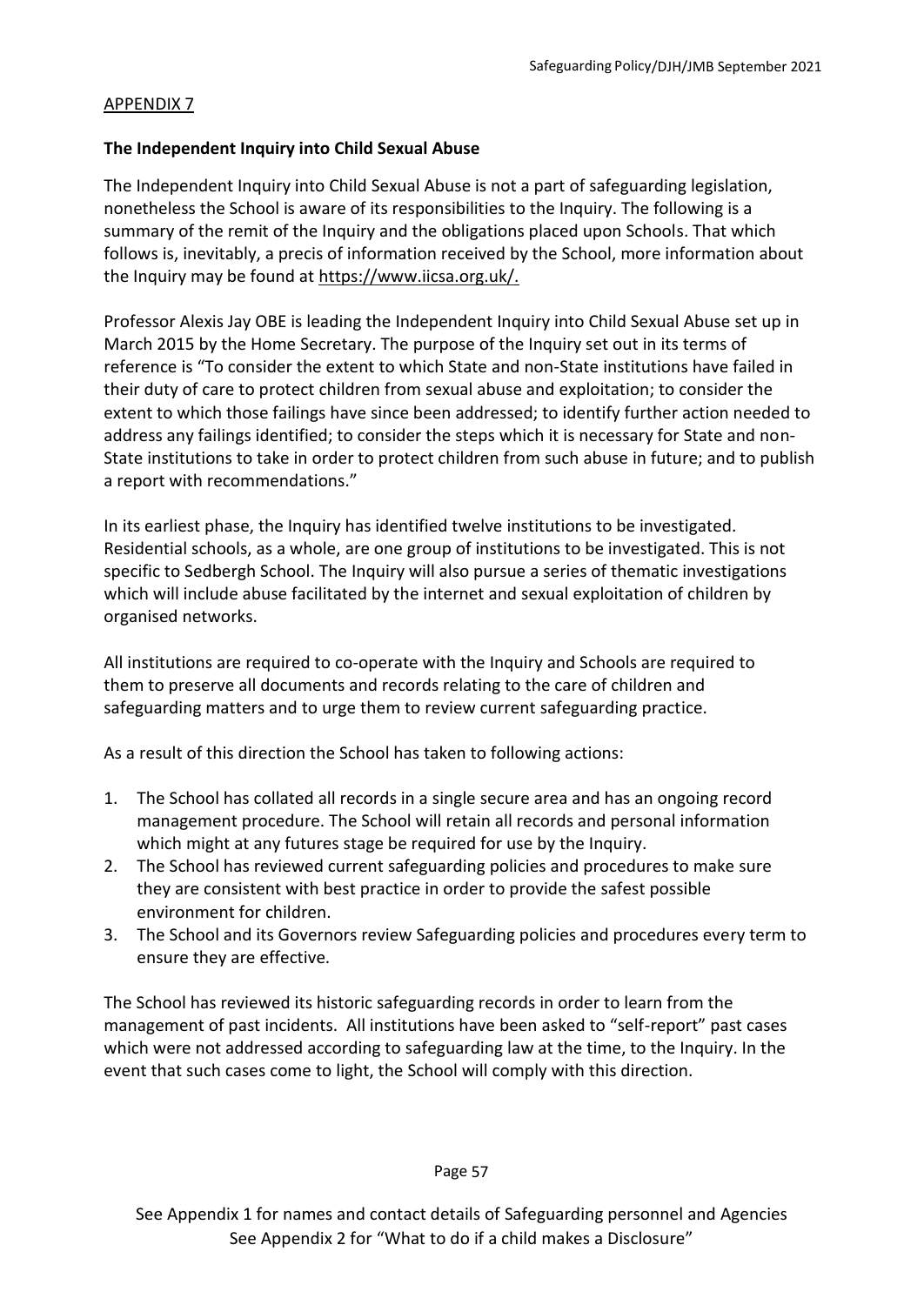#### <span id="page-57-0"></span>APPENDIX 8

#### Extract from KCSIE 2021 re CSE, FGM and Prevent

#### **Further information on child sexual exploitation**

Child sexual exploitation is a form of sexual abuse where children are sexually exploited for money, power or status. It can involve violent, humiliating and degrading sexual assaults. In some cases, young people are persuaded or forced into exchanging sexual activity for money, drugs, gifts, affection or status. Consent cannot be given, even where a child may believe they are voluntarily engaging in sexual activity with the person who is exploiting them. Child sexual exploitation doesn't always involve physical contact and can happen online. A significant number of children who are victims of sexual exploitation go missing from home, care and education at some point. Some of the following signs may be indicators of sexual exploitation:

- Children who appear with unexplained gifts or new possessions;
- Children who associate with other young people involved in exploitation;
- Children who have older boyfriends or girlfriends;
- Children who suffer from sexually transmitted infections or become pregnant;
- Children who suffer from changes in emotional well-being;
- Children who misuse drugs and alcohol;
- Children who go missing for periods of time or regularly come home late; and
- Children who regularly miss school or education or don't take part in education.

#### **Further information on Female Genital Mutilation**

Female Genital Mutilation (FGM) comprises all procedures involving partial or total removal of the external female genitalia or other injury to the female genital organs. It is illegal in the UK and a form of child abuse with long-lasting harmful consequences. Professionals in all agencies, and individuals and groups in relevant communities, need to be alert to the possibility of a girl being at risk of FGM, or already having suffered FGM.

Indicators – There are a range of potential indicators that a girl may be at risk of FGM. Warning signs that FGM may be about to take place, or may have already taken place, can be found on pages 16-17 of the Multi-Agency Practice Guidelines, and Chapter 9 of those Guidelines (pg42-44) focuses on the role of schools and colleges.

Actions – If staff have a concern regarding a girl that might be at risk of FGM they should activate local safeguarding procedures, using existing national and local protocols for multiagency liaison with police and children's social care. Since 31 October 2015 there has been a mandatory reporting duty placed on **teachers** that requires a different approach where FGM has taken place (see following section).

Page 58 Mandatory Reporting Duty – Section 5B of the Female Genital Mutilation Act 2003 (as inserted by section 74 of the Serious Crime Act 2015) places a statutory duty upon **teachers**, along with social workers and healthcare professionals, to report to the police where they discover (either through disclosure by the victim or visual evidence) that FGM appears to have been carried out on a girl under 18. Those failing to report such cases will face disciplinary sanctions. It will be rare for teachers to see visual evidence, and they should not be examining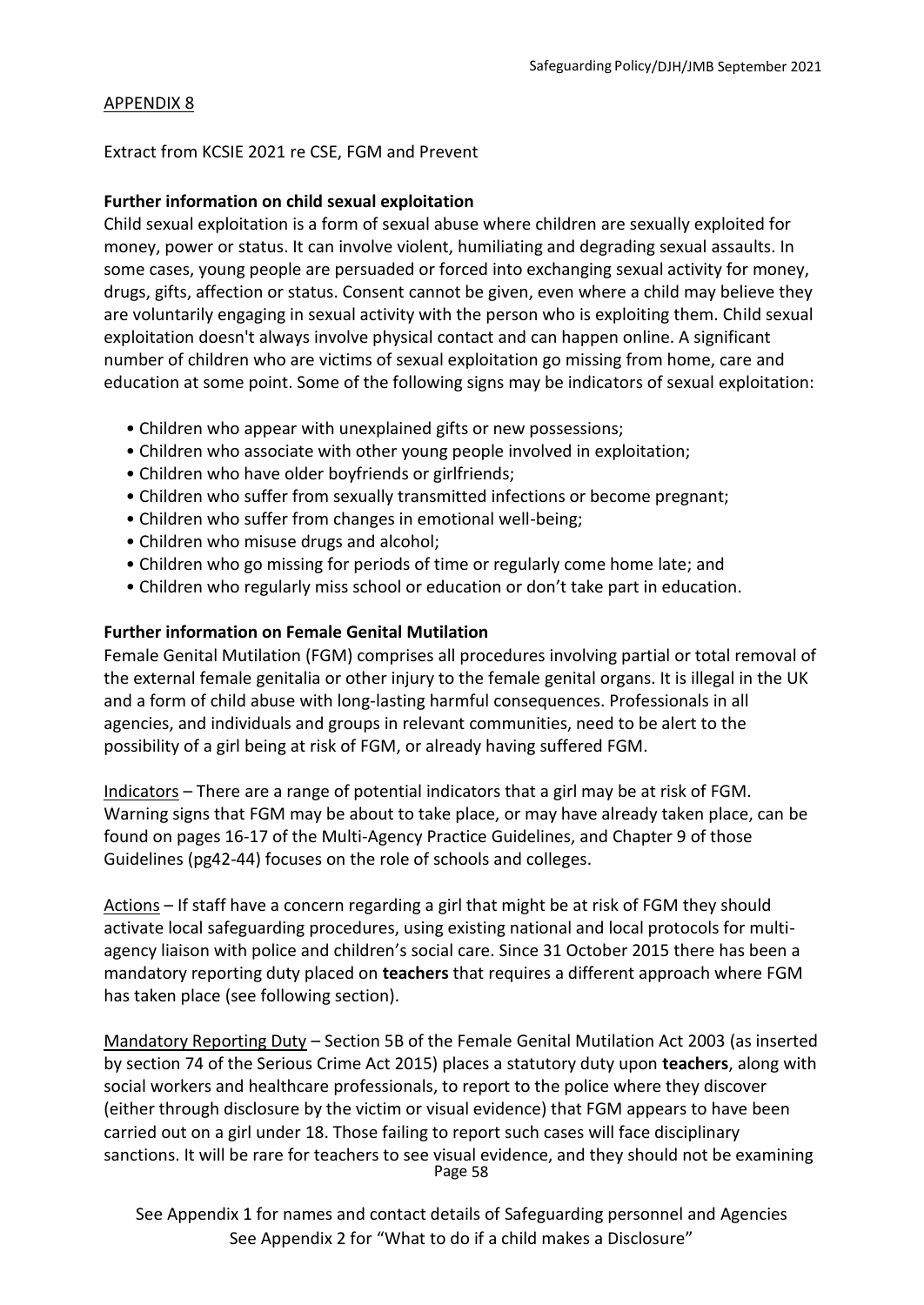pupils, but the same definition of what is meant by "to discover that an act of FGM appears to have been carried out" is used for all professionals to whom this mandatory reporting duty applies. Information and guidance can be found at

[https://www.gov.uk/government/publications/mandatory-reporting-of-female-genital](https://www.gov.uk/government/publications/mandatory-reporting-of-female-genital-mutilation-procedural-information)[mutilation-procedural-information.](https://www.gov.uk/government/publications/mandatory-reporting-of-female-genital-mutilation-procedural-information)

Teachers **must** personally report to the police cases where they discover that an act of FGM appears to have been carried out (although Section 5B(6) of the Female Genital Mutilation Act 2003 states teachers need not report a case to the police if they know that another teacher has already reported the case). Unless the teacher has a good reason not to, they should still consider and discuss any such case with the school's designated safeguarding lead and involve children's social care as appropriate.

# **Further information on preventing radicalisation**

Protecting children from the risk of radicalisation should be seen as part of schools' wider safeguarding duties, and is similar in nature to protecting children from other forms of harm and abuse. During the process of radicalisation it is possible to intervene to prevent vulnerable people being radicalised.

As with other safeguarding risks, staff should be alert to changes in children's behaviour which could indicate that they may be in need of help or protection. Staff should use their judgement in identifying children who might be at risk of radicalisation and act proportionately which may include making a referral to the Channel programme.

#### **Honour Based Violence**

So-called 'honour-based' violence (HBV) encompasses incidents or crimes which have been committed to protect or defend the honour of the family and/or the community, including female genital mutilation (FGM), forced marriage, and practices such as breast ironing. Abuse committed in the context of preserving 'honour' often involves a wider network of family or community pressure and can include multiple perpetrators. It is important to be aware of this dynamic and additional risk factors when deciding what form of safeguarding action to take. All forms of HBV are abuse (regardless of the motivation) and should be handled and escalated as such. Professionals in all agencies, and individuals and groups in relevant communities, need to be alert to the possibility of a child being at risk of HBV, or already having suffered HBV.

If staff have a concern regarding a child that might be at risk of HBV or who has suffered from HBV, they should speak to the DSL (or deputy).

#### **Prevent**

From 1 July 2015 specified authorities, including all schools (and since 18 September 2015 all colleges) as defined in the summary of this guidance, are subject to a duty under section 26 of the Counter-Terrorism and Security Act 2015 ("the CTSA 2015"), in the exercise of their functions, to have "due regard to the need to prevent people from being drawn into terrorism". This duty is known as the Prevent duty. It applies to a wide range of public-facing bodies. Bodies to which the duty applies must have regard to statutory guidance issued under

Page 59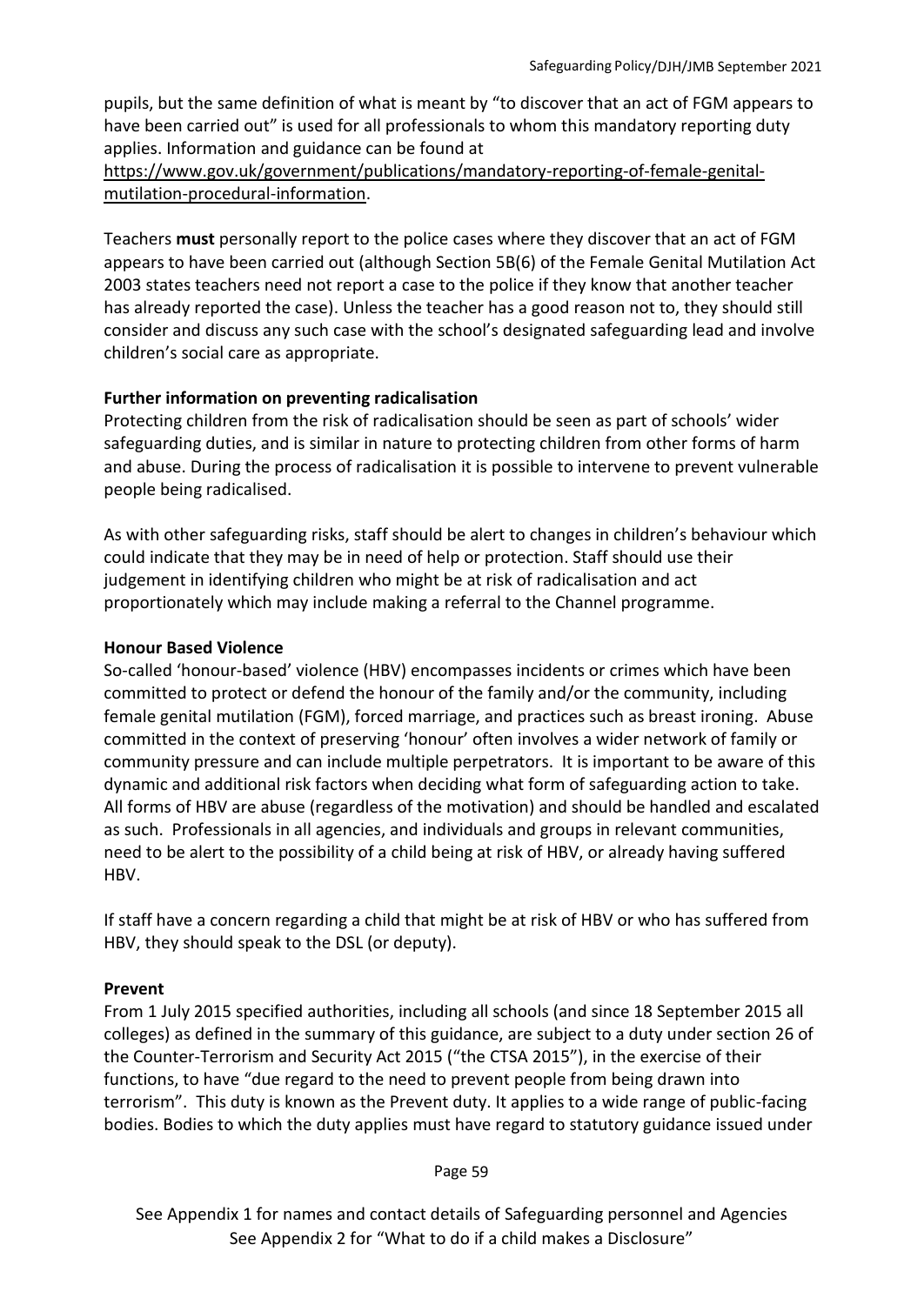section 29 of the CTSA 2015 ("the Prevent Guidance"). Paragraphs 57-75 of the Prevent guidance are concerned specifically with schools (but also cover childcare).

The statutory Prevent guidance summarises the requirements on schools in terms of four general themes:

- Schools and colleges are expected to assess the risk of children being drawn into terrorism, including support for extremist ideas that are part of terrorist ideology. This means being able to demonstrate both a general understanding of the risks affecting children and young people in the area and a specific understanding of how to identify individual children who may be at risk of radicalisation and what to do to support them. Schools and colleges should have clear procedures in place for protecting children at risk of radicalisation. These procedures may be set out in existing safeguarding policies. It is not necessary for schools and colleges to have distinct policies on implementing the Prevent duty.
- The Prevent duty builds on existing local partnership arrangements. For example, governing bodies and proprietors of all schools should ensure that their safeguarding arrangements take into account the policies and procedures of Local Safeguarding Children Boards.
- The Prevent guidance refers to the importance of Prevent awareness training to equip staff to identify children at risk of being drawn into terrorism and to challenge extremist ideas. Individual schools are best placed to assess the training needs of staff in the light of their assessment of the risk to pupils at the school of being drawn into terrorism. As a minimum, however, schools should ensure that the designated safeguarding lead undertakes Prevent awareness training and is able to provide advice and support to staff on protecting children from the risk of radicalisation.
- Schools and colleges must ensure that children are safe from terrorist and extremist material when accessing the internet in schools.

The Department for Education has also published advice for schools on the Prevent duty [\(https://www.gov.uk/government/publications/protecting-children-from-radicalisation-the](https://www.gov.uk/government/publications/protecting-children-from-radicalisation-the-prevent-duty)[prevent-duty\)](https://www.gov.uk/government/publications/protecting-children-from-radicalisation-the-prevent-duty). The advice is intended to complement the Prevent guidance and signposts other sources of advice and support.

#### **Channel**

School staff should understand when it is appropriate to make a referral to the Channel programme. Channel is a programme which focuses on providing support at an early stage to people who are identified as being vulnerable to being drawn into terrorism. It provides a mechanism for schools to make referrals if they are concerned that an individual might be vulnerable to radicalisation. An individual's engagement with the programme is entirely voluntary at all stages.

Page 60 Section 36 of the CTSA 2015 places a duty on local authorities to ensure Channel panels are in place. The panel must be chaired by the local authority and include the police for the relevant local authority area. Following a referral the panel will assess the extent to which identified individuals are vulnerable to being drawn into terrorism, and, where considered appropriate and necessary consent is obtained, arrange for support to be provided to those individuals.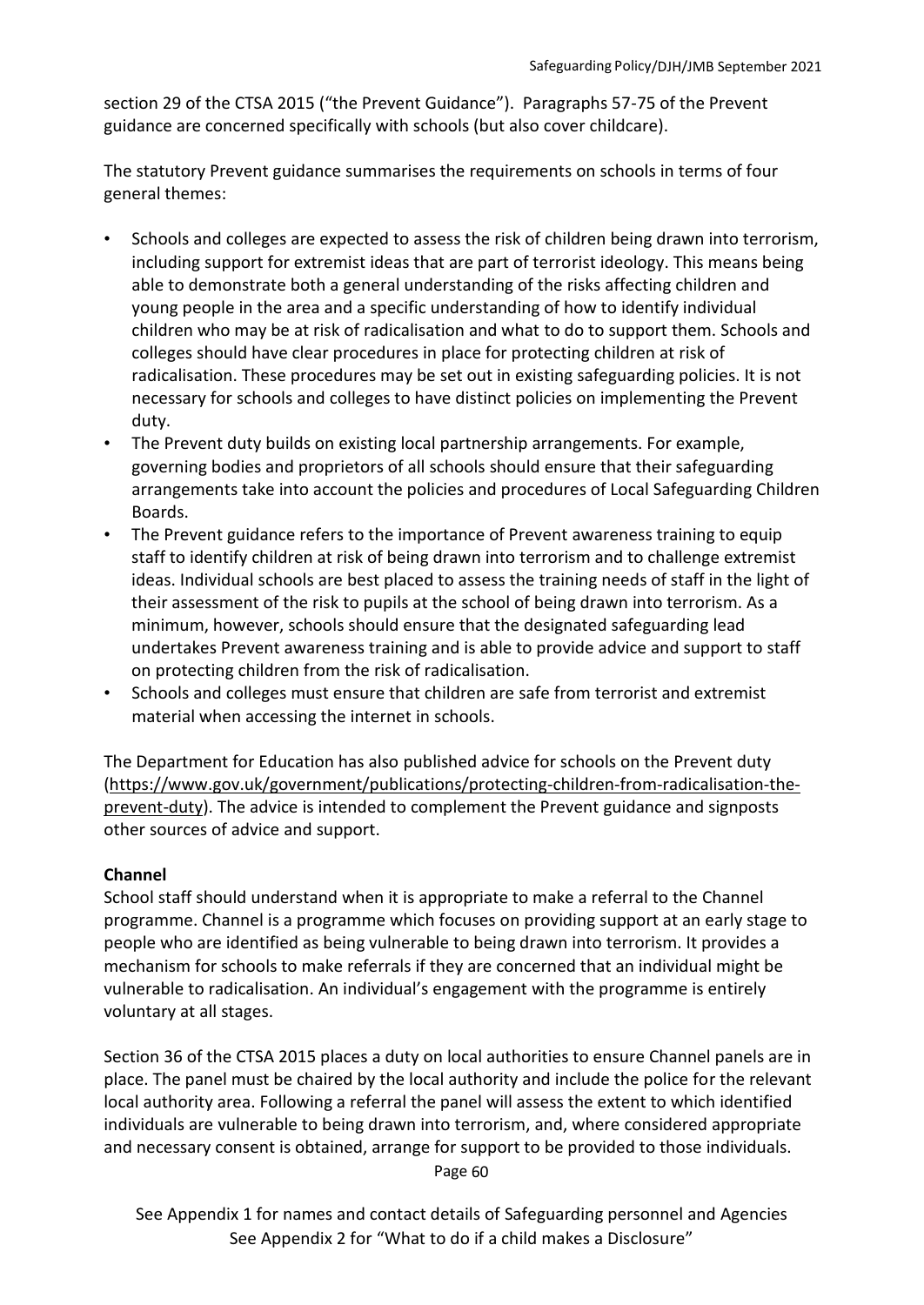Section 38 of the CTSA 2015 requires partners of Channel panels to co-operate with the panel in the carrying out of its functions and with the police in providing information about a referred individual. Schools and colleges which are required to have regard to Keeping Children Safe in Education are listed in the CTSA 2015 as partners required to cooperate with local Channel panels.

Page 61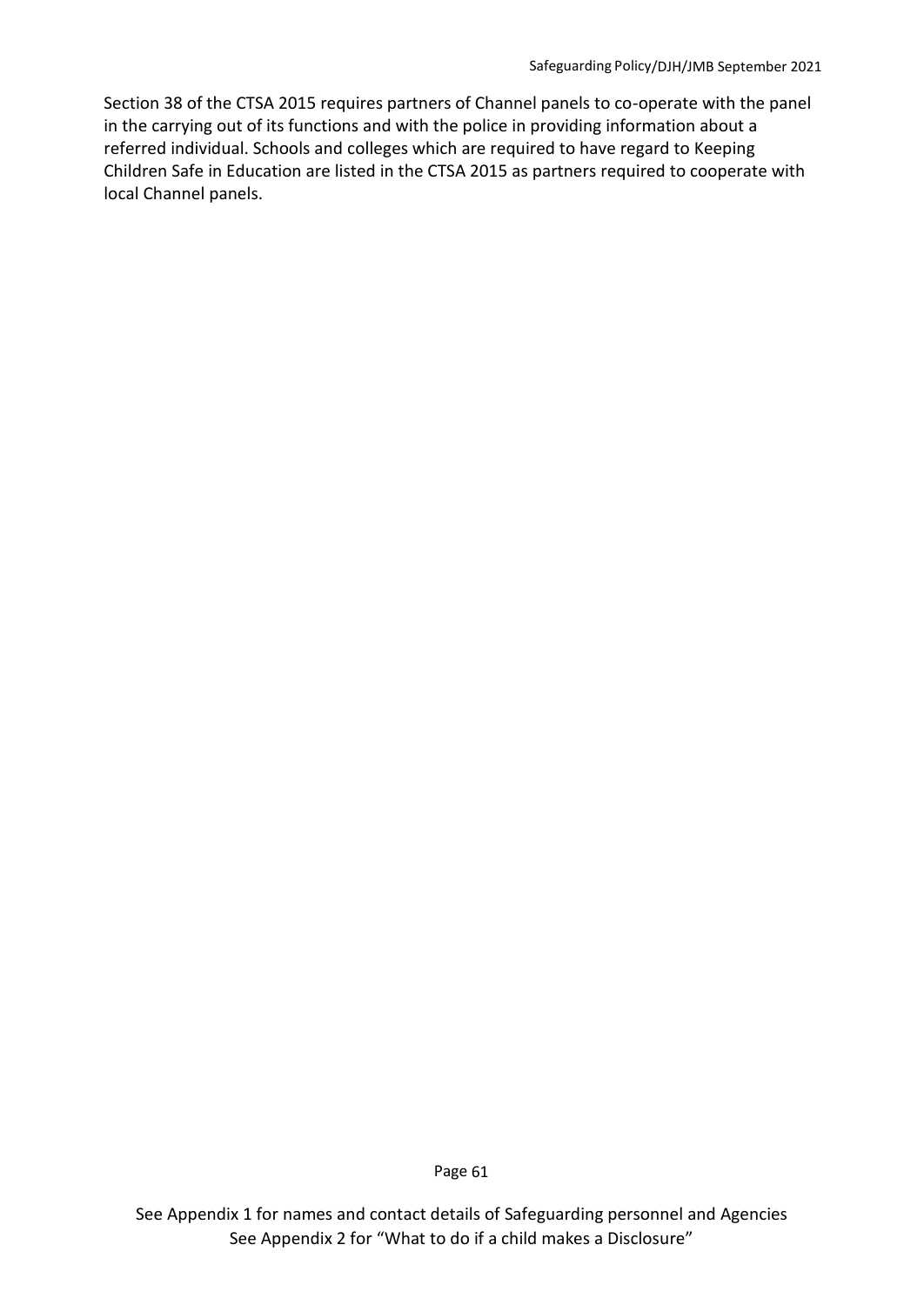#### <span id="page-61-0"></span>APPENDIX 9

# **Child Protection and Safeguarding during the COVID-19 measures**

Annex (Version 1.0) to Sedbergh School Child Protection and Safeguarding Policy

- 1. Context
- 2. Version control and dissemination
- 3. Safeguarding priority
- 4. Safeguarding partners' advice
- 5. Roles and responsibilities
- 6. Vulnerable children
- 7. Increased vulnerability or risk
- 8. Attendance
- 9. Reporting concerns about children and staff Safeguarding training and induction
- 10. Staff training and induction
- 11. Safer recruitment
- 12. Peer-on-peer abuse
- 13. Online safety
- 14. New children at school
- 15. Supporting children not in school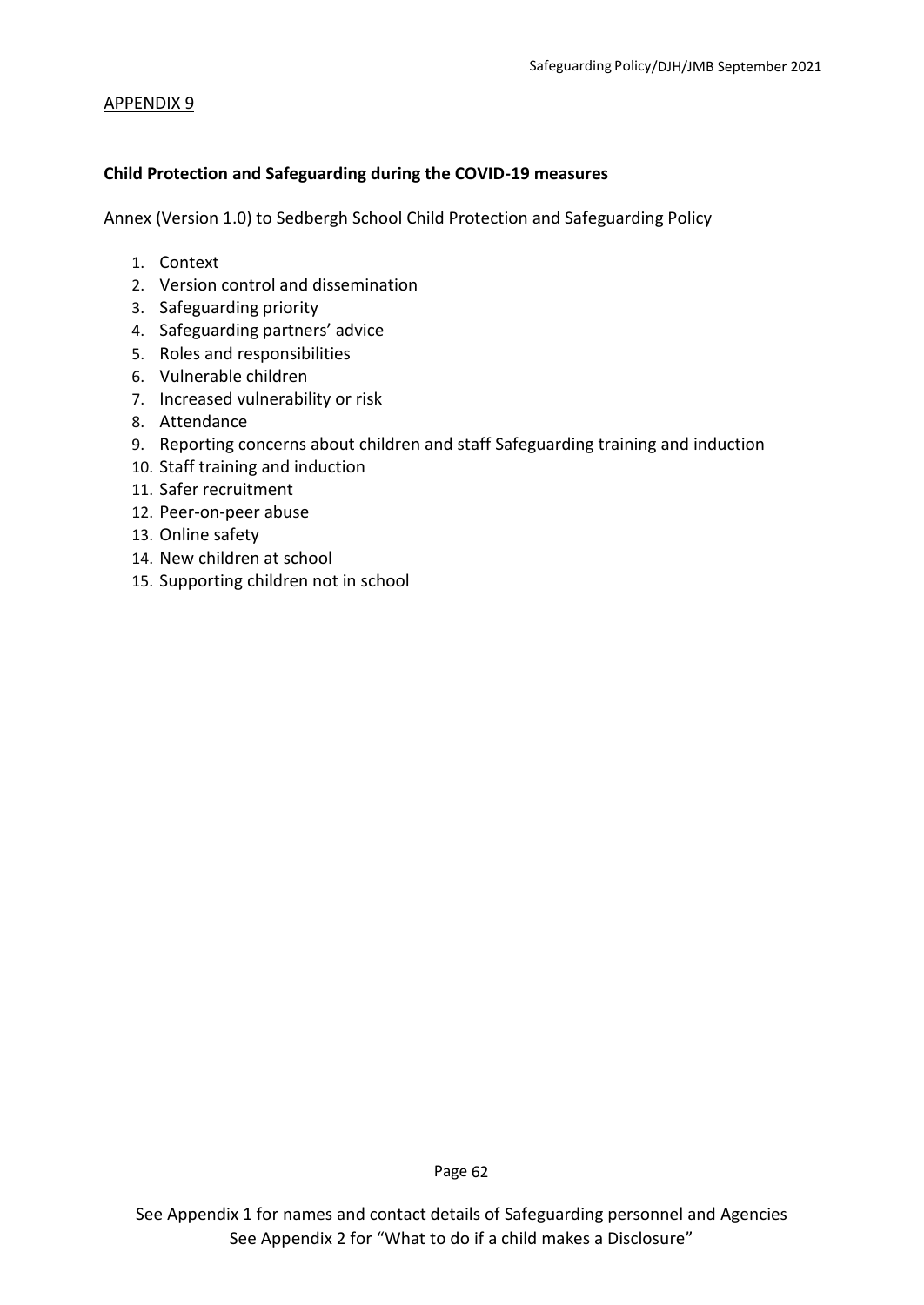# **1. Context**

The way schools and colleges are currently operating nationally in response to coronavirus (COVID- 19) is fundamentally different from business as usual. Most children are no longer in a school setting, and staff numbers have been and will continue to be affected by the outbreak.

Schools have been asked to provide care for children who are vulnerable and children whose parents are critical to the COVID-19 response and cannot be safely cared for at home. The school sites are closed (other than for children of key workers) but our requirement to safeguard children has not changed and must adapt to our changing circumstances.

This Annex to our Child Protection and Safeguarding Policy and Procedures sets out details of our safeguarding arrangements for:

Sedbergh School Casterton, Sedbergh Prep School

#### **2. Version control and dissemination**

This is version 1.0 of this Annex. It will be reviewed by the Sedbergh School Designated Safeguarding Lead (DSL) or a Deputy Designated Safeguarding Lead (DDSL) on a weekly basis as circumstances continue to evolve, and also in response to updated advice or guidance from the Department for Education and/or other regulatory bodies.

This Annex confirms that the School will seek to ensure that all its staff and volunteers will be aware, at all times during the period of site closure, of the names of the active (Sedbergh School and Casterton, Sedbergh Prep School) DSLs and DDSLs and how they can be contacted.

# **3. Safeguarding Priority**

During these challenging times the safeguarding of all children at the School continues to be our priority. The following fundamental safeguarding principles remain the same:

- the best interests of children continue to be paramount
- if anyone in the School has a safeguarding concern, they will act immediately
- a DSL or DDSL will always be available
- unvetted person shall not have authorised access to children
- children should continue to be protected when they are online

#### **4. Safeguarding Partners' advice**

We continue to work closely with the Cumbria Safeguarding Partnership and other partnership agencies, and we will seek to that ensure this Annex is consistent with their advice. This will include expectations for supporting children with education, health and care (EHC) plans, making referrals to the Local Authority Designated Officer (LADO) and children's social care, and reporting as necessary to the Police.

During the Covid-19 and current UK Government measures, Cumbria County Council have produced a website to provide services across Cumbria, including schools, with the most update to information, advice, temporary changes to guidance and services, and resources:

Page 63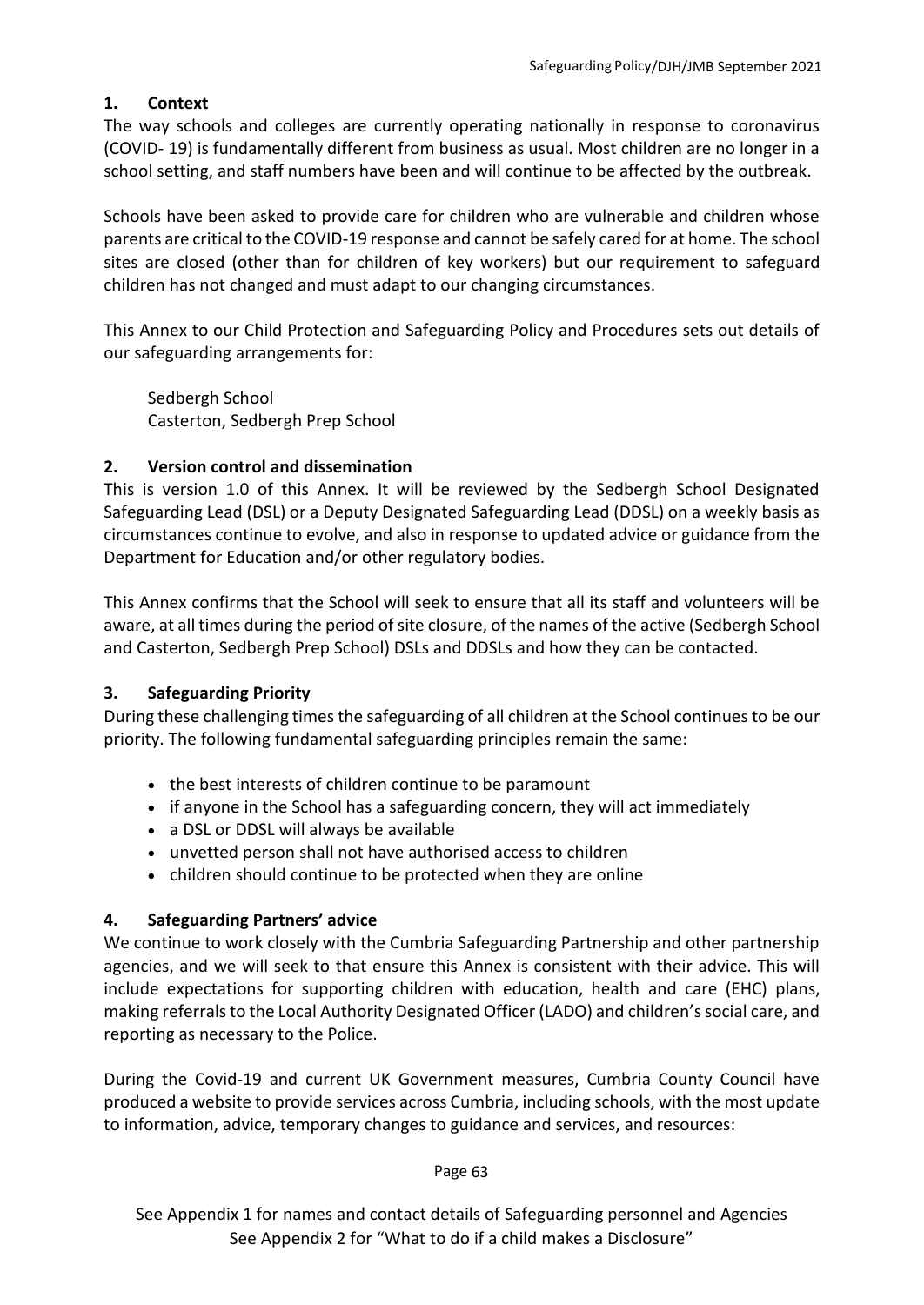# [https://www.cumbria.gov.uk/childrensservices/schoolsandlearning/governorservices/covid19.](https://www.cumbria.gov.uk/childrensservices/schoolsandlearning/governorservices/covid19.asp) [asp](https://www.cumbria.gov.uk/childrensservices/schoolsandlearning/governorservices/covid19.asp)

#### **5. Roles and responsibilities**

The roles and responsibilities for safeguarding in our School remain in line with those in our current Child Protection and Safeguarding Policy.

The School will have a trained DSL or Deputy DSL available by phone and/or online video.

Named School DSLs and Deputy DSLs are available and contactable at all times (wellness permitting):

| Role                           | <b>Name</b> | <b>Contact</b><br>number | Email                  |
|--------------------------------|-------------|--------------------------|------------------------|
| Designated Safeguarding Lead   | Jenny Burns | 07857<br>500268          | jmb@sedberghschool.org |
| Deputy Designated Safeguarding | Colin       | 07980                    | gun@sedberghschool.org |
| Lead (Senior)                  | Gunning     | 304041                   |                        |
| Deputy Designated Safeguarding | <b>Nick</b> | 07413                    | ng@sedberghprep.org    |
| Lead (Prep)                    | Goligher    | 105271                   |                        |

Additional key safeguarding contacts are:

| Role                  | <b>LName</b>     | <b>Contact Details</b>      |
|-----------------------|------------------|-----------------------------|
| Chairman of Governors | Richard Gledhill | rg.gov@sedberghschool.org   |
| Headmaster (Senior)   | Dan Harrison     | hmoffice@sedberghschool.org |
| Headmaster (Prep)     | Will Newman      | wrn@sedberghprep.org        |

The Sedbergh School Safeguarding Team continues to risk assess, take action and review potential safeguarding issues arising from the current changes to operational activity. The School will continue to log, respond to and monitor any concerns about the welfare of pupils via its existing processes. The DSL will continue to engage with appointed social workers and attend all multi-agency meetings (remotely).

#### **Staff are reminded that they can make a referral in exceptional circumstances directly to Cumbria Children's Services.**

#### **6. Vulnerable children**

Vulnerable children include those who have an appointed social worker and those children and young people up to the age of 25 with education, health and care (EHC) plans.

Those who have a social worker include children who have a child protection plan, and those who are looked after by the local authority. A child may also be deemed to be vulnerable if they have been assessed as being in need or otherwise meet the definition in section 17 of the Children Act 1989.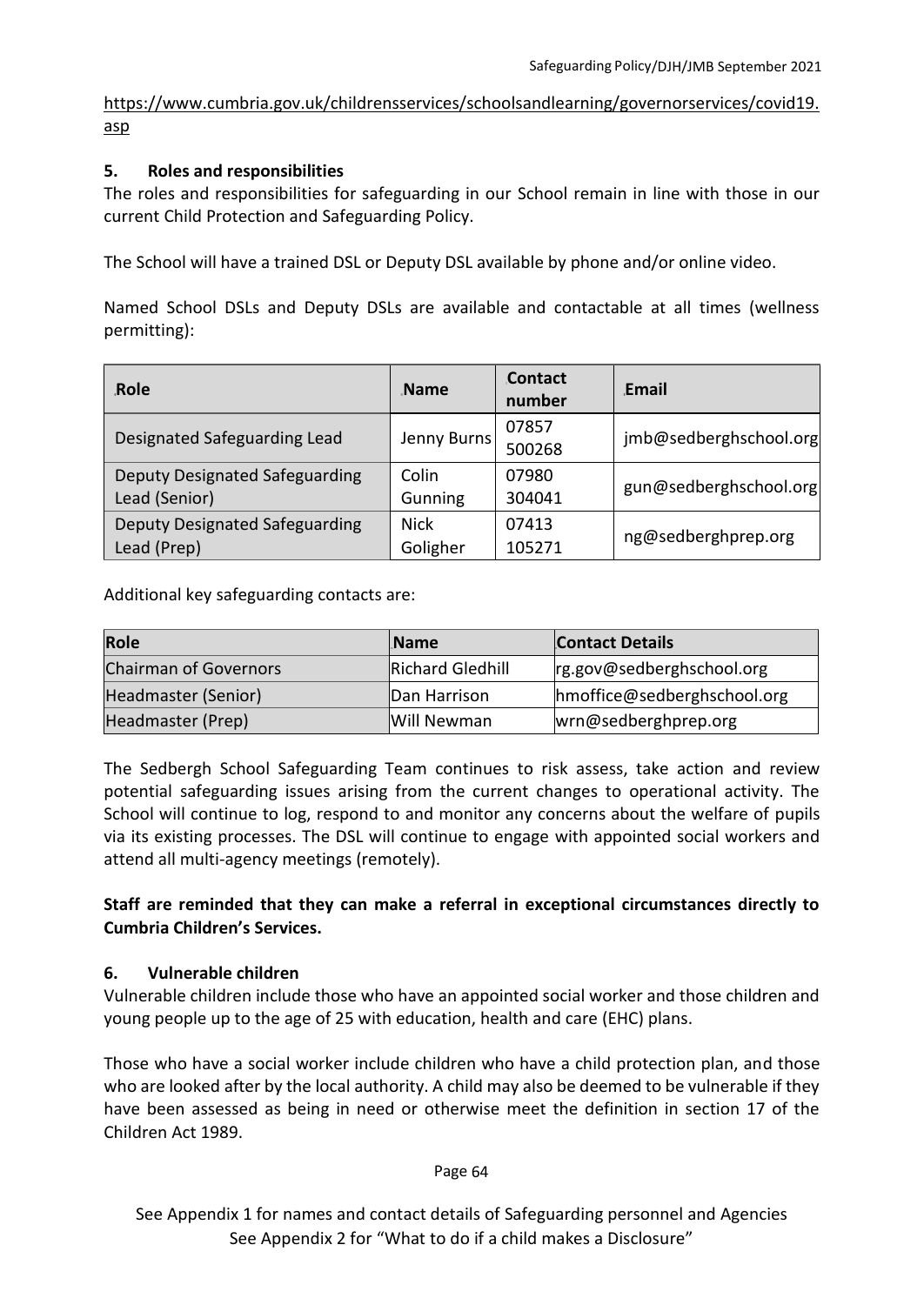Those with an EHC plan will be risk-assessed in consultation with the local authority and parents to ascertain whether they can safely have their needs met at home. This could include, if necessary, carers, therapists or clinicians visiting the home to provide any essential services.

We will continue to work with children's social workers and the local authority for looked-after and previously looked-after children.

# **7. Increased vulnerability or risk**

Negative experiences and distressing life events, such as the current circumstances, can affect the mental health of pupils and their parents. Staff will be aware of this in setting expectations of pupils' work where they are at home.

Our staff and volunteers will be aware of the mental health of pupils and their parents and carers and will contact the DSL or a DDSL if they have any concerns.

# **8. Attendance**

Where a pupil is absent from remote education, we will follow our attendance procedure and attempt to contact the family. If contact cannot be made, the DH(P) and DSL will be informed.

The DSL will attempt to contact the parents or a relative in the first instance. If contact cannot be made or if the DSL or a deputy DSL deems it necessary, we may ask an appropriate agency to do undertake a home visit. A risk assessment will be carried out before any such visit is made to ensure staff the family are not put at risk.

To support the above, when communicating with parents/carers, the School will confirm emergency contact numbers are correct and ask for any additional emergency contact numbers available.

Where a vulnerable child does not attend remote education, we will notify their appointed social worker.

# **9. Reporting concerns about children or staff**

The importance of all staff and volunteers acting immediately on any safeguarding concerns remains. Staff and volunteers will continue to follow our Child Protection and Safeguarding Policy and Procedures; the DSL will be notified **without delay** of any concern about any child. Where staff are concerned about an adult employee of the School who works with children, the concern must be reported **without delay** to the Headmaster.

The modified arrangements which have been put in place as a result of the COVID-19 measures do not eliminate all risks to children. It remains extremely important that any allegations of abuse are managed in accordance with our Child Protection and Safeguarding Policy and Procedures.

# **10. Staff training and induction**

For the duration of the COVID-19 measures, our DSL and deputy DSLSs are unlikely to receive their refresher training. In line with government guidance, the School's trained DSLs and deputy

Page 65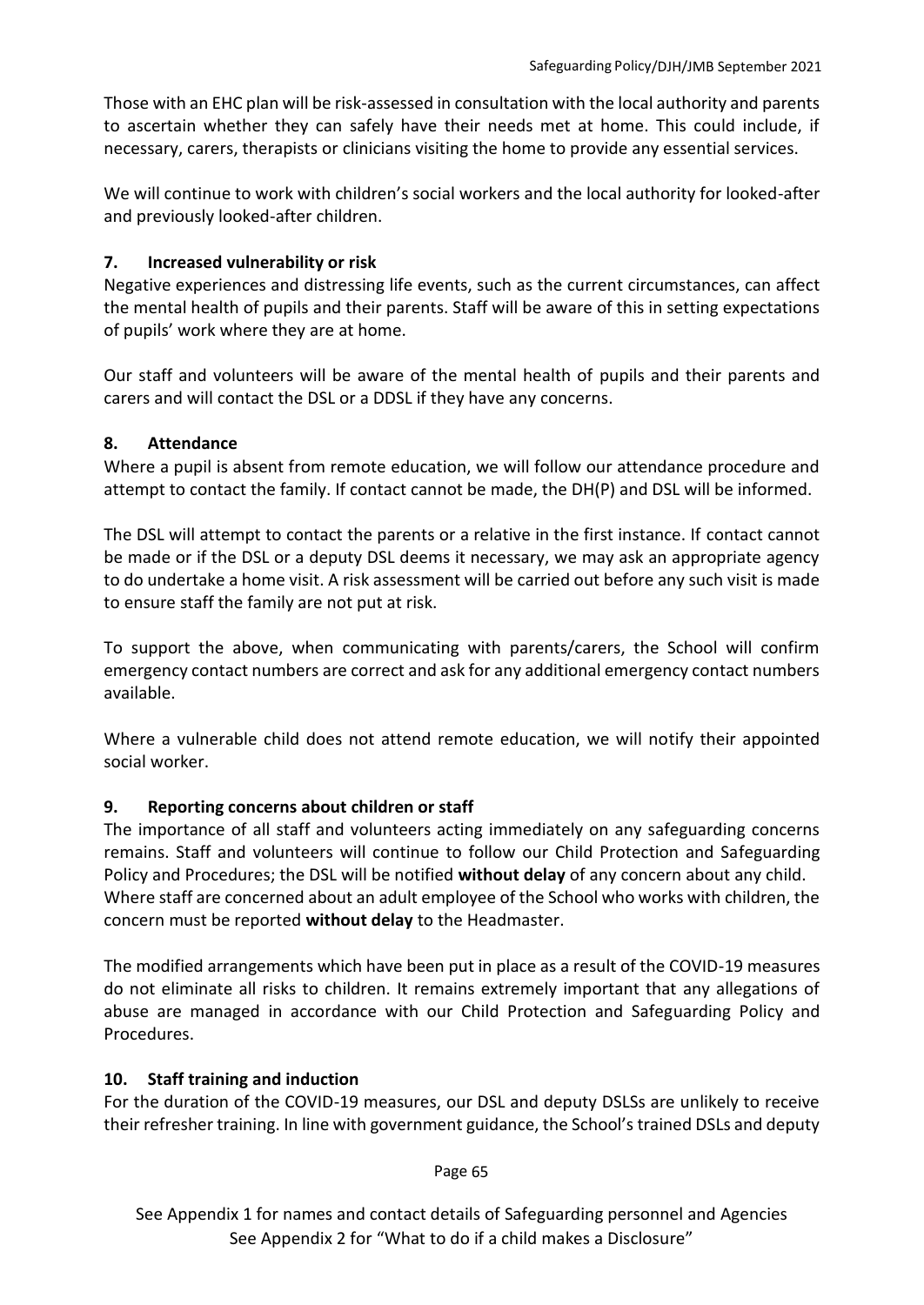DSLs will be classed as trained even if they cannot receive scheduled refresher training at this time.

All current school staff who have received safeguarding training and have read Part One of Keeping Children Safe in Education 2019; those who work directly with children have also read Annex A.

# **11. Safer recruitment/volunteers and movement of staff**

It remains essential that people who are unsuitable are not allowed to enter the children's workforce or gain access to children.

When recruiting new staff, we will continue to follow the provisions of our Safer Recruitment policy.

In response to COVID-19, the Disclosure and Barring Service (DBS) has made changes to its guidance on standard and enhanced DBS ID checking to minimise the need for face-to-face contact.

For volunteers we will continue to follow the checking and risk assessment process set out of Keeping Children Safe in Education 2021. A volunteer who has not been checked will not be allowed to engage in regulated activity, nor have unsupervised access to children.

We will continue to maintain our Single Central Record (SCR) during these measures to ensure we have this awareness.

The School will continue to follow the legal duty to report to the DBS anyone who has harmed or who poses a risk of harm to a child or adult at risk. Full details can be found at paragraph 163 of Keeping Children Safe in Education 2021.

The School will continue to consider and make referral to the Teaching Regulation Agency (TRA) as per paragraph 166 of keeping Children safe in Education 2019 and the TRA's "Teacher misconduct advice for making a referral".

# **12. Peer-on-peer abuse**

Peer on Peer Abuse Keeping Children Safe in Education, 2020 (amended 2021) states that 'Governing bodies and proprietors should ensure their child protection policy includes procedures to minimise the risk of peer on peer abuse and sets out how allegations of peer on peer abuse will be recorded, investigated and dealt with'.

The document also states it is most important to ensure opportunities of seeking the voice of the child are heard, 'Governing bodies, proprietors and school leaders should ensure the child's wishes and feelings are taken into account when determining what action to take and what services to provide. Systems should be in place for children to express their views and give feedback. Ultimately, any system and processes should operate with the best interests of the child at their heart.'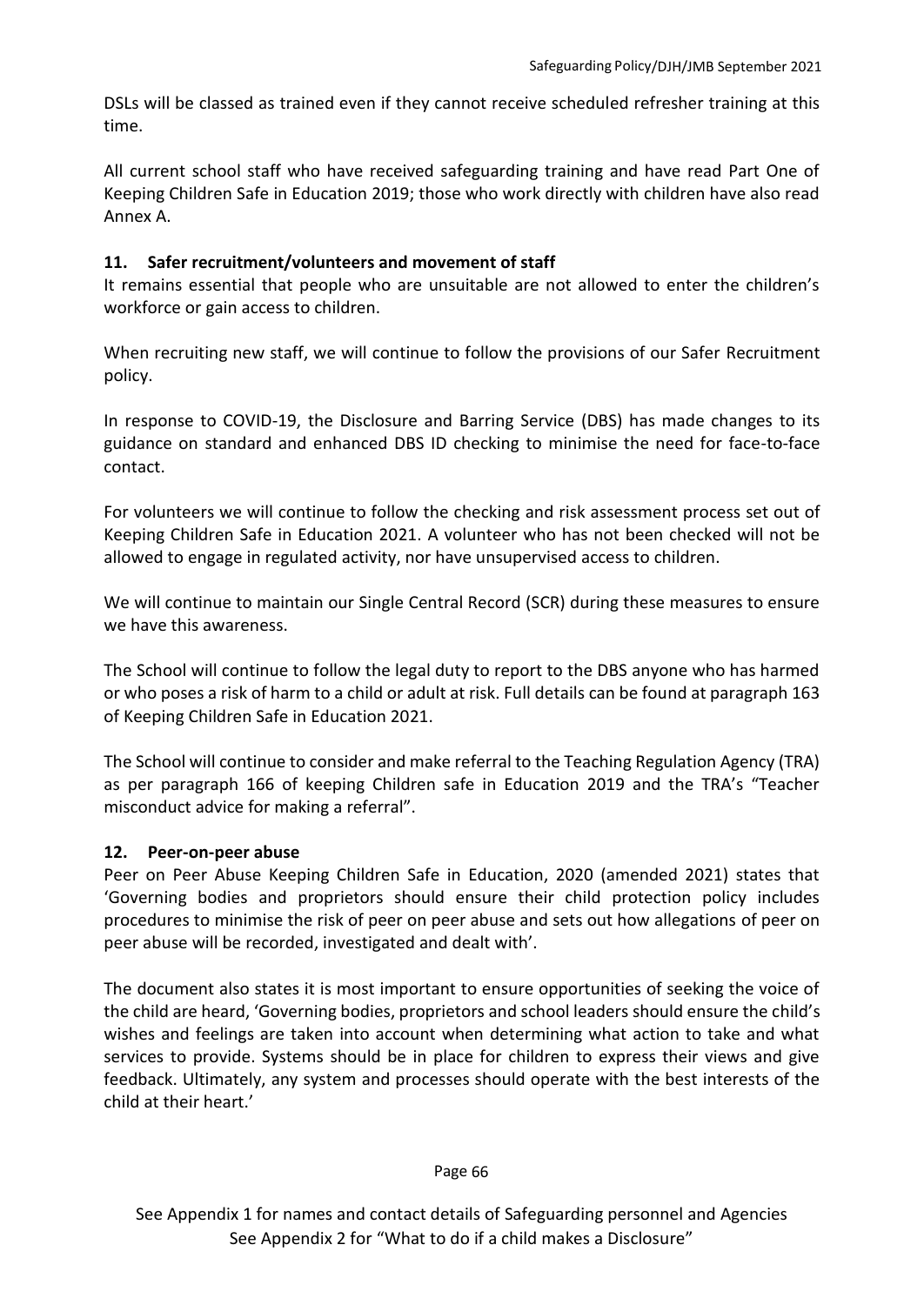It is important to be aware that safeguarding issues can manifest themselves via peer on peer abuse. Often there is a gendered nature of peer on peer abuse and it is more likely that girls will be victims and boys perpetrators, however all peer on peer abuse is unacceptable and will be taken seriously.

This is most likely, but not limited to:

- bullying (including cyber bullying),
- physical abuse (such as hitting, kicking, shaking, biting, hair pulling or otherwise causing physical harm),
- sexual violence (such as rape, assault by penetration and sexual assault),
- sexual harassment (such as sexual comments, remarks, jokes, online sexual harassment, which may be stand alone or part of a broader pattern of abuse),
- Upskirting (which typically involves taking a picture under a person's clothing without their permission and or knowledge , with the intention of viewing their genitals or buttocks ( with or without underwear) to obtain sexual gratification, or cause the victim humiliation, distress or alarm. It is a criminal offence and anyone of any gender can be a victim),
- initiation type violence and rituals and
- sexting.

Such abuse will never be tolerated or passed off as "banter" or "part of growing up" and will be treated as a safeguarding issue where it is reasonable to suspect that the child is suffering or likely to suffer significant harm.

All children involved whether victim or perpetrator will be treated "at risk" and supported. Signs that a child is being abused by their peers All staff should be alert to the well-being of pupils and to signs of abuse, and should engage with these signs, as appropriate, to determine whether they are caused by peer-on-peer abuse. However, staff should be mindful of the fact that the way(s) in which children will disclose or present with behaviour(s) as a result of their experiences will differ.

Signs that a child may be suffering from peer-on-peer abuse can also overlap with those indicating other types of abuse and can include:

- failing to attend school, disengaging from classes or struggling to carry out school related tasks to the standard ordinarily expected;
- physical injuries;
- experiencing difficulties with mental health and/or emotional wellbeing;
- becoming withdrawn and/or shy; experiencing headaches, stomach aches, anxiety and/or panic attacks suffering from nightmares or lack of sleep or sleeping too much;
- broader changes in behaviour including alcohol or substance misuse;
- changes in appearance and/or starting to act in a way that is not appropriate for the child's age; and
- abusive behaviour towards others. Abuse affects children very differently.

Page 67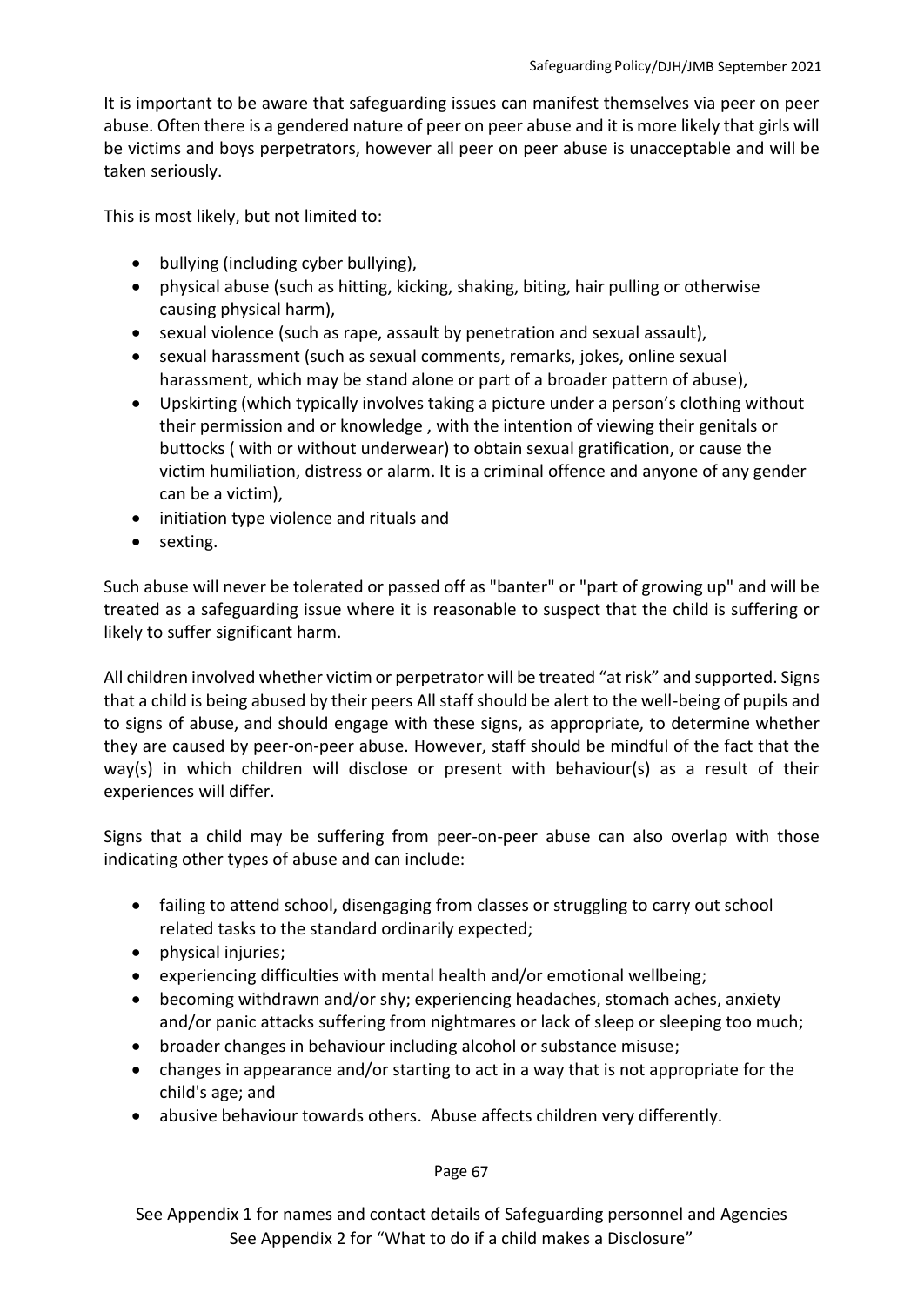The above list is by no means exhaustive and the presence of one or more of these signs does not necessarily indicate abuse. The behaviour that children present with will depend on their particular circumstances. Rather than checking behaviour against a list, staff are trained to be alert to behaviour that might cause concerns, to think about what the behaviour might signify, to encourage children to share with them any underlying reasons for their behaviour, and, where appropriate, to engage with their parents so that the cause(s) of their behaviour can be investigated. Where a child exhibits any behaviour that is out of character or abnormal for his/her age, staff should always consider whether an underlying concern is contributing to their behaviour (for example, whether the child is being harmed or abused by their peers) and, if so, what the concern is and how the child can be supported going forwards.

The power dynamic that can exist between children is also very important when identifying and responding to their behaviour: in all cases of peer-on-peer abuse, a power imbalance will exist within the relationship. This inequality will not necessarily be the result of an age gap between the child responsible for the abuse and the child being abused. It may, for example, be the result of their relative social or economic status. Equally, while children who abuse may have power over those who they are abusing, they may be simultaneously powerless to others.

# **13. Online safety**

It is likely that children will be using the internet and engaging with social media far more during this time. Our staff are aware of the signs of cyberbullying and other online risks and our filtering and monitoring software remains in use during this time to safeguarding and support children.

Sedbergh staff will follow the process for online safety set out in our Child Protection Policy and School Code of Conduct for Staff. Additionally, Sedbergh will respond promptly to any unanticipated contexts which may be discovered during the delivery of education via this new model, maintaining the principles that children must be protected from harm and concerns must be reported and acted upon in a timely manner.

Consequently, staff who interact with children online will continue to look out for signs a child may be at risk. If a staff member is concerned about a child, that staff member will follow the approach set out in this annex and report that concern to the DSL or to a deputy DSL.

#### **14. New children at the school**

Children may join our school from other settings. When they do, we will seek from those settings the relevant welfare and child protection information. This is relevant for all children that join us, but it will be especially important where children are vulnerable.

For vulnerable children we will ensure we understand the reasons for the vulnerability and any arrangements in place to support them. As a minimum we will seek access to that child's EHC plan, child in need plan, child protection plan or, for looked-after children, their personal education plan and know who the child's social worker (and, for looked-after children, who the responsible VSH) is.

Ideally this will happen before a child arrives but where that is not possible it will happen as soon as reasonably practicable.

#### Page 68